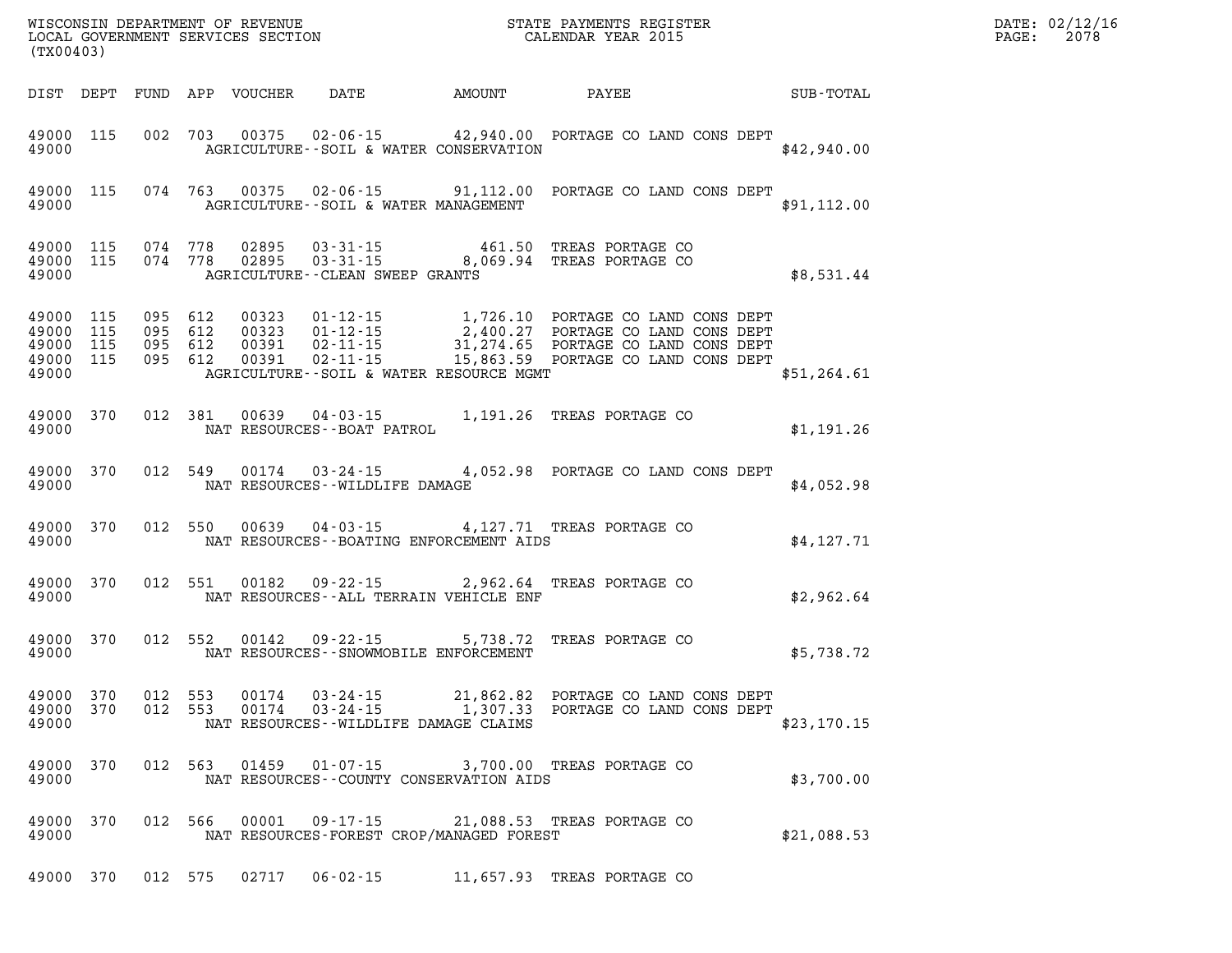| (TX00403)                                                                                  |                                                          |                                                                                 |                          | WISCONSIN DEPARTMENT OF REVENUE<br>LOCAL GOVERNMENT SERVICES SECTION          |                                                                      |                                                                                                                                                                                                                                                                   | STATE PAYMENTS REGISTER<br>CALENDAR YEAR 2015                                                                                                                                             |                                  | DATE: 02/12/16<br>PAGE:<br>2079 |
|--------------------------------------------------------------------------------------------|----------------------------------------------------------|---------------------------------------------------------------------------------|--------------------------|-------------------------------------------------------------------------------|----------------------------------------------------------------------|-------------------------------------------------------------------------------------------------------------------------------------------------------------------------------------------------------------------------------------------------------------------|-------------------------------------------------------------------------------------------------------------------------------------------------------------------------------------------|----------------------------------|---------------------------------|
|                                                                                            |                                                          |                                                                                 |                          | DIST DEPT FUND APP VOUCHER                                                    | DATE                                                                 | AMOUNT                                                                                                                                                                                                                                                            | PAYEE                                                                                                                                                                                     | SUB-TOTAL                        |                                 |
| 49000                                                                                      |                                                          |                                                                                 |                          |                                                                               |                                                                      | NAT RESOURCES--SNOWMOBILE TRAIL AIDS                                                                                                                                                                                                                              |                                                                                                                                                                                           | \$11,657.93                      |                                 |
| 49000<br>49000                                                                             | 370                                                      | 012 663                                                                         |                          |                                                                               |                                                                      | NAT RESOURCES - - LAKES MANAGEMENT GRANTS                                                                                                                                                                                                                         | 02414  04-28-15  35,101.01  TREAS PORTAGE CO                                                                                                                                              | \$35,101.01                      |                                 |
| 49000<br>49000                                                                             | 370                                                      | 074 670                                                                         |                          | 42931                                                                         | NAT RESOURCES - - RU RECYCLING GRANT                                 |                                                                                                                                                                                                                                                                   | 05-29-15 204,369.32 TREAS PORTAGE CO                                                                                                                                                      | \$204, 369.32                    |                                 |
| 49000 370<br>49000                                                                         |                                                          | 074 673                                                                         |                          | 42931                                                                         | 05-29-15                                                             | 16,328.47<br>NAT RESOURCES -- RU CONSOLIDATED GRANT                                                                                                                                                                                                               | TREAS PORTAGE CO                                                                                                                                                                          | \$16,328.47                      |                                 |
| 49000<br>49000<br>49000<br>49000 395<br>49000                                              | 395<br>- 395<br>395                                      | 011 167<br>011 167<br>011 167<br>011 167                                        |                          | 38720<br>56673<br>65705                                                       | 08-13-15<br>11-12-15                                                 | 02-10-15  8,487.40 TREAS PORTA<br>06-24-15  7,689.55 PORTAGE CO<br>9,363.15 PORTAGE CO<br>TRANSPORTATION - - ELDERLY/DISABLED CAPITAL                                                                                                                             | TREAS PORTAGE CO<br>11,198.35 PORTAGE CO                                                                                                                                                  | \$36,738.45                      |                                 |
| 49000 395<br>49000                                                                         |                                                          |                                                                                 | 011 168                  | 50049                                                                         | TRANSPORTATION--ELDERLY & DISABLED                                   |                                                                                                                                                                                                                                                                   | 06-09-15 150,085.00 COUNTY OF PORTAGE                                                                                                                                                     | \$150,085.00                     |                                 |
| 49000<br>49000<br>49000<br>49000<br>49000<br>49000<br>49000<br>49000<br>49000 395<br>49000 | 395<br>395<br>- 395<br>395<br>395<br>395<br>- 395<br>395 | 011 185<br>011<br>011 185<br>011<br>011 185<br>011 185<br>011 185<br>011<br>011 | 185<br>185<br>185<br>185 | 37626<br>45801<br>47745<br>50591<br>56710<br>64744<br>64744<br>68274<br>68274 | 01-29-15<br>04-23-15                                                 | $3,477.17$<br>$1,918.52$<br>04 - 23 - 15<br>05 - 15 - 15<br>06 - 15 - 15<br>06 - 15 - 15<br>1, 918 . 5<br>4, 065 . 84<br>08 - 13 - 15<br>3, 377 . 77<br>11 - 03 - 15<br>12 - 09 - 15<br>3, 581 . 44<br>3, 916 . 88<br>TRANSPORTATION - - HIGHWAY SAFETY - FEDERAL | 1,742.38 TREAS PORTAGE CO<br>TREAS PORTAGE CO<br>TREAS PORTAGE CO<br>TREAS PORTAGE CO<br>TREAS PORTAGE CO<br>TREAS PORTAGE CO<br>TREAS PORTAGE CO<br>TREAS PORTAGE CO<br>TREAS PORTAGE CO | \$34,559.00                      |                                 |
| 49000<br>49000<br>49000<br>49000                                                           | - 395<br>395<br>- 395                                    | 011 190<br>011<br>011                                                           | 190<br>190               | 36049<br>52049<br>64049                                                       | $01 - 05 - 15$<br>$07 - 06 - 15$<br>$10 - 05 - 15$                   | 862,913.18<br>TRANSPORTATION - - GENERAL TRANSP AIDS - GTA                                                                                                                                                                                                        | 431,456.59 COUNTY OF PORTAGE<br>COUNTY OF PORTAGE<br>431,456.62 COUNTY OF PORTAGE                                                                                                         | \$1,725,826.39                   |                                 |
| 49000 395<br>49000                                                                         |                                                          |                                                                                 |                          |                                                                               | 011 278 68911 12-14-15                                               | 5,181.37<br>TRANSPORTATION - - LRIP/TRIP/MSIP GRANTS                                                                                                                                                                                                              | TREAS PORTAGE CO                                                                                                                                                                          | \$5,181.37                       |                                 |
| 49000 395<br>49000<br>49000<br>49000<br>49000                                              | 395<br>- 395<br>- 395                                    | 011 568<br>011 568<br>011 568<br>011 568                                        |                          | 38861<br>38862<br>47745<br>61285                                              | $02 - 10 - 15$<br>$02 - 10 - 15$<br>$05 - 15 - 15$<br>$09 - 29 - 15$ | 10,000.00 PORTAGE CO<br>TRANSPORTATION-PRETRIAL INTOX DRIVER INT                                                                                                                                                                                                  | 10,000.00 PORTAGE CO<br>10,000.00 PORTAGE CO<br>10,000.00 FORTAGE CO<br>10,000.00 TREAS PORTAGE CO                                                                                        | <b>JUSTICE PR</b><br>\$40,000.00 |                                 |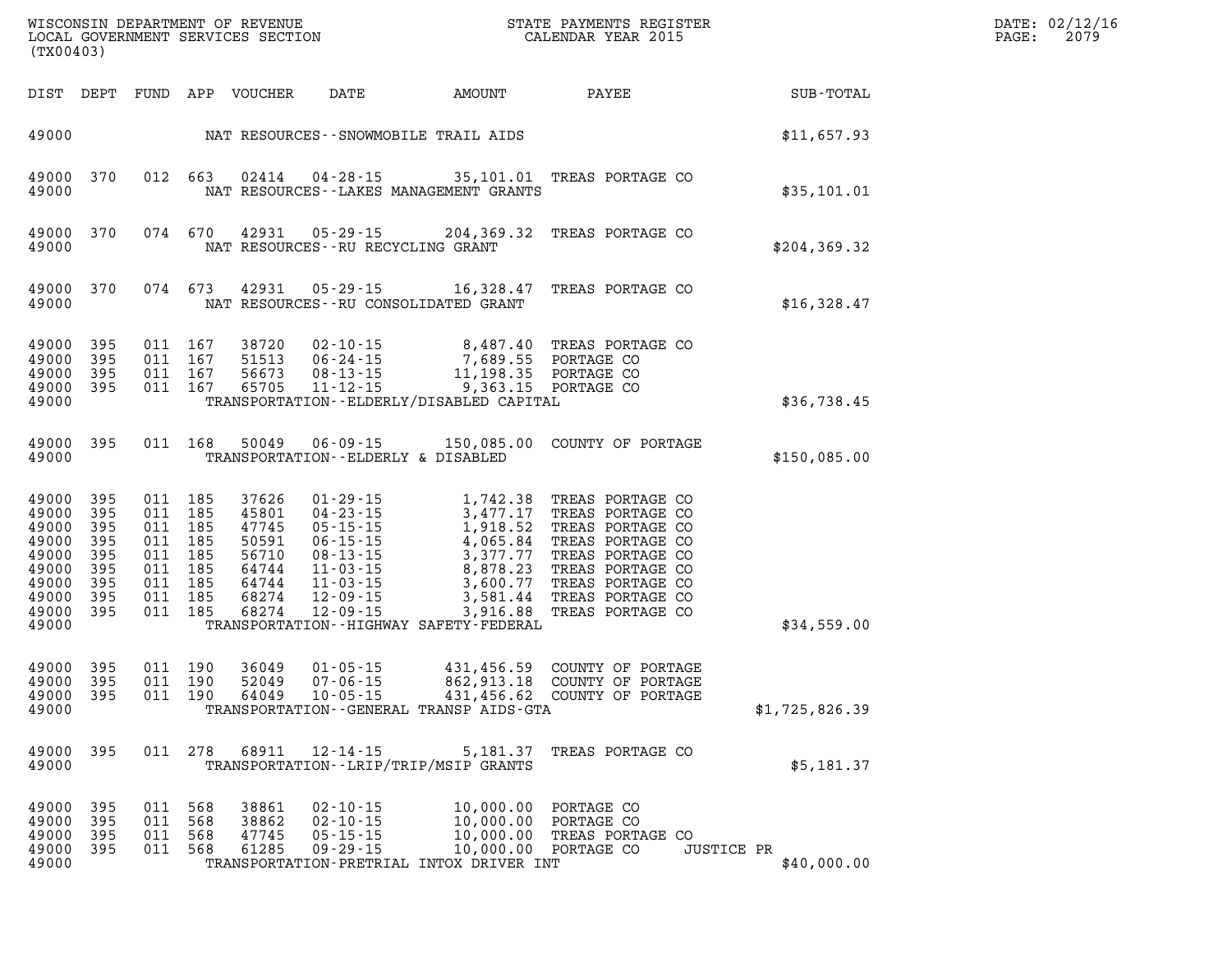| DIST                                                                                                                                                                             | DEPT                                                                                                                              | FUND                                                                                                                              | APP                                                                                                                               | <b>VOUCHER</b>                                                                                                                                                          | DATE                                                                                                                                                                                                                                                                                                                                               | AMOUNT                                                                                                                                                                                                                                                                                    | PAYEE                                                                                                                                                                                                                                                                                                           | SUB-TOTAL                                                                                                                                                                                                              |
|----------------------------------------------------------------------------------------------------------------------------------------------------------------------------------|-----------------------------------------------------------------------------------------------------------------------------------|-----------------------------------------------------------------------------------------------------------------------------------|-----------------------------------------------------------------------------------------------------------------------------------|-------------------------------------------------------------------------------------------------------------------------------------------------------------------------|----------------------------------------------------------------------------------------------------------------------------------------------------------------------------------------------------------------------------------------------------------------------------------------------------------------------------------------------------|-------------------------------------------------------------------------------------------------------------------------------------------------------------------------------------------------------------------------------------------------------------------------------------------|-----------------------------------------------------------------------------------------------------------------------------------------------------------------------------------------------------------------------------------------------------------------------------------------------------------------|------------------------------------------------------------------------------------------------------------------------------------------------------------------------------------------------------------------------|
| 49000<br>49000<br>49000<br>49000<br>49000<br>49000<br>49000<br>49000<br>49000<br>49000<br>49000<br>49000<br>49000                                                                | 435<br>435<br>435<br>435<br>435<br>435<br>435<br>435<br>435<br>435<br>435<br>435                                                  | 005<br>005<br>005<br>005<br>005<br>005<br>005<br>005<br>005<br>005<br>005<br>005                                                  | 000<br>000<br>000<br>000<br>000<br>000<br>000<br>000<br>000<br>000<br>000<br>000                                                  | 90511<br>90514<br>90515<br>90517<br>90518<br>90519<br>90521<br>90600<br>90604<br>90607<br>90609<br>90611                                                                | $01 - 01 - 15$<br>$02 - 01 - 15$<br>$03 - 01 - 15$<br>$04 - 01 - 15$<br>$05 - 01 - 15$<br>$06 - 01 - 15$<br>$06 - 29 - 15$<br>$07 - 01 - 15$<br>$09 - 01 - 15$<br>$10 - 01 - 15$<br>$11 - 02 - 15$<br>$12 - 01 - 15$<br>HEALTH SERVICES - - STATE/FED AIDS                                                                                         | 188,724.00<br>168,722.00<br>249,102.00<br>132,982.00<br>320,590.00<br>284, 294.00<br>23,838.00<br>164,487.00<br>371,368.00<br>124,699.00<br>56,626.00<br>16,368.00                                                                                                                        | PORTAGE CO<br>PORTAGE CO<br>PORTAGE CO<br>PORTAGE CO<br>PORTAGE CO<br>PORTAGE CO<br>PORTAGE CO<br>PORTAGE CO<br>PORTAGE CO<br>PORTAGE CO<br>PORTAGE CO<br>PORTAGE CO                                                                                                                                            | \$2,101,800.00                                                                                                                                                                                                         |
| 49000<br>49000                                                                                                                                                                   | 435                                                                                                                               | 005                                                                                                                               | 163                                                                                                                               | 01LGS                                                                                                                                                                   | $11 - 16 - 15$                                                                                                                                                                                                                                                                                                                                     | HS--PREPAID MEDICAL TRANSPORT REIMBURSE                                                                                                                                                                                                                                                   |                                                                                                                                                                                                                                                                                                                 | 75,983.39 DHS PREPAID MEDICAL TRANSPORT<br>\$75,983.39                                                                                                                                                                 |
| 49000<br>49000<br>49000<br>49000<br>49000<br>49000<br>49000<br>49000<br>49000<br>49000<br>49000<br>49000<br>49000<br>49000<br>49000<br>49000<br>49000<br>49000<br>49000<br>49000 | 437<br>437<br>437<br>437<br>437<br>437<br>437<br>437<br>437<br>437<br>437<br>437<br>437<br>437<br>437<br>437<br>437<br>437<br>437 | 005<br>005<br>005<br>005<br>005<br>005<br>005<br>005<br>005<br>005<br>005<br>005<br>005<br>005<br>005<br>005<br>005<br>005<br>005 | 000<br>000<br>000<br>000<br>000<br>000<br>000<br>000<br>000<br>000<br>000<br>000<br>000<br>000<br>000<br>000<br>000<br>000<br>000 | 00000<br>00000<br>00000<br>00000<br>00000<br>00000<br>00000<br>00000<br>00000<br>00000<br>00000<br>00000<br>00000<br>00000<br>00000<br>00000<br>00000<br>00000<br>00000 | $01 - 05 - 15$<br>$01 - 30 - 15$<br>$02 - 05 - 15$<br>$03 - 05 - 15$<br>$04 - 06 - 15$<br>$04 - 07 - 15$<br>$04 - 23 - 15$<br>$04 - 30 - 15$<br>$05 - 05 - 15$<br>$06 - 03 - 15$<br>$06 - 05 - 15$<br>$06 - 19 - 15$<br>$07 - 06 - 15$<br>$07 - 30 - 15$<br>$08 - 05 - 15$<br>$08 - 07 - 15$<br>$08 - 21 - 15$<br>$09 - 08 - 15$<br>$09 - 14 - 15$ | 38,815.91<br>140,854.69<br>37,747.90<br>141, 154.81<br>141,407.81<br>189,767.31<br>.00<br>49,404.99<br>12,567.36<br>32,443.63<br>43,233.89<br>233.70<br>13,395.97<br>81,231.19<br>3,389.00<br>14,827.25<br>5,163.00<br>45,205.47<br>371,690.00<br>CHILDREN & FAMILIES--STATE/FEDERAL AIDS | PORTAGE<br>PORTAGE CHILD SUPPORT<br>PORTAGE<br>PORTAGE<br>PORTAGE<br>PORTAGE CHILD SUPPORT<br>PORTAGE<br>PORTAGE CHILD SUPPORT<br>PORTAGE<br>PORTAGE CHILD SUPPORT<br>PORTAGE<br>PORTAGE<br>PORTAGE<br>PORTAGE CHILD SUPPORT<br>PORTAGE<br>PORTAGE CHILD SUPPORT<br>PORTAGE CHILD SUPPORT<br>PORTAGE<br>PORTAGE | $^\star$<br>$\star$<br>*<br>$\star$<br>$\star$<br>$^\star$<br>$\star$<br>$\star$<br>*<br>$\star$<br>$\star$<br>$\star$<br>$^\star$<br>$\star$<br>$\star$<br>$\star$<br>$\star$<br>$\star$<br>$\star$<br>\$1,362,533.88 |
| 49000<br>49000                                                                                                                                                                   | 455                                                                                                                               | 002                                                                                                                               | 202                                                                                                                               | 07004                                                                                                                                                                   | $06 - 25 - 15$                                                                                                                                                                                                                                                                                                                                     | 1,412.63<br>JUSTICE--LAW ENFORCEMENT TRAINING REIMB                                                                                                                                                                                                                                       | TREAS PORTAGE CNTY SHERIF                                                                                                                                                                                                                                                                                       | \$1,412.63                                                                                                                                                                                                             |
| 49000<br>49000                                                                                                                                                                   | 455                                                                                                                               | 002                                                                                                                               | 221                                                                                                                               | 14                                                                                                                                                                      | $07 - 21 - 15$<br>JUSTICE -- LAW ENFORCEMENT SERVICES AID                                                                                                                                                                                                                                                                                          | 540.00                                                                                                                                                                                                                                                                                    | TREAS PORTAGE CNTY SHERIF                                                                                                                                                                                                                                                                                       | \$540.00                                                                                                                                                                                                               |
| 49000<br>49000<br>49000                                                                                                                                                          | 455<br>455                                                                                                                        | 002<br>002                                                                                                                        | 231<br>231                                                                                                                        | 07004<br>13                                                                                                                                                             | $06 - 25 - 15$<br>$03 - 30 - 15$<br>JUSTICE - - LAW ENFORCEMENT TRAINING                                                                                                                                                                                                                                                                           | 723.72<br>10,560.00                                                                                                                                                                                                                                                                       | TREAS PORTAGE CNTY SHERIF<br>TREAS PORTAGE CNTY SHERIF                                                                                                                                                                                                                                                          | \$11, 283.72                                                                                                                                                                                                           |

**49000 455 002 251 00418 08-13-15 1,360.90 TREAS PORTAGE CNTY**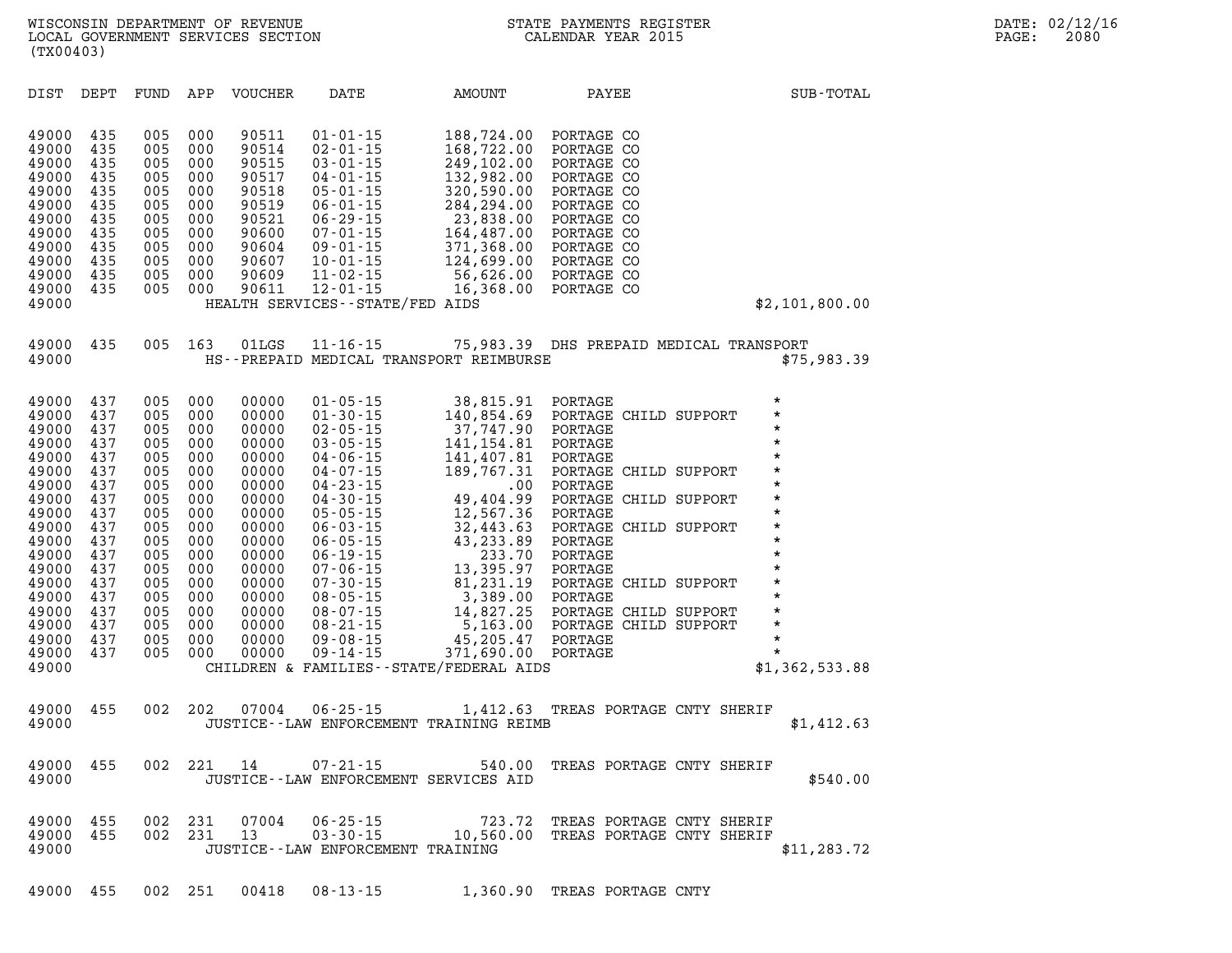| WISCONSIN DEPARTMENT OF REVENUE   |  |  |  |
|-----------------------------------|--|--|--|
| LOCAL GOVERNMENT SERVICES SECTION |  |  |  |
| (TX00403)                         |  |  |  |

| DIST                                                                                                                                                           | DEPT                                                                                                                | FUND                                                                                                                | APP                                                                                                                 | <b>VOUCHER</b>                                                                                                                                        | DATE                                                                                                                                                                                                                                                                                                                                                   | AMOUNT                                                                                                                                                                                                   | PAYEE                                                                                                                                                                                                                                                                                                                                                                              | SUB-TOTAL    |
|----------------------------------------------------------------------------------------------------------------------------------------------------------------|---------------------------------------------------------------------------------------------------------------------|---------------------------------------------------------------------------------------------------------------------|---------------------------------------------------------------------------------------------------------------------|-------------------------------------------------------------------------------------------------------------------------------------------------------|--------------------------------------------------------------------------------------------------------------------------------------------------------------------------------------------------------------------------------------------------------------------------------------------------------------------------------------------------------|----------------------------------------------------------------------------------------------------------------------------------------------------------------------------------------------------------|------------------------------------------------------------------------------------------------------------------------------------------------------------------------------------------------------------------------------------------------------------------------------------------------------------------------------------------------------------------------------------|--------------|
| 49000<br>49000<br>49000<br>49000<br>49000                                                                                                                      | 455<br>455<br>455<br>455                                                                                            | 002<br>002<br>002<br>002                                                                                            | 251<br>251<br>251<br>251                                                                                            | 00418<br>00418<br>04537<br>05829                                                                                                                      | $08 - 13 - 15$<br>$08 - 13 - 15$<br>$02 - 20 - 15$<br>$04 - 28 - 15$<br>JUSTICE - - TRUANCY PROGRAM - GRANT FUNDS                                                                                                                                                                                                                                      | 703.10<br>2,224.00<br>4,793.00<br>5,448.00                                                                                                                                                               | TREAS PORTAGE CNTY<br>TREAS PORTAGE CNTY<br>TREAS PORTAGE CNTY<br>TREAS PORTAGE CNTY                                                                                                                                                                                                                                                                                               | \$14,529.00  |
| 49000<br>49000<br>49000                                                                                                                                        | 455<br>455                                                                                                          | 002<br>002                                                                                                          | 532<br>532                                                                                                          | 04<br>12                                                                                                                                              | $03 - 09 - 15$<br>$07 - 27 - 15$                                                                                                                                                                                                                                                                                                                       | 18,687.38<br>23,522.55<br>JUSTICE--VICTIM/WITNESS ASSISTANCE SERV                                                                                                                                        | TREAS PORTAGE CO<br>TREAS PORTAGE CO                                                                                                                                                                                                                                                                                                                                               | \$42, 209.93 |
| 49000<br>49000<br>49000                                                                                                                                        | 465<br>465                                                                                                          | 002<br>002                                                                                                          | 337<br>337                                                                                                          | 01014<br>01367                                                                                                                                        | $01 - 20 - 15$<br>$06 - 24 - 15$                                                                                                                                                                                                                                                                                                                       | 11,502.00<br>11,292.50<br>MILITARY AFFAIRS-EMERGENCY MGMT PLANNING                                                                                                                                       | TREAS PORTAGE CO<br>TREAS PORTAGE CO                                                                                                                                                                                                                                                                                                                                               | \$22,794.50  |
| 49000<br>49000<br>49000                                                                                                                                        | 465<br>465                                                                                                          | 002<br>002                                                                                                          | 342<br>342                                                                                                          | 00931<br>01437                                                                                                                                        | $01 - 15 - 15$<br>$06 - 25 - 15$                                                                                                                                                                                                                                                                                                                       | 30,918.57<br>26,364.68<br>MILITARY AFFAIRS-EMERGENCY MGMT-FED FUND                                                                                                                                       | TREAS PORTAGE CO<br>TREAS PORTAGE CO                                                                                                                                                                                                                                                                                                                                               | \$57,283.25  |
| 49000<br>49000                                                                                                                                                 | 485                                                                                                                 | 002                                                                                                                 | 127                                                                                                                 | 06050                                                                                                                                                 | $06 - 12 - 15$<br>VETERANS AFFAIRS GRANTS                                                                                                                                                                                                                                                                                                              | 1,150.00                                                                                                                                                                                                 | TREAS PORTAGE CO                                                                                                                                                                                                                                                                                                                                                                   | \$1,150.00   |
| 49000<br>49000                                                                                                                                                 | 485                                                                                                                 | 082                                                                                                                 | 267                                                                                                                 | 06050                                                                                                                                                 | $06 - 12 - 15$<br>VETERANS AFFAIRS - - GRANTS TO COUNTIES                                                                                                                                                                                                                                                                                              | 5,175.00                                                                                                                                                                                                 | TREAS PORTAGE CO                                                                                                                                                                                                                                                                                                                                                                   | \$5,175.00   |
| 49000<br>49000                                                                                                                                                 | 485                                                                                                                 | 083                                                                                                                 | 370                                                                                                                 | 06050                                                                                                                                                 | $06 - 12 - 15$<br>VETERANS AFFAIRS - - GRANTS TO COUNTIES                                                                                                                                                                                                                                                                                              | 5,175.00                                                                                                                                                                                                 | TREAS PORTAGE CO                                                                                                                                                                                                                                                                                                                                                                   | \$5,175.00   |
| 49000<br>49000<br>49000<br>49000<br>49000<br>49000<br>49000<br>49000<br>49000<br>49000<br>49000<br>49000<br>49000<br>49000<br>49000<br>49000<br>49000<br>49000 | 505<br>505<br>505<br>505<br>505<br>505<br>505<br>505<br>505<br>505<br>505<br>505<br>505<br>505<br>505<br>505<br>505 | 002<br>002<br>002<br>002<br>002<br>002<br>002<br>002<br>002<br>002<br>002<br>002<br>002<br>002<br>002<br>002<br>002 | 155<br>155<br>155<br>155<br>155<br>155<br>155<br>155<br>155<br>155<br>155<br>155<br>155<br>155<br>155<br>155<br>155 | 60049<br>60049<br>60123<br>60123<br>60155<br>60440<br>60440<br>60547<br>60547<br>60613<br>60613<br>60726<br>60726<br>60803<br>60803<br>60886<br>60886 | $08 - 07 - 15$<br>$08 - 07 - 15$<br>$09 - 10 - 15$<br>$09 - 10 - 15$<br>$09 - 24 - 15$<br>$01 - 26 - 15$<br>$01 - 26 - 15$<br>$02 - 25 - 15$<br>$02 - 25 - 15$<br>$03 - 25 - 15$<br>$03 - 25 - 15$<br>$05 - 22 - 15$<br>$05 - 22 - 15$<br>$06 - 09 - 15$<br>$06 - 09 - 15$<br>$07 - 08 - 15$<br>$07 - 08 - 15$<br>DOA-HOUSING ASSISTANCE-FEDERAL FUNDS | 7,315.96<br>4,984.20<br>5,552.07<br>2,688.97<br>5,377.98<br>4,684.97<br>3,985.11<br>5,430.54<br>5,048.17<br>4,530.48<br>4,788.28<br>4,620.49<br>3,802.55<br>9,039.21<br>4,782.09<br>4,211.43<br>7,267.67 | TREAS PORTAGE CNTY<br>TREAS PORTAGE CNTY<br>TREAS PORTAGE CNTY<br>TREAS PORTAGE CNTY<br>TREAS PORTAGE CNTY<br>TREAS PORTAGE CNTY<br>TREAS PORTAGE CNTY<br>TREAS PORTAGE CNTY<br>TREAS PORTAGE CNTY<br>TREAS PORTAGE CNTY<br>TREAS PORTAGE CNTY<br>TREAS PORTAGE CNTY<br>TREAS PORTAGE CNTY<br>TREAS PORTAGE CNTY<br>TREAS PORTAGE CNTY<br>TREAS PORTAGE CNTY<br>TREAS PORTAGE CNTY | \$88,110.17  |
| 49000                                                                                                                                                          | 505                                                                                                                 | 035                                                                                                                 | 371                                                                                                                 | 60049                                                                                                                                                 | $08 - 07 - 15$                                                                                                                                                                                                                                                                                                                                         | 2,208.18                                                                                                                                                                                                 | TREAS PORTAGE CNTY                                                                                                                                                                                                                                                                                                                                                                 |              |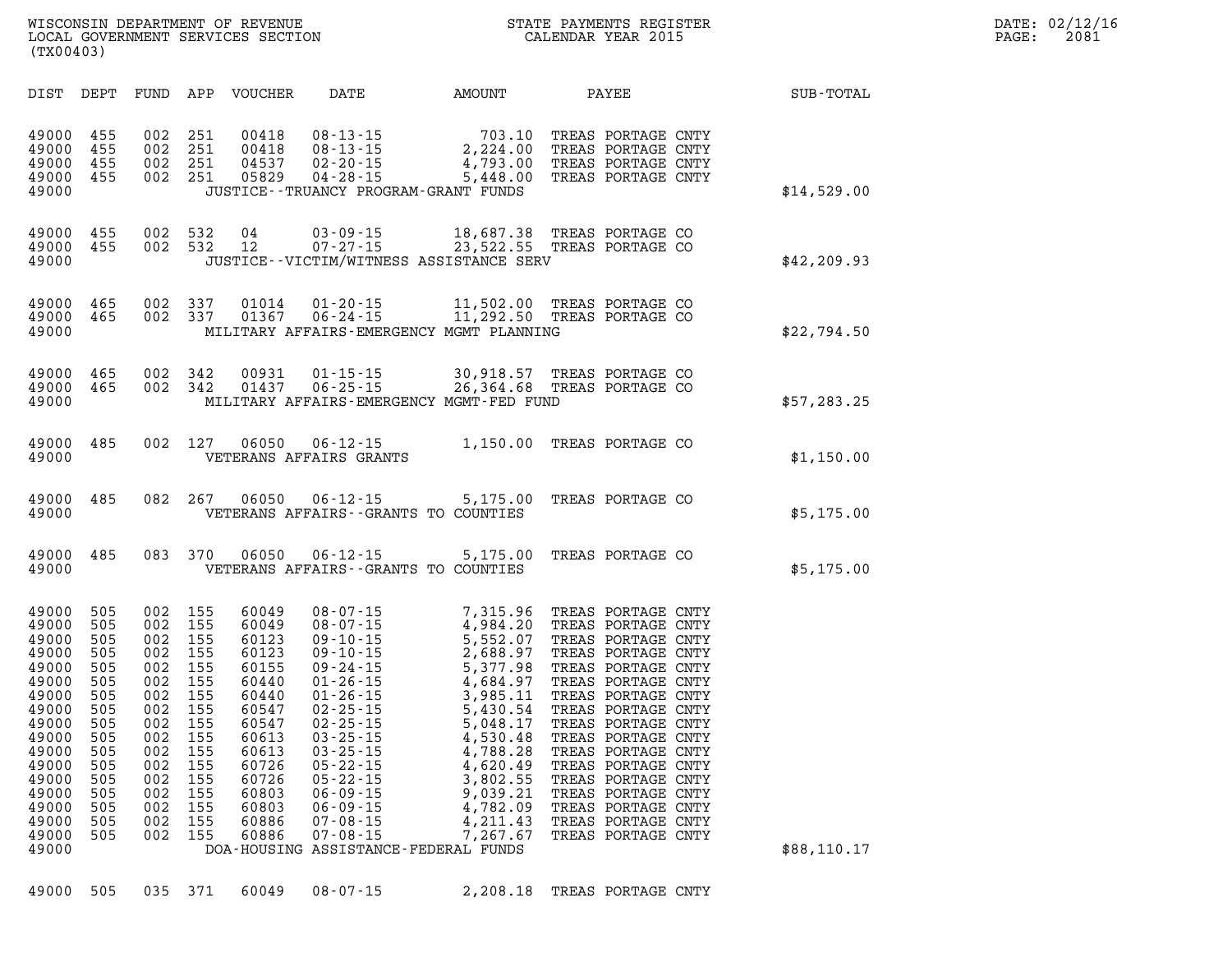| DIST                                                                                                                                                                                                                                            | DEPT                                                                                                                                                                               | FUND                                                                                                                                                                               | APP                                                                                                                                                                                | <b>VOUCHER</b>                                                                                                                                                                                                                         | DATE                                                           | AMOUNT                                                                                                                                                                                                                                                                   | PAYEE                                                                                                                                                                                                                                                                                                                                                                                                                                                                                                                                                                                             | SUB-TOTAL       |
|-------------------------------------------------------------------------------------------------------------------------------------------------------------------------------------------------------------------------------------------------|------------------------------------------------------------------------------------------------------------------------------------------------------------------------------------|------------------------------------------------------------------------------------------------------------------------------------------------------------------------------------|------------------------------------------------------------------------------------------------------------------------------------------------------------------------------------|----------------------------------------------------------------------------------------------------------------------------------------------------------------------------------------------------------------------------------------|----------------------------------------------------------------|--------------------------------------------------------------------------------------------------------------------------------------------------------------------------------------------------------------------------------------------------------------------------|---------------------------------------------------------------------------------------------------------------------------------------------------------------------------------------------------------------------------------------------------------------------------------------------------------------------------------------------------------------------------------------------------------------------------------------------------------------------------------------------------------------------------------------------------------------------------------------------------|-----------------|
| 49000<br>49000<br>49000<br>49000<br>49000<br>49000<br>49000<br>49000<br>49000<br>49000<br>49000<br>49000<br>49000<br>49000<br>49000<br>49000<br>49000<br>49000<br>49000<br>49000<br>49000<br>49000<br>49000<br>49000<br>49000<br>49000<br>49000 | 505<br>505<br>505<br>505<br>505<br>505<br>505<br>505<br>505<br>505<br>505<br>505<br>505<br>505<br>505<br>505<br>505<br>505<br>505<br>505<br>505<br>505<br>505<br>505<br>505<br>505 | 035<br>035<br>035<br>035<br>035<br>035<br>035<br>035<br>035<br>035<br>035<br>035<br>035<br>035<br>035<br>035<br>035<br>035<br>035<br>035<br>035<br>035<br>035<br>035<br>035<br>035 | 371<br>371<br>371<br>371<br>371<br>371<br>371<br>371<br>371<br>371<br>371<br>371<br>371<br>371<br>371<br>371<br>371<br>371<br>371<br>371<br>371<br>371<br>371<br>371<br>371<br>371 | 60049<br>60049<br>60123<br>60123<br>60123<br>60155<br>60155<br>60440<br>60440<br>60440<br>60547<br>60547<br>60547<br>60580<br>60613<br>60613<br>60613<br>60726<br>60726<br>60726<br>60803<br>60803<br>60803<br>60886<br>60886<br>60886 | DOA--PUBLIC BENEFITS FUND                                      | $\begin{array}{cccc} 08-07-15 & 1, 831.06 \\ 08-07-15 & 3, 129.08 \\ 09-10-15 & 1, 560.23 \\ 09-10-15 & 2, 703.32 \\ 09-10-15 & 2, 703.32 \\ 09-24-15 & 469.25 \\ 09-24-15 & 1, 277.41 \\ 01-26-15 & 1, 627.32 \\ 01-26-15 & 1, 723.48 \\ 02-25-15 & 3, 566.87 \\ 02-25$ | TREAS PORTAGE CNTY<br>TREAS PORTAGE CNTY<br>TREAS PORTAGE CNTY<br>TREAS PORTAGE CNTY<br>TREAS PORTAGE CNTY<br>TREAS PORTAGE CNTY<br>TREAS PORTAGE CNTY<br>TREAS PORTAGE CNTY<br>TREAS PORTAGE CNTY<br>TREAS PORTAGE CNTY<br>TREAS PORTAGE CNTY<br>TREAS PORTAGE CNTY<br>TREAS PORTAGE CNTY<br>TREAS PORTAGE CNTY<br>TREAS PORTAGE CNTY<br>TREAS PORTAGE CNTY<br>TREAS PORTAGE CNTY<br>TREAS PORTAGE CNTY<br>TREAS PORTAGE CNTY<br>TREAS PORTAGE CNTY<br>TREAS PORTAGE CNTY<br>TREAS PORTAGE CNTY<br>TREAS PORTAGE CNTY<br>TREAS PORTAGE CNTY<br>TREAS PORTAGE CNTY<br>2,741.38 TREAS PORTAGE CNTY | \$57,510.00     |
| 49000<br>49000<br>49000                                                                                                                                                                                                                         | 505<br>505                                                                                                                                                                         | 089<br>089                                                                                                                                                                         | 166<br>166                                                                                                                                                                         | 00248<br>04943                                                                                                                                                                                                                         | $07 - 30 - 15$<br>$01 - 21 - 15$<br>DOA--LAND INFORMATION FUND | 1,000.00                                                                                                                                                                                                                                                                 | 19,536.00 TREAS PORTAGE CO<br>TREAS PORTAGE CO                                                                                                                                                                                                                                                                                                                                                                                                                                                                                                                                                    | \$20,536.00     |
| 49000<br>49000                                                                                                                                                                                                                                  | 835                                                                                                                                                                                | 002                                                                                                                                                                                | 105                                                                                                                                                                                | 44191                                                                                                                                                                                                                                  | $07 - 27 - 15$<br>REVENUE - - STATE SHARED REVENUES            |                                                                                                                                                                                                                                                                          | 284,042.25 TREAS PORTAGE CO                                                                                                                                                                                                                                                                                                                                                                                                                                                                                                                                                                       | \$284,042.25    |
| 49000<br>49000                                                                                                                                                                                                                                  | 835                                                                                                                                                                                | 002                                                                                                                                                                                | 109                                                                                                                                                                                | 01049                                                                                                                                                                                                                                  | $07 - 27 - 15$<br>REVENUE--EXEMPT COMPUTER AID                 |                                                                                                                                                                                                                                                                          | 429,330.00 TREAS PORTAGE CO                                                                                                                                                                                                                                                                                                                                                                                                                                                                                                                                                                       | \$429,330.00    |
| 49000<br>49000<br>49000                                                                                                                                                                                                                         | 835<br>835                                                                                                                                                                         | 002<br>002                                                                                                                                                                         | 302<br>302                                                                                                                                                                         | 10093<br>11093                                                                                                                                                                                                                         | $07 - 27 - 15$<br>$07 - 27 - 15$                               | REVENUE-FIRST DOLLAR/SCHOOL LEVY CREDITS                                                                                                                                                                                                                                 | 4,789,153.78 TREAS PORTAGE CO<br>1,075,588.87 TREAS PORTAGE CO                                                                                                                                                                                                                                                                                                                                                                                                                                                                                                                                    | \$5,864,742.65  |
| 49000<br>49000                                                                                                                                                                                                                                  | 835                                                                                                                                                                                | 021                                                                                                                                                                                | 363                                                                                                                                                                                | 37232                                                                                                                                                                                                                                  | $03 - 23 - 15$<br>REVENUE--LOTTERY CREDIT -                    | 1,353,428.08                                                                                                                                                                                                                                                             | TREAS PORTAGE CO                                                                                                                                                                                                                                                                                                                                                                                                                                                                                                                                                                                  | \$1,353,428.08  |
| 49000                                                                                                                                                                                                                                           |                                                                                                                                                                                    |                                                                                                                                                                                    |                                                                                                                                                                                    |                                                                                                                                                                                                                                        | DISTRICT TOTAL APPROPRIATIONS                                  |                                                                                                                                                                                                                                                                          |                                                                                                                                                                                                                                                                                                                                                                                                                                                                                                                                                                                                   | \$14,319,296.43 |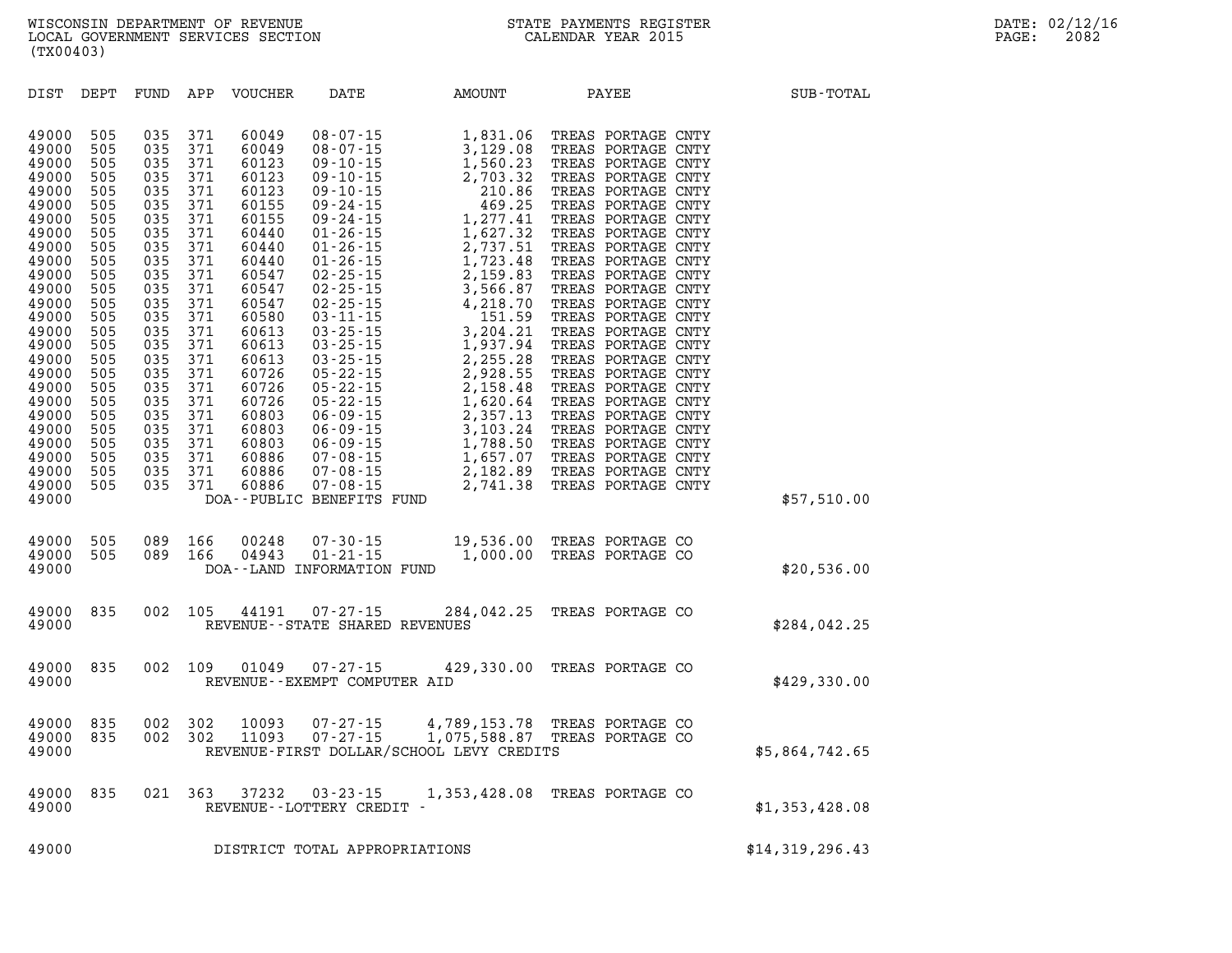| WISCONSIN DEPARTMENT OF REVENUE      | PAYMENTS REGISTER<br>3TATE | DATE: | 02/12/16 |
|--------------------------------------|----------------------------|-------|----------|
| GOVERNMENT SERVICES SECTION<br>LOCAL | CALENDAR YEAR 2015         | PAGE  | 2083     |

| (TX00403)                                             |     |  | LOCAL GOVERNMENT SERVICES SECTION |                                                        |                                                                                                                                                                                                                                                                                                                                                                                              | CALENDAR YEAR 2015                                                                                 |                             | PAGE: | 2083 |
|-------------------------------------------------------|-----|--|-----------------------------------|--------------------------------------------------------|----------------------------------------------------------------------------------------------------------------------------------------------------------------------------------------------------------------------------------------------------------------------------------------------------------------------------------------------------------------------------------------------|----------------------------------------------------------------------------------------------------|-----------------------------|-------|------|
|                                                       |     |  | DIST DEPT FUND APP VOUCHER        |                                                        |                                                                                                                                                                                                                                                                                                                                                                                              |                                                                                                    | DATE AMOUNT PAYEE SUB-TOTAL |       |      |
| 49002 165<br>49002                                    |     |  |                                   |                                                        | SAFETY/PROF SERV--FIRE INSURANCE DUES                                                                                                                                                                                                                                                                                                                                                        | 002 225 01221 06-25-15 2,678.18 TREAS TN ALBAN                                                     | \$2,678.18                  |       |      |
| 49002 370<br>49002<br>49002                           | 370 |  |                                   |                                                        | NAT RESOURCES-SEVERANCE/YIELD/WITHDRAWAL                                                                                                                                                                                                                                                                                                                                                     | 000 001 01DNR 04-09-15 382.83 TREAS TOWN ALBAN<br>000 001 04DNR 06-03-15 1,365.07 TREAS TOWN ALBAN | \$1,747.90                  |       |      |
| 49002 370<br>49002 370<br>49002                       |     |  | 002 503 17717                     | 002 503 17717 01-12-15<br>$01 - 12 - 15$               | NAT RESOURCES--AIDS IN LIEU OF TAXES                                                                                                                                                                                                                                                                                                                                                         | 22,961.29 TREAS TN ALBAN<br>6,315.68 TREAS TN ALBAN<br>4595.92 TOWN SHARE                          | \$29, 276.97                |       |      |
| 49002<br>49002                                        | 370 |  |                                   |                                                        | NAT RESOURCES--FOREST CROP/MFL/CO FOREST                                                                                                                                                                                                                                                                                                                                                     | 012 571 39386 06-02-15 827.68 TREAS TN ALBAN                                                       | \$827.68                    |       |      |
| 49002 370<br>49002 370<br>49002                       |     |  | 012 579 20559<br>012 579 20559    |                                                        | NAT RESOURCES--AIDS IN LIEU OF TAXES                                                                                                                                                                                                                                                                                                                                                         | 04-03-15 69.93 TREAS TN ALBAN<br>04-03-15 687.20 TREAS TN ALBAN                                    | \$757.13                    |       |      |
| 49002 395<br>49002<br>49002 395<br>49002 395<br>49002 | 395 |  |                                   |                                                        | $\begin{array}{cccccc} 011 & 191 & 39224 & 01\cdot 05\cdot 15 & 22\,,454\,.89 & \text{TOWN OF ALBAN} \\ 011 & 191 & 47224 & 04\cdot 06\cdot 15 & 22\,,454\,.89 & \text{TOWN OF ALBAN} \\ 011 & 191 & 55224 & 07\cdot 06\cdot 15 & 22\,,454\,.89 & \text{TOWN OF ALBAN} \\ 011 & 191 & 67224 & 10\cdot 05\cdot 15 & 22\,,454\,.91 & \text{TOWN OF$<br>TRANSPORTATION--GENERAL TRANSP AIDS-GTA |                                                                                                    | \$89,819.58                 |       |      |
| 49002<br>49002                                        | 835 |  |                                   | REVENUE - - STATE SHARED REVENUES                      |                                                                                                                                                                                                                                                                                                                                                                                              | 002 105 44165 07-27-15 4,592.69 TREAS TN ALBAN                                                     | \$4,592.69                  |       |      |
| 49002 835<br>49002                                    |     |  |                                   | 002 109 03154 07-27-15<br>REVENUE--EXEMPT COMPUTER AID |                                                                                                                                                                                                                                                                                                                                                                                              | 3.00 TREAS TN ALBAN                                                                                | \$3.00                      |       |      |
| 49002                                                 |     |  |                                   | DISTRICT TOTAL APPROPRIATIONS                          |                                                                                                                                                                                                                                                                                                                                                                                              |                                                                                                    | \$129,703.13                |       |      |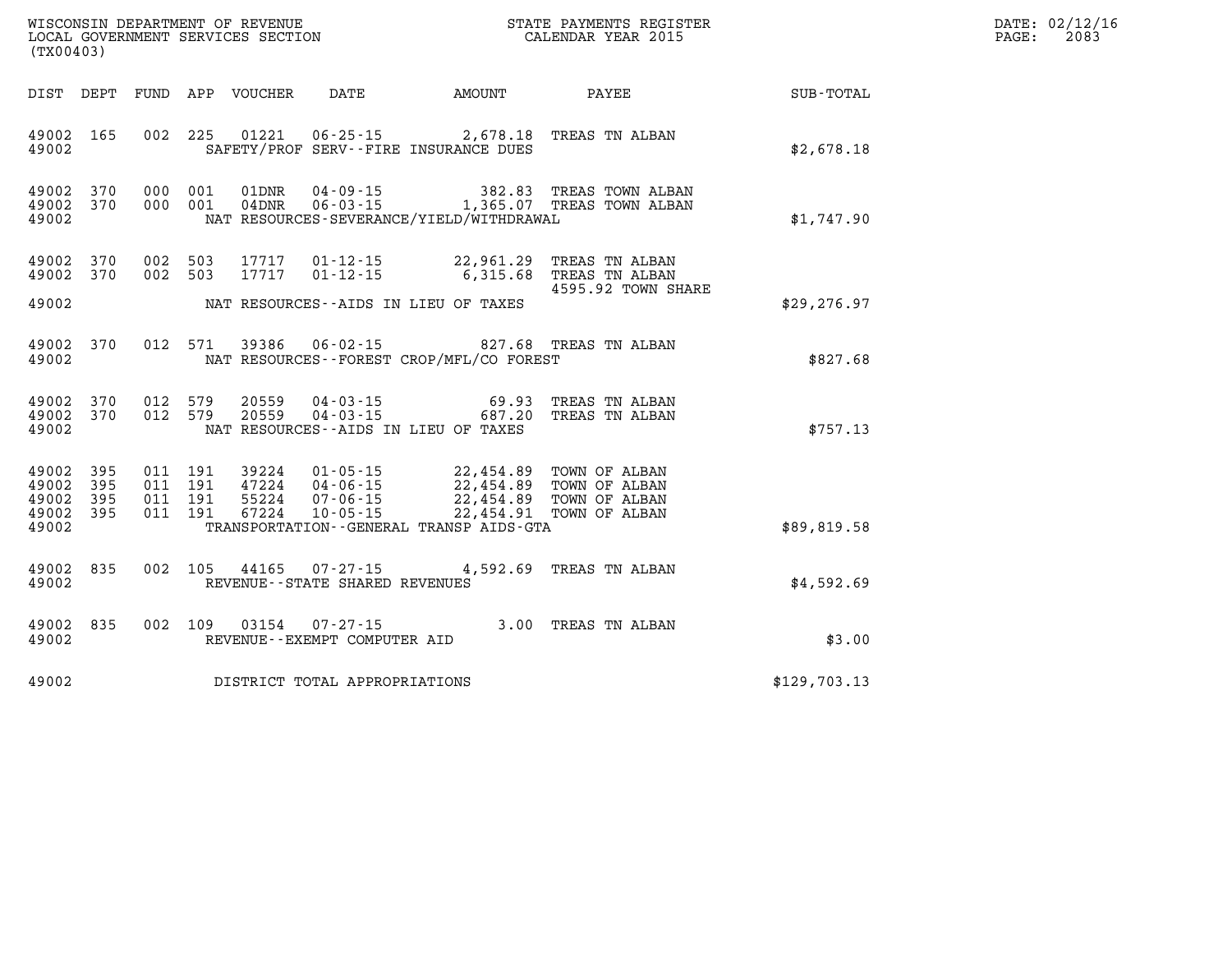| (TX00403)                                    |                                                                                                                                                                                                                                                                                                                                                 | STATE PAYMENTS REGISTER |              | DATE: 02/12/16<br>$\mathtt{PAGE:}$<br>2084 |
|----------------------------------------------|-------------------------------------------------------------------------------------------------------------------------------------------------------------------------------------------------------------------------------------------------------------------------------------------------------------------------------------------------|-------------------------|--------------|--------------------------------------------|
| DIST DEPT                                    | FUND APP VOUCHER DATE AMOUNT                                                                                                                                                                                                                                                                                                                    | <b>PAYEE</b>            | SUB-TOTAL    |                                            |
| 49004 165<br>49004                           | 002 225 01222 06-25-15 1,622.65 TREAS TN ALMOND<br>SAFETY/PROF SERV--FIRE INSURANCE DUES                                                                                                                                                                                                                                                        |                         | \$1,622.65   |                                            |
| 49004 370                                    | 002 503 17718 01-12-15 8,902.52 TREAS TN ALMOND                                                                                                                                                                                                                                                                                                 | 1934.80 TOWN SHARE      |              |                                            |
| 49004                                        | NAT RESOURCES--AIDS IN LIEU OF TAXES                                                                                                                                                                                                                                                                                                            |                         | \$8,902.52   |                                            |
| 49004 370<br>49004                           | 012 571 39387 06-02-15 551.02 TREAS TN ALMOND<br>NAT RESOURCES - - FOREST CROP/MFL/CO FOREST                                                                                                                                                                                                                                                    |                         | \$551.02     |                                            |
| 395<br>49004<br>49004<br>395<br>49004<br>395 | $\begin{array}{cccc} 011 & 191 & 39225 & 01\cdot 05\cdot 15 & 27,464.44 & \text{TOWN OF ALMOND} \\ 011 & 191 & 47225 & 04\cdot 06\cdot 15 & 27,464.44 & \text{TOWN OF ALMOND} \\ 011 & 191 & 55225 & 07\cdot 06\cdot 15 & 27,464.44 & \text{TOWN OF ALMOND} \\ 011 & 191 & 67225 & 10\cdot 05\cdot 15 & 27,464.46 & \text{TOWN OF ALMOND} \end$ |                         |              |                                            |
| 49004 395<br>49004                           | TRANSPORTATION--GENERAL TRANSP AIDS-GTA                                                                                                                                                                                                                                                                                                         |                         | \$109,857.78 |                                            |
| 49004 835<br>49004                           | 002 105 44166 07-27-15 2,542.62 TREAS TN ALMOND<br>REVENUE--STATE SHARED REVENUES                                                                                                                                                                                                                                                               |                         | \$2,542.62   |                                            |
| 49004 835<br>49004                           | 002 109 03155 07-27-15 926.00 TREAS TN ALMOND<br>REVENUE--EXEMPT COMPUTER AID                                                                                                                                                                                                                                                                   |                         | \$926.00     |                                            |
| 49004                                        | DISTRICT TOTAL APPROPRIATIONS                                                                                                                                                                                                                                                                                                                   |                         | \$124,402.59 |                                            |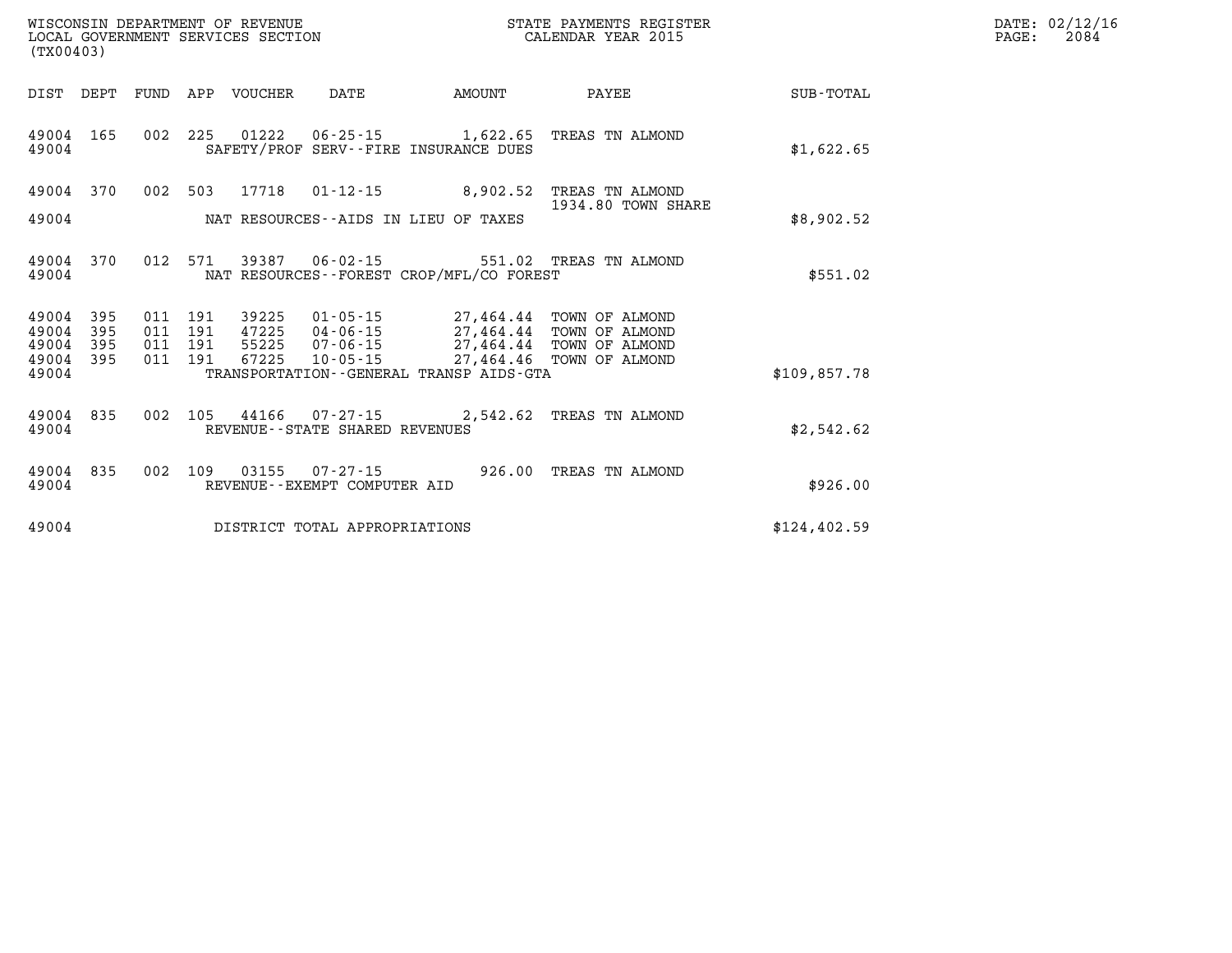| WISCONSIN DEPARTMENT OF REVENUE | PAYMENTS REGISTER<br>STATE | DATE: | 02/12/16 |
|---------------------------------|----------------------------|-------|----------|
| GOVERNMENT SERVICES SECTION     |                            |       | 2085     |
| LOCAL                           | CALENDAR YEAR 2015         | PAGE  |          |

| (TX00403)                                 |                          |                          |                          |                                  |                                                                            |                                                                                             |                                                                          |                  |
|-------------------------------------------|--------------------------|--------------------------|--------------------------|----------------------------------|----------------------------------------------------------------------------|---------------------------------------------------------------------------------------------|--------------------------------------------------------------------------|------------------|
| DIST                                      | DEPT                     | FUND                     | APP                      | VOUCHER                          | <b>DATE</b>                                                                | AMOUNT                                                                                      | PAYEE                                                                    | <b>SUB-TOTAL</b> |
| 49006<br>49006                            | 165                      | 002                      | 225                      | 01223                            | $06 - 25 - 15$                                                             | 4,616.77<br>SAFETY/PROF SERV--FIRE INSURANCE DUES                                           | TREAS TN AMHERST                                                         | \$4,616.77       |
| 49006<br>49006<br>49006                   | 370<br>370               | 000<br>000               | 001<br>001               | 01DNR<br>05DNR                   | $04 - 09 - 15$<br>$09 - 28 - 15$                                           | 3,018.18<br>NAT RESOURCES-SEVERANCE/YIELD/WITHDRAWAL                                        | TREAS TOWN AMHERST<br>727.28 TREAS TOWN AMHERST                          | \$3,745.46       |
| 49006<br>49006                            | 370<br>370               | 002<br>002               | 503<br>503               | 17719<br>17719                   | $01 - 12 - 15$<br>$01 - 12 - 15$                                           | 1,437.16<br>1,590.24                                                                        | TREAS TN AMHERST<br>TREAS TN AMHERST                                     |                  |
| 49006                                     |                          |                          |                          |                                  |                                                                            | NAT RESOURCES--AIDS IN LIEU OF TAXES                                                        | 421.14 TOWN SHARE                                                        | \$3,027.40       |
| 49006<br>49006                            | 370                      | 012                      | 571                      | 39388                            | $06 - 02 - 15$                                                             | NAT RESOURCES - - FOREST CROP/MFL/CO FOREST                                                 | 513.37 TREAS TN AMHERST                                                  | \$513.37         |
| 49006<br>49006<br>49006                   | 370<br>370               | 012<br>012               | 579<br>579               | 20560<br>20560                   | $04 - 03 - 15$<br>$04 - 03 - 15$<br>NAT RESOURCES -- AIDS IN LIEU OF TAXES | 4.12<br>64.85                                                                               | TREAS TN AMHERST<br>TREAS TN AMHERST                                     | \$68.97          |
| 49006<br>49006<br>49006<br>49006<br>49006 | 395<br>395<br>395<br>395 | 011<br>011<br>011<br>011 | 191<br>191<br>191<br>191 | 39226<br>47226<br>55226<br>67226 | $01 - 05 - 15$<br>$04 - 06 - 15$<br>$07 - 06 - 15$<br>$10 - 05 - 15$       | 31,108.75<br>31,108.75<br>31,108.75<br>31,108.77<br>TRANSPORTATION--GENERAL TRANSP AIDS-GTA | TOWN OF AMHERST<br>TOWN OF AMHERST<br>TOWN OF AMHERST<br>TOWN OF AMHERST | \$124,435.02     |
| 49006<br>49006                            | 835                      | 002                      | 109                      | 03156                            | $07 - 27 - 15$<br>REVENUE--EXEMPT COMPUTER AID                             | 415.00                                                                                      | TREAS TN AMHERST                                                         | \$415.00         |
| 49006                                     |                          |                          |                          |                                  | DISTRICT TOTAL APPROPRIATIONS                                              |                                                                                             |                                                                          | \$136,821.99     |

WISCONSIN DEPARTMENT OF REVENUE **STATE PAYMENTS REGISTER** LOCAL GOVERNMENT SERVICES SECTION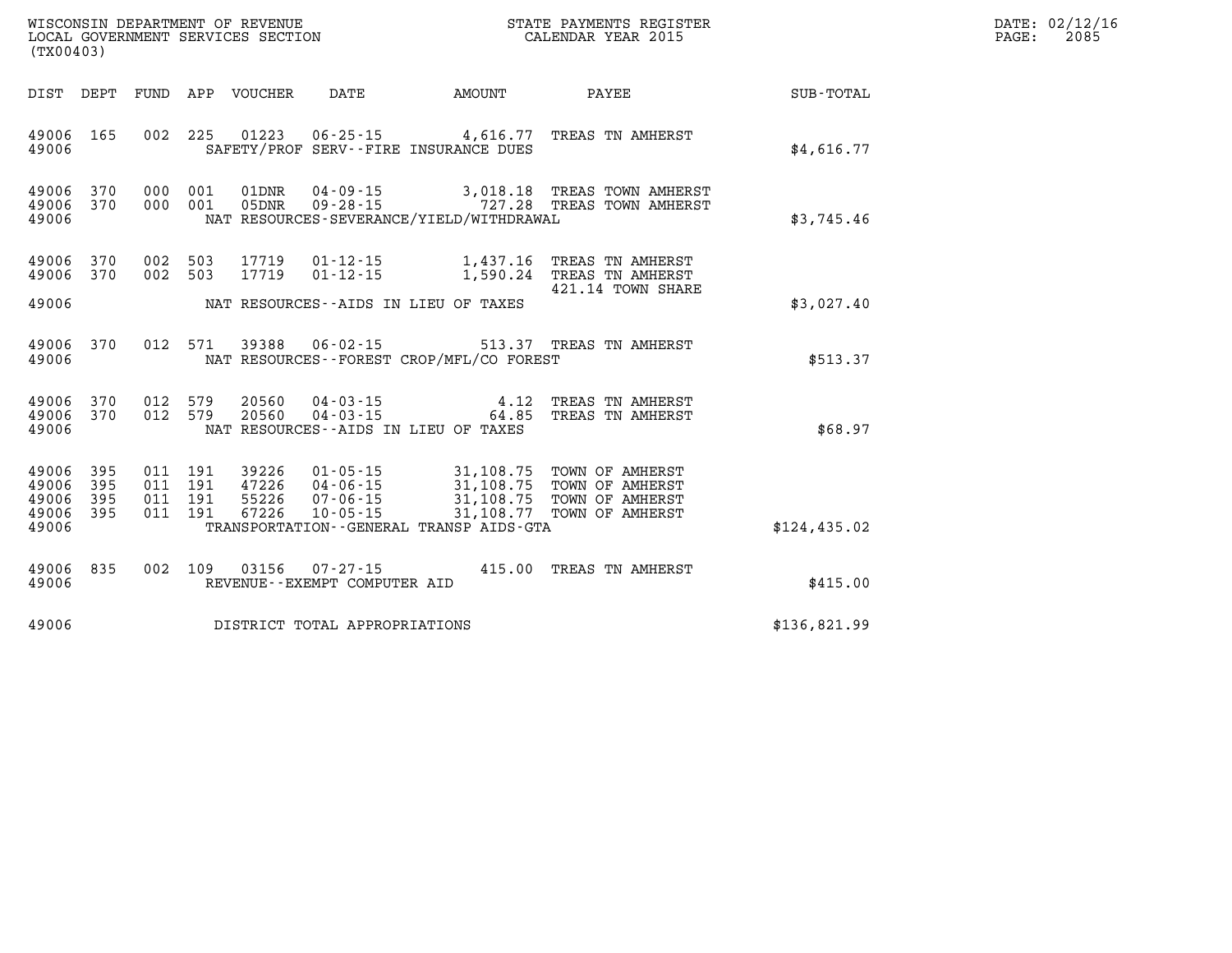| WISCONSIN DEPARTMENT OF REVENUE   | STATE PAYMENTS REGISTER | DATE: 02/12/16 |
|-----------------------------------|-------------------------|----------------|
| LOCAL GOVERNMENT SERVICES SECTION | CALENDAR YEAR 2015      | 2086<br>PAGE:  |

|                                           | (TX00403)                |     |                                      | LOCAL GOVERNMENT SERVICES SECTION |                                                                      |                                                                                 | CALENDAR YEAR 2015                                                                                               |               | PAGE: | 2086 |
|-------------------------------------------|--------------------------|-----|--------------------------------------|-----------------------------------|----------------------------------------------------------------------|---------------------------------------------------------------------------------|------------------------------------------------------------------------------------------------------------------|---------------|-------|------|
|                                           | DIST DEPT                |     |                                      | FUND APP VOUCHER                  | DATE                                                                 | AMOUNT                                                                          | PAYEE                                                                                                            | SUB-TOTAL     |       |      |
| 49008<br>49008                            | 165                      | 002 | - 225                                | 01224                             | $06 - 25 - 15$                                                       | 1,866.03<br>SAFETY/PROF SERV--FIRE INSURANCE DUES                               | TREAS TN BELMONT                                                                                                 | \$1,866.03    |       |      |
| 49008<br>49008<br>49008<br>49008          | 370<br>370<br>370        |     | 000 001<br>000 001<br>000 001        | 01DNR<br>04DNR<br>05DNR           | $04 - 09 - 15$<br>$06 - 03 - 15$<br>$09 - 28 - 15$                   | 1,614.42<br>NAT RESOURCES-SEVERANCE/YIELD/WITHDRAWAL                            | TREAS TOWN BELMONT<br>1,794.04 TREAS TOWN BELMONT<br>2,084.95 TREAS TOWN BELMONT                                 | \$5,493.41    |       |      |
| 49008<br>49008                            | 370<br>370               |     | 002 503<br>002 503                   | 17720<br>17720                    | $01 - 12 - 15$<br>$01 - 12 - 15$                                     | 3,291.80<br>5,850.89                                                            | TREAS TN BELMONT<br>TREAS TN BELMONT<br>884.87 TOWN SHARE                                                        |               |       |      |
| 49008                                     |                          |     |                                      |                                   |                                                                      | NAT RESOURCES -- AIDS IN LIEU OF TAXES                                          |                                                                                                                  | \$9,142.69    |       |      |
| 49008<br>49008                            | 370                      |     | 012 571                              | 39389                             | $06 - 02 - 15$                                                       | NAT RESOURCES--FOREST CROP/MFL/CO FOREST                                        | 703.09 TREAS TN BELMONT                                                                                          | \$703.09      |       |      |
| 49008<br>49008<br>49008<br>49008<br>49008 | 370<br>370<br>370<br>370 | 012 | 012 579<br>579<br>012 579<br>012 579 | 20561<br>20561<br>20561<br>20561  | $04 - 03 - 15$<br>$04 - 03 - 15$<br>04 - 03 - 15<br>$04 - 03 - 15$   | 160.67<br>19.68<br>1,439.59<br>676.59<br>NAT RESOURCES -- AIDS IN LIEU OF TAXES | TREAS TN BELMONT<br>TREAS TN BELMONT<br>TREAS TN BELMONT<br>TREAS TN BELMONT                                     | \$2,296.53    |       |      |
| 49008<br>49008<br>49008<br>49008<br>49008 | 395<br>395<br>395<br>395 | 011 | 011 191<br>011 191<br>191<br>011 191 | 39227<br>47227<br>55227<br>67227  | $01 - 05 - 15$<br>$04 - 06 - 15$<br>$07 - 06 - 15$<br>$10 - 05 - 15$ | TRANSPORTATION - - GENERAL TRANSP AIDS - GTA                                    | 22,642.06 TOWN OF BELMONT<br>22,642.06 TOWN OF BELMONT<br>22,642.06 TOWN OF BELMONT<br>22,642.08 TOWN OF BELMONT | \$90,568.26   |       |      |
| 49008<br>49008                            | 835                      | 002 | 105                                  | 44167                             | $07 - 27 - 15$<br>REVENUE - - STATE SHARED REVENUES                  |                                                                                 | 2,200.07 TREAS TN BELMONT                                                                                        | \$2,200.07    |       |      |
| 49008<br>49008                            | 835                      | 002 | 109                                  | 03157                             | $07 - 27 - 15$<br>REVENUE--EXEMPT COMPUTER AID                       |                                                                                 | 2.00 TREAS TN BELMONT                                                                                            | \$2.00        |       |      |
| 49008                                     |                          |     |                                      |                                   | DISTRICT TOTAL APPROPRIATIONS                                        |                                                                                 |                                                                                                                  | \$112, 272.08 |       |      |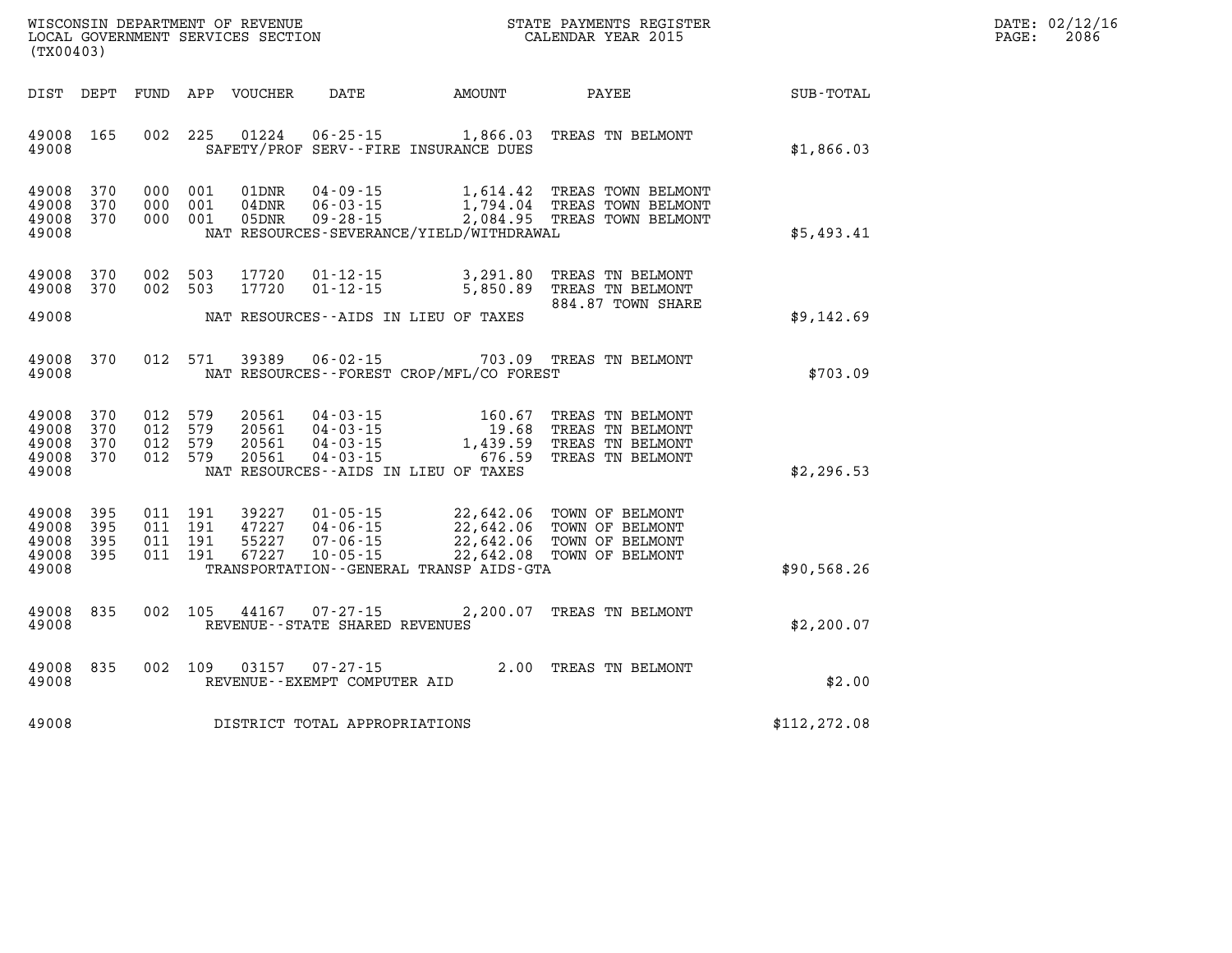| $\mathtt{DATE}$ : | 02/12/16 |
|-------------------|----------|
| PAGE:             | 2087     |

| (TX00403)                        |                          |                          |                          | WISCONSIN DEPARTMENT OF REVENUE<br>LOCAL GOVERNMENT SERVICES SECTION | STATE PAYMENTS REGISTER<br>CALENDAR YEAR 2015                        |                                                             |                                                                                          |               |
|----------------------------------|--------------------------|--------------------------|--------------------------|----------------------------------------------------------------------|----------------------------------------------------------------------|-------------------------------------------------------------|------------------------------------------------------------------------------------------|---------------|
| DIST                             | DEPT                     | <b>FUND</b>              | APP                      | VOUCHER                                                              | DATE                                                                 | AMOUNT                                                      | PAYEE                                                                                    | SUB-TOTAL     |
| 49010<br>49010                   | 165                      | 002                      | 225                      | 01225                                                                | $06 - 25 - 15$                                                       | 2,968.13<br>SAFETY/PROF SERV--FIRE INSURANCE DUES           | TREAS TN BUENA VISTA                                                                     | \$2,968.13    |
| 49010<br>49010<br>49010          | 370<br>370               | 000<br>000               | 001<br>001               | 01DNR<br>$04$ DNR                                                    | $04 - 09 - 15$<br>$06 - 03 - 15$                                     | 28.22<br>835.23<br>NAT RESOURCES-SEVERANCE/YIELD/WITHDRAWAL | TREAS TOWN BUENA VISTA<br>TREAS TOWN BUENA VISTA                                         | \$863.45      |
| 49010<br>49010                   | 370<br>370               | 002<br>002               | 503<br>503               | 17721<br>18134                                                       | $01 - 12 - 15$<br>$01 - 30 - 15$                                     | 20,293.83<br>16,567.12                                      | TREAS TN BUENA VISTA<br>TREAS TN BUENA VISTA<br>1398.58 TOWN SHARE                       |               |
| 49010                            |                          |                          |                          |                                                                      |                                                                      | NAT RESOURCES -- AIDS IN LIEU OF TAXES                      |                                                                                          | \$36,860.95   |
| 49010<br>49010                   | 370                      | 012                      | 571                      | 39390                                                                | $06 - 02 - 15$                                                       | NAT RESOURCES - - FOREST CROP/MFL/CO FOREST                 | 614.81 TREAS TN BUENA VISTA                                                              | \$614.81      |
| 49010<br>49010                   | 370                      | 012                      | 579                      | 20562                                                                | $04 - 03 - 15$                                                       | 2,364.97<br>NAT RESOURCES -- AIDS IN LIEU OF TAXES          | TREAS TN BUENA VISTA                                                                     | \$2,364.97    |
| 49010<br>49010<br>49010<br>49010 | 395<br>395<br>395<br>395 | 011<br>011<br>011<br>011 | 191<br>191<br>191<br>191 | 39228<br>47228<br>55228<br>67228                                     | $01 - 05 - 15$<br>$04 - 06 - 15$<br>$07 - 06 - 15$<br>$10 - 05 - 15$ | 38, 331. 31<br>38,331.31<br>38, 331. 31<br>38, 331. 33      | TOWN OF BUENA VISTA<br>TOWN OF BUENA VISTA<br>TOWN OF BUENA VISTA<br>TOWN OF BUENA VISTA |               |
| 49010                            |                          |                          |                          |                                                                      |                                                                      | TRANSPORTATION--GENERAL TRANSP AIDS-GTA                     |                                                                                          | \$153,325.26  |
| 49010<br>49010                   | 835                      | 002                      | 105                      | 44168                                                                | $07 - 27 - 15$<br>REVENUE - - STATE SHARED REVENUES                  |                                                             | 4,715.56 TREAS TN BUENA VISTA                                                            | \$4,715.56    |
| 49010<br>49010                   | 835                      | 002                      | 109                      | 03158                                                                | $07 - 27 - 15$<br>REVENUE - - EXEMPT COMPUTER AID                    | 13.00                                                       | TREAS TN BUENA VISTA                                                                     | \$13.00       |
| 49010                            |                          |                          |                          |                                                                      | DISTRICT TOTAL APPROPRIATIONS                                        |                                                             |                                                                                          | \$201, 726.13 |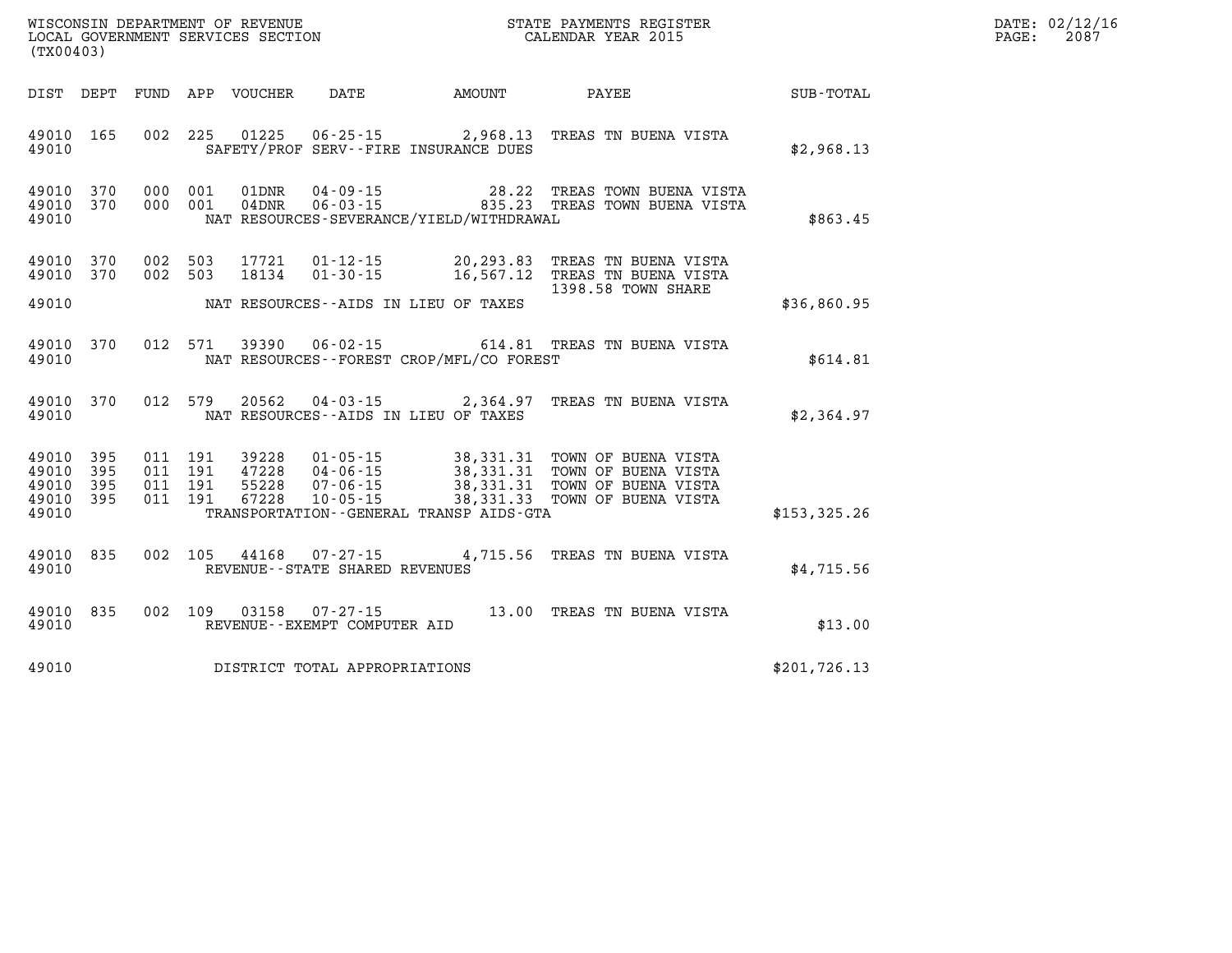| WISCONSIN DEPARTMENT OF REVENUE      | PAYMENTS REGISTER<br>3TATE | DATE: | 02/12/16 |
|--------------------------------------|----------------------------|-------|----------|
| GOVERNMENT SERVICES SECTION<br>LOCAL | CALENDAR YEAR 2015         | PAGE  | 2088     |

|                | (TX00403)                                    |                    | LOCAL GOVERNMENT SERVICES SECTION |                                                     | CALENDAR YEAR 2015                                                                                                                                                                                                                                                                                                                                                                       |                                                                                           |               | PAGE: | 2088 |
|----------------|----------------------------------------------|--------------------|-----------------------------------|-----------------------------------------------------|------------------------------------------------------------------------------------------------------------------------------------------------------------------------------------------------------------------------------------------------------------------------------------------------------------------------------------------------------------------------------------------|-------------------------------------------------------------------------------------------|---------------|-------|------|
|                | DIST DEPT                                    |                    |                                   |                                                     |                                                                                                                                                                                                                                                                                                                                                                                          |                                                                                           | SUB-TOTAL     |       |      |
| 49012          | 49012 165                                    |                    |                                   |                                                     | SAFETY/PROF SERV--FIRE INSURANCE DUES                                                                                                                                                                                                                                                                                                                                                    | 002 225 01226 06-25-15 4,498.51 TREAS TN CARSON                                           | \$4,498.51    |       |      |
| 49012          | 49012 370<br>49012 370                       | 000 001<br>000 001 |                                   |                                                     | NAT RESOURCES-SEVERANCE/YIELD/WITHDRAWAL                                                                                                                                                                                                                                                                                                                                                 | 04DNR  06-03-15  436.59 TREAS TOWN CARSON<br>05DNR  09-28-15   1,166.46 TREAS TOWN CARSON | \$1,603.05    |       |      |
|                | 49012 370<br>49012 370                       | 002 503<br>002 503 | 17722<br>18135                    | $01 - 30 - 15$                                      |                                                                                                                                                                                                                                                                                                                                                                                          | 01-12-15 25,939.95 TREAS TN CARSON<br>23,730.23 TREAS TN CARSON                           |               |       |      |
| 49012          |                                              |                    |                                   |                                                     | NAT RESOURCES--AIDS IN LIEU OF TAXES                                                                                                                                                                                                                                                                                                                                                     | 3893.40 TOWN SHARE                                                                        | \$49,670.18   |       |      |
| 49012          | 49012 370                                    | 012 571            | 39391                             | $06 - 02 - 15$                                      | NAT RESOURCES - - FOREST CROP/MFL/CO FOREST                                                                                                                                                                                                                                                                                                                                              | 277.97 TREAS TN CARSON                                                                    | \$277.97      |       |      |
| 49012          | 49012 370                                    | 012 579            | 20563                             |                                                     | NAT RESOURCES -- AIDS IN LIEU OF TAXES                                                                                                                                                                                                                                                                                                                                                   | 04-03-15 356.16 TREAS TN CARSON                                                           | \$356.16      |       |      |
| 49012          | 49012 370                                    | 074 670            |                                   |                                                     | NAT RESOURCES -- RU RECYCLING GRANT                                                                                                                                                                                                                                                                                                                                                      | 42932  05-29-15  2,859.84  TREAS TN CARSON                                                | \$2,859.84    |       |      |
| 49012<br>49012 | 49012 395<br>49012 395<br>- 395<br>49012 395 |                    |                                   |                                                     | $\begin{array}{cccc} 011 & 191 & 39229 & 01\cdot 05\cdot 15 & 33\, , 993\, .37 & \text{TOWN OF CARSON} \\ 011 & 191 & 47229 & 04\cdot 06\cdot 15 & 33\, , 993\, .37 & \text{TOWN OF CARSON} \\ 011 & 191 & 55229 & 07\cdot 06\cdot 15 & 33\, , 993\, .37 & \text{TOWN OF CARSON} \\ 011 & 191 & 67229 & 10\cdot 05\cdot 15 & 33\, , 993$<br>TRANSPORTATION - - GENERAL TRANSP AIDS - GTA |                                                                                           | \$135,973.50  |       |      |
| 49012          | 49012 835                                    | 002 105            |                                   | 44169 07-27-15<br>REVENUE - - STATE SHARED REVENUES |                                                                                                                                                                                                                                                                                                                                                                                          | 2,688.05 TREAS TN CARSON                                                                  | \$2,688.05    |       |      |
| 49012          | 49012 835                                    | 002 109            |                                   | REVENUE--EXEMPT COMPUTER AID                        |                                                                                                                                                                                                                                                                                                                                                                                          | 03159  07-27-15  14.00  TREAS TN CARSON                                                   | \$14.00       |       |      |
| 49012          |                                              |                    |                                   | DISTRICT TOTAL APPROPRIATIONS                       |                                                                                                                                                                                                                                                                                                                                                                                          |                                                                                           | \$197, 941.26 |       |      |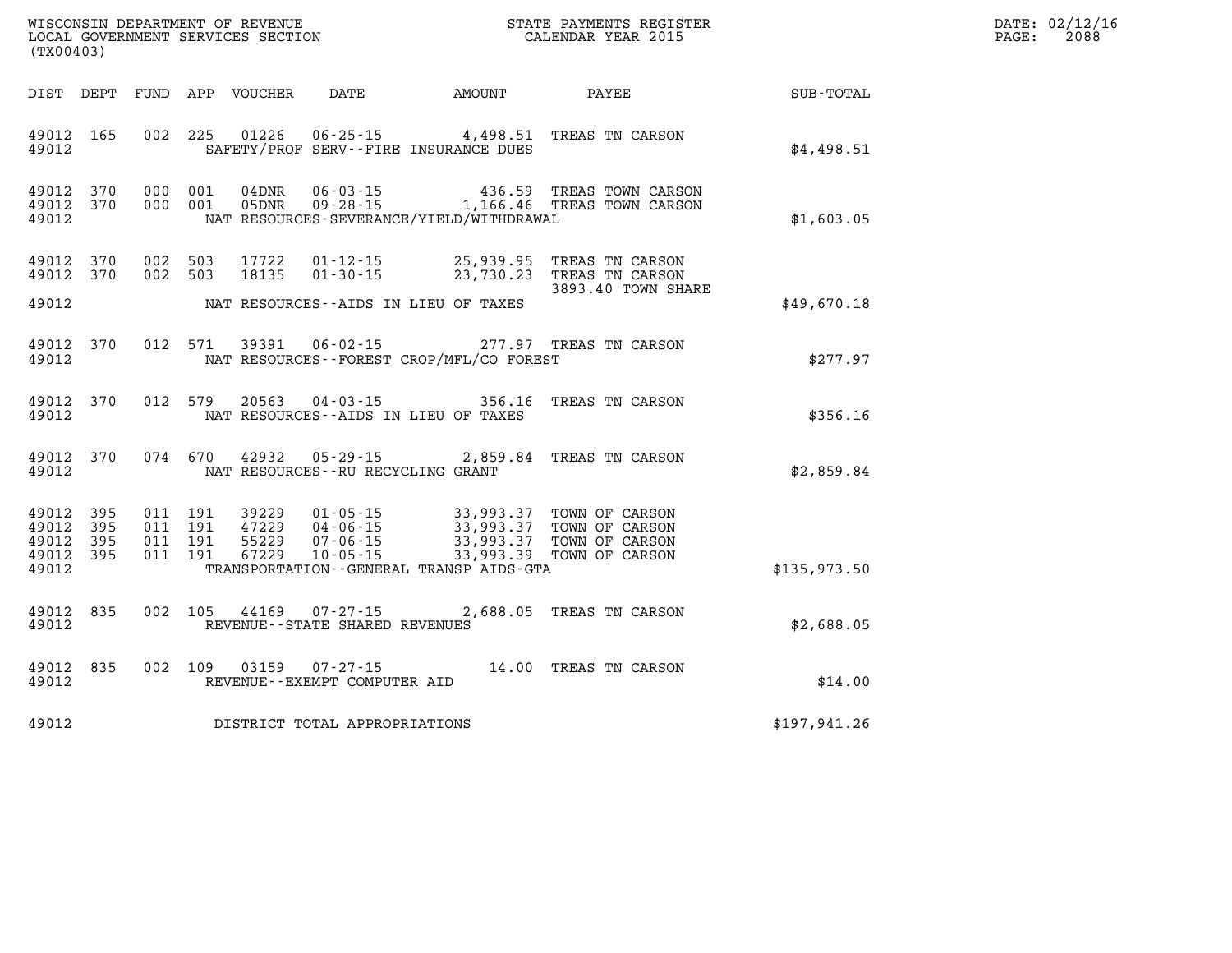| (TX00403)                                                 |           |                                          |                            |                                                        |                                                                                                                                                                                                                             |                                                                                |               | DATE: 02/12/16<br>2089<br>PAGE: |
|-----------------------------------------------------------|-----------|------------------------------------------|----------------------------|--------------------------------------------------------|-----------------------------------------------------------------------------------------------------------------------------------------------------------------------------------------------------------------------------|--------------------------------------------------------------------------------|---------------|---------------------------------|
|                                                           |           |                                          | DIST DEPT FUND APP VOUCHER | DATE                                                   | AMOUNT                                                                                                                                                                                                                      | PAYEE                                                                          | SUB-TOTAL     |                                 |
| 49014 165<br>49014                                        |           |                                          |                            |                                                        | SAFETY/PROF SERV--FIRE INSURANCE DUES                                                                                                                                                                                       | 002 225 01227 06-25-15 3,235.70 TREAS TN DEWEY                                 | \$3,235.70    |                                 |
| 49014                                                     | 49014 370 |                                          |                            |                                                        | NAT RESOURCES-SEVERANCE/YIELD/WITHDRAWAL                                                                                                                                                                                    | 000 001 01DNR 04-09-15 3,348.18 TREAS TOWN DEWEY                               | \$3,348.18    |                                 |
| 49014                                                     |           |                                          |                            |                                                        | NAT RESOURCES--AIDS IN LIEU OF TAXES                                                                                                                                                                                        | 49014 370 002 503 17723 01-12-15 8,361.42 TREAS TN DEWEY<br>1632.21 TOWN SHARE | \$8,361.42    |                                 |
| 49014                                                     | 49014 370 |                                          |                            |                                                        | NAT RESOURCES--FOREST CROP/MFL/CO FOREST                                                                                                                                                                                    | 012 571 39392 06-02-15 1,134.70 TREAS TN DEWEY                                 | \$1,134.70    |                                 |
| 49014                                                     | 49014 370 |                                          |                            |                                                        | NAT RESOURCES--AIDS IN LIEU OF TAXES                                                                                                                                                                                        | 012 579 20564 04-03-15 2,941.49 TREAS TN DEWEY                                 | \$2.941.49    |                                 |
| 49014 395<br>49014 395<br>49014 395<br>49014 395<br>49014 |           | 011 191<br>011 191<br>011 191<br>011 191 |                            |                                                        | 39230  01-05-15  28,323.22  TOWN OF DEWEY<br>47230  04-06-15  28,323.22  TOWN OF DEWEY<br>55230  07-06-15  28,323.22  TOWN OF DEWEY<br>67230  10-05-15  28,323.24  TOWN OF DEWEY<br>TRANSPORTATION--GENERAL TRANSP AIDS-GTA |                                                                                | \$113, 292.90 |                                 |
| 49014 835<br>49014                                        |           |                                          |                            | REVENUE - - STATE SHARED REVENUES                      |                                                                                                                                                                                                                             | 002 105 44170 07-27-15 2,379.61 TREAS TN DEWEY                                 | \$2,379.61    |                                 |
| 49014 835<br>49014                                        |           |                                          |                            | 002 109 03160 07-27-15<br>REVENUE--EXEMPT COMPUTER AID |                                                                                                                                                                                                                             | 138.00 TREAS TN DEWEY                                                          | \$138.00      |                                 |
| 49014                                                     | 49014 835 |                                          |                            | 021 363 35816 03-23-15<br>REVENUE--LOTTERY CREDIT -    |                                                                                                                                                                                                                             | 796.20 TREAS TN DEWEY                                                          | \$796.20      |                                 |
| 49014                                                     |           |                                          |                            | DISTRICT TOTAL APPROPRIATIONS                          |                                                                                                                                                                                                                             |                                                                                | \$135,628.20  |                                 |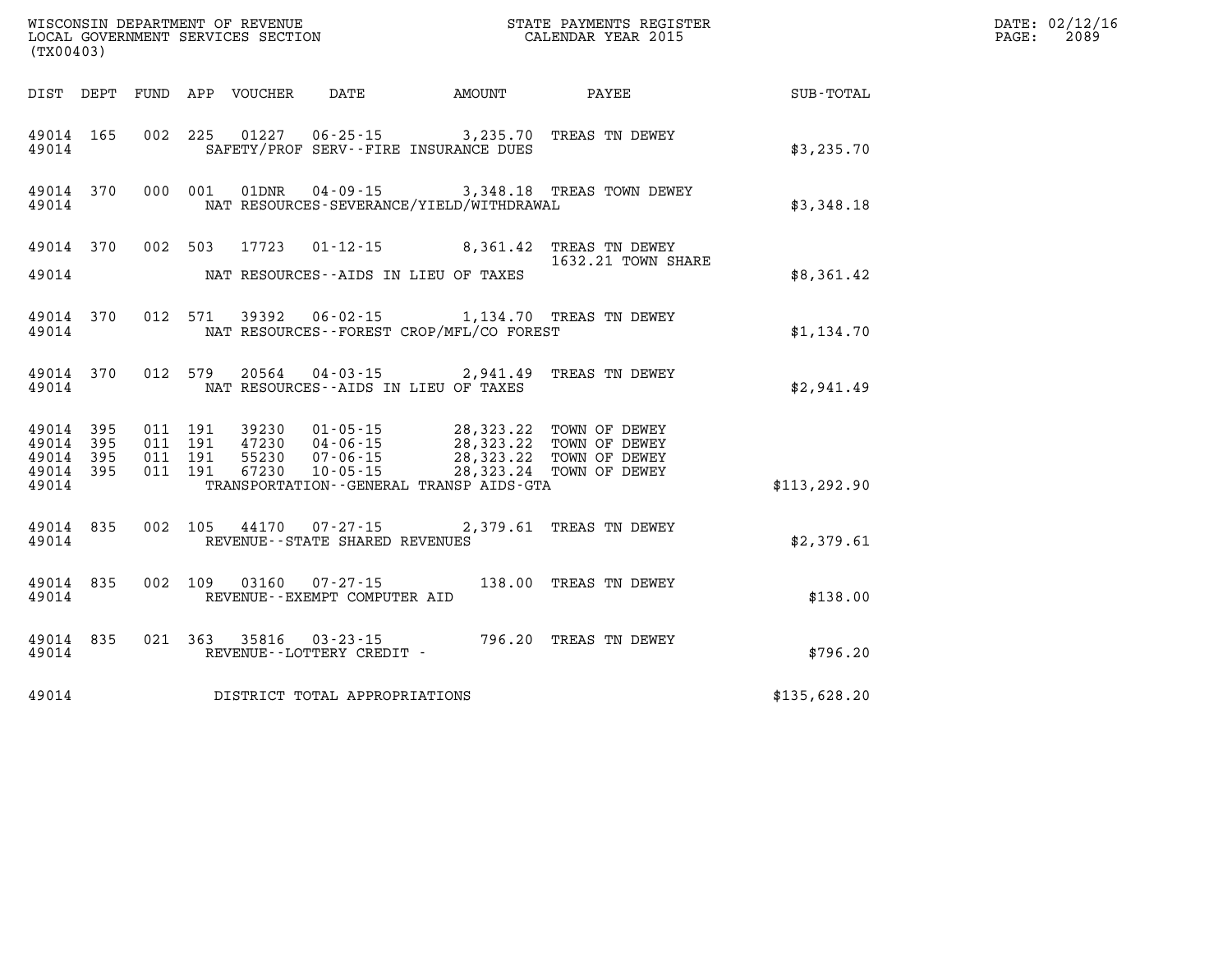| $\mathtt{DATE}$ : | 02/12/16 |
|-------------------|----------|
| PAGE:             | 2090     |

| (TX00403)                                 |                          |                          |                          | WISCONSIN DEPARTMENT OF REVENUE<br>LOCAL GOVERNMENT SERVICES SECTION |                                                                      |                                                                                             | STATE PAYMENTS REGISTER<br>CALENDAR YEAR 2015                                                                  |              |
|-------------------------------------------|--------------------------|--------------------------|--------------------------|----------------------------------------------------------------------|----------------------------------------------------------------------|---------------------------------------------------------------------------------------------|----------------------------------------------------------------------------------------------------------------|--------------|
| DIST                                      | DEPT                     | FUND                     | APP                      | VOUCHER                                                              | DATE                                                                 | AMOUNT                                                                                      | PAYEE                                                                                                          | SUB-TOTAL    |
| 49016<br>49016                            | 165                      | 002                      | 225                      | 01228                                                                | $06 - 25 - 15$                                                       | 3,115.32<br>SAFETY/PROF SERV--FIRE INSURANCE DUES                                           | TREAS TN EAU PLEINE                                                                                            | \$3,115.32   |
| 49016<br>49016<br>49016<br>49016          | 370<br>370<br>370        | 000<br>000<br>000        | 001<br>001<br>001        | 01DNR<br>04DNR<br>05DNR                                              | $04 - 09 - 15$<br>$06 - 03 - 15$<br>$09 - 28 - 15$                   | 5,037.13<br>5,921.70<br>3,519.84<br>NAT RESOURCES-SEVERANCE/YIELD/WITHDRAWAL                | TREAS TOWN EAU PLEINE<br>TREAS TOWN EAU PLEINE<br>TREAS TOWN EAU PLEINE                                        | \$14,478.67  |
| 49016<br>49016<br>49016<br>49016          | 370<br>370<br>370<br>370 | 002<br>002<br>002<br>002 | 503<br>503<br>503<br>503 | 17724<br>17724<br>18010<br>18010                                     | $01 - 12 - 15$<br>$01 - 12 - 15$<br>$01 - 30 - 15$<br>$01 - 30 - 15$ | 1,917.71<br>47,596.08<br>1,917.71<br>47,596.08                                              | TREAS TN EAU PLEINE<br>TREAS TN EAU PLEINE<br>TREAS TN EAU PLEINE<br>TREAS TN EAU PLEINE<br>5353.41 TOWN SHARE |              |
| 49016                                     |                          |                          |                          |                                                                      |                                                                      | NAT RESOURCES--AIDS IN LIEU OF TAXES                                                        |                                                                                                                | \$99,027.58  |
| 49016<br>49016                            | 370                      | 012                      | 571                      | 39393                                                                | $06 - 02 - 15$                                                       | 293.80<br>NAT RESOURCES - - FOREST CROP/MFL/CO FOREST                                       | TREAS TN EAU PLEINE                                                                                            | \$293.80     |
| 49016<br>49016<br>49016                   | 370<br>370               | 012<br>012               | 579<br>579               | 20565<br>20565                                                       | $04 - 03 - 15$<br>$04 - 03 - 15$                                     | 4,665.57<br>1,623.30<br>NAT RESOURCES -- AIDS IN LIEU OF TAXES                              | TREAS TN EAU PLEINE<br>TREAS TN EAU PLEINE                                                                     | \$6,288.87   |
| 49016<br>49016                            | 370                      | 074                      | 670                      | 42933                                                                | $05 - 29 - 15$<br>NAT RESOURCES - - RU RECYCLING GRANT               | 1,211.95                                                                                    | TREAS TN EAU PLEINE                                                                                            | \$1,211.95   |
| 49016<br>49016<br>49016<br>49016<br>49016 | 395<br>395<br>395<br>395 | 011<br>011<br>011<br>011 | 191<br>191<br>191<br>191 | 39231<br>47231<br>55231<br>67231                                     | $01 - 05 - 15$<br>$04 - 06 - 15$<br>$07 - 06 - 15$<br>$10 - 05 - 15$ | 29,435.23<br>29,435.23<br>29,435.23<br>29,435.25<br>TRANSPORTATION--GENERAL TRANSP AIDS-GTA | TOWN OF EAU PLEINE<br>TOWN OF EAU PLEINE<br>TOWN OF EAU PLEINE<br>TOWN OF EAU PLEINE                           | \$117,740.94 |
| 49016<br>49016                            | 835                      | 002                      | 105                      | 44171                                                                | $07 - 27 - 15$<br>REVENUE - - STATE SHARED REVENUES                  | 6,154.32                                                                                    | TREAS TN EAU PLEINE                                                                                            | \$6,154.32   |
| 49016<br>49016                            | 835                      | 002                      | 109                      | 03161                                                                | $07 - 27 - 15$<br>REVENUE - - EXEMPT COMPUTER AID                    | 19.00                                                                                       | TREAS TN EAU PLEINE                                                                                            | \$19.00      |
| 49016                                     |                          |                          |                          |                                                                      | DISTRICT TOTAL APPROPRIATIONS                                        |                                                                                             |                                                                                                                | \$248,330.45 |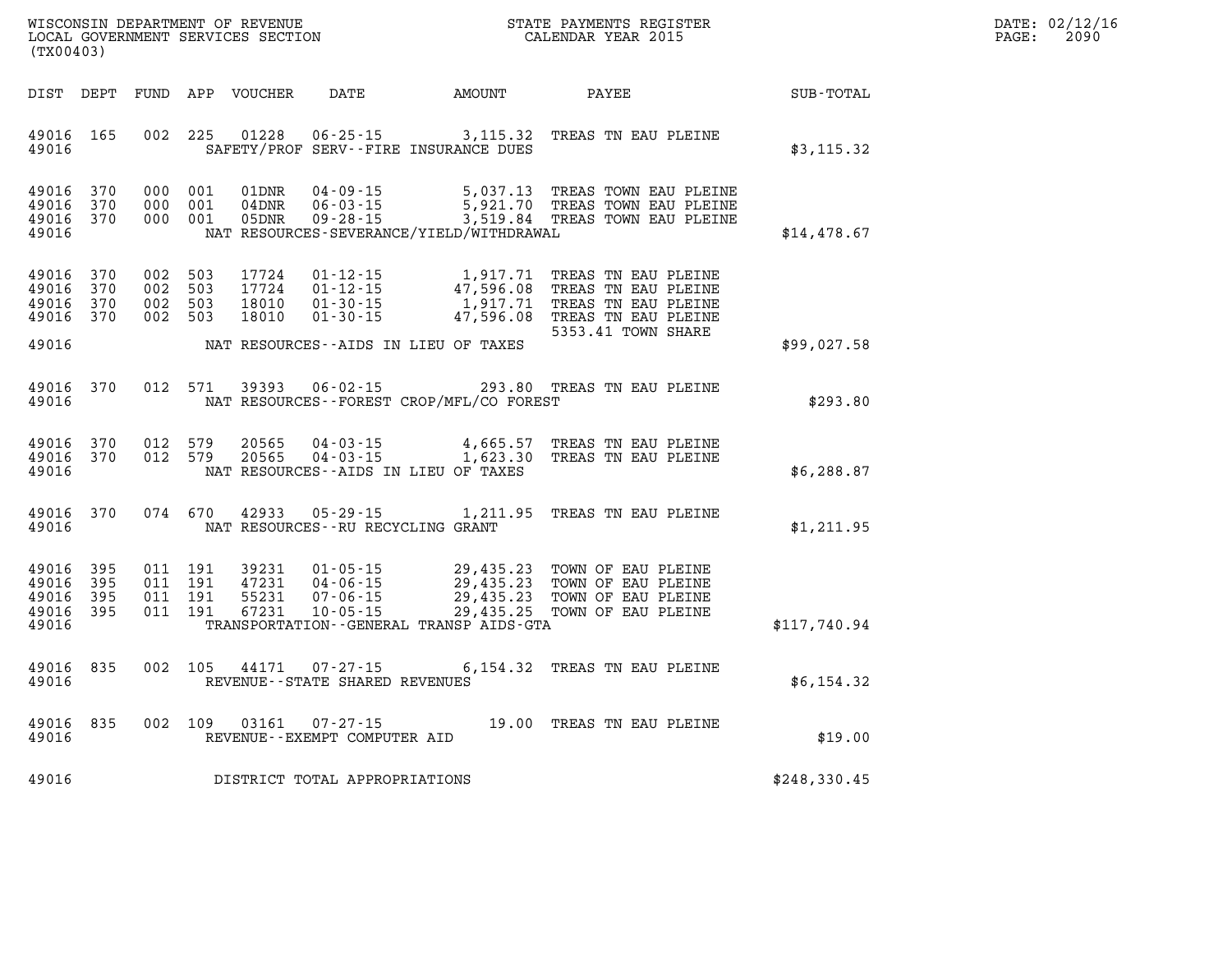| WISCONSIN DEPARTMENT OF REVENUE      | PAYMENTS REGISTER<br>3TATE | DATE: | 02/12/16 |
|--------------------------------------|----------------------------|-------|----------|
| GOVERNMENT SERVICES SECTION<br>LOCAL | CALENDAR YEAR 2015         | PAGE  | 2091     |

| (TX00403)                                         |            |  |               |                                      |                                                                                                                                                                                                                                                                                                                                                                                        | $\begin{array}{ll}\n\text{LOCALENDAR} & \text{YEAR} \text{ NEAR} \\ \text{JHOMO2} & \text{SERVICES} \text{ SECTION} \\ \text{JHOMO2} & \text{SERTION} \\ \end{array}$ |              | PAGE: | 2091 |
|---------------------------------------------------|------------|--|---------------|--------------------------------------|----------------------------------------------------------------------------------------------------------------------------------------------------------------------------------------------------------------------------------------------------------------------------------------------------------------------------------------------------------------------------------------|-----------------------------------------------------------------------------------------------------------------------------------------------------------------------|--------------|-------|------|
|                                                   |            |  |               |                                      |                                                                                                                                                                                                                                                                                                                                                                                        | DIST DEPT FUND APP VOUCHER DATE             AMOUNT               PAYEE                          SUB-TOTAL                                                             |              |       |      |
| 49018 165<br>49018                                |            |  |               |                                      | SAFETY/PROF SERV--FIRE INSURANCE DUES                                                                                                                                                                                                                                                                                                                                                  | 002 225 01229 06-25-15 4,935.66 TREAS TN GRANT                                                                                                                        | \$4,935.66   |       |      |
| 49018 370<br>49018 370<br>49018 370<br>49018      |            |  |               |                                      | NAT RESOURCES-SEVERANCE/YIELD/WITHDRAWAL                                                                                                                                                                                                                                                                                                                                               | 000 001 01DNR 04-09-15 406.40 TREAS TOWN GRANT 000 001 04DNR 06-03-15 958.63 TREAS TOWN GRANT 000 001 05DNR 09-28-15 146,799.11 TREAS TOWN GRANT                      | \$148,164.14 |       |      |
|                                                   | 49018 370  |  |               |                                      |                                                                                                                                                                                                                                                                                                                                                                                        | 002 503 18195 04-20-15 11,360.52 TREAS TN GRANT<br>1110.14 TOWN SHARE                                                                                                 |              |       |      |
| 49018                                             |            |  |               |                                      | NAT RESOURCES--AIDS IN LIEU OF TAXES                                                                                                                                                                                                                                                                                                                                                   |                                                                                                                                                                       | \$11,360.52  |       |      |
| 49018<br>49018                                    | 370        |  |               |                                      |                                                                                                                                                                                                                                                                                                                                                                                        | 012 571 39394 06-02-15 859.29 TREAS TN GRANT<br>\$859.29 \$859.29 TREAS TN GRANT                                                                                      |              |       |      |
| 49018                                             | 49018 370  |  |               |                                      | NAT RESOURCES--AIDS IN LIEU OF TAXES                                                                                                                                                                                                                                                                                                                                                   | 012 579 20566 04-03-15 2,715.48 TREAS TN GRANT                                                                                                                        | \$2,715.48   |       |      |
| 49018<br>49018                                    | 370        |  | 074 670 42934 | NAT RESOURCES - - RU RECYCLING GRANT | 05-29-15 1,841.30 TREAS TN GRANT                                                                                                                                                                                                                                                                                                                                                       |                                                                                                                                                                       | \$1,841.30   |       |      |
| 49018                                             | 49018 370  |  |               | 074 673 42934 05-29-15               | NAT RESOURCES--RU CONSOLIDATED GRANT                                                                                                                                                                                                                                                                                                                                                   | 501.17 TREAS TN GRANT                                                                                                                                                 | \$501.17     |       |      |
| 49018<br>49018<br>49018 395<br>49018 395<br>49018 | 395<br>395 |  |               |                                      | $\begin{array}{cccc} 011 & 191 & 39232 & 01\cdot 05\cdot 15 & 63\,, 929\, .56 & \text{TOWN OF GRANT} \\ 011 & 191 & 47232 & 04\cdot 06\cdot 15 & 63\,, 929\, .56 & \text{TOWN OF GRANT} \\ 011 & 191 & 55232 & 07\cdot 06\cdot 15 & 63\,, 929\, .56 & \text{TOWN OF GRANT} \\ 011 & 191 & 67232 & 10\cdot 05\cdot 15 & 63\,, 929\, .58 & \$<br>TRANSPORTATION--GENERAL TRANSP AIDS-GTA |                                                                                                                                                                       | \$255,718.26 |       |      |
| 49018<br>49018                                    | 835        |  | 002 105 44172 | REVENUE--STATE SHARED REVENUES       | 07-27-15 5,411.22 TREAS TN GRANT                                                                                                                                                                                                                                                                                                                                                       |                                                                                                                                                                       | \$5,411.22   |       |      |
| 49018 835<br>49018                                |            |  |               | REVENUE--EXEMPT COMPUTER AID         | 002 109 03162 07-27-15 35.00 TREAS TN GRANT                                                                                                                                                                                                                                                                                                                                            |                                                                                                                                                                       | \$35.00      |       |      |
| 49018                                             |            |  |               | DISTRICT TOTAL APPROPRIATIONS        |                                                                                                                                                                                                                                                                                                                                                                                        |                                                                                                                                                                       | \$431,542.04 |       |      |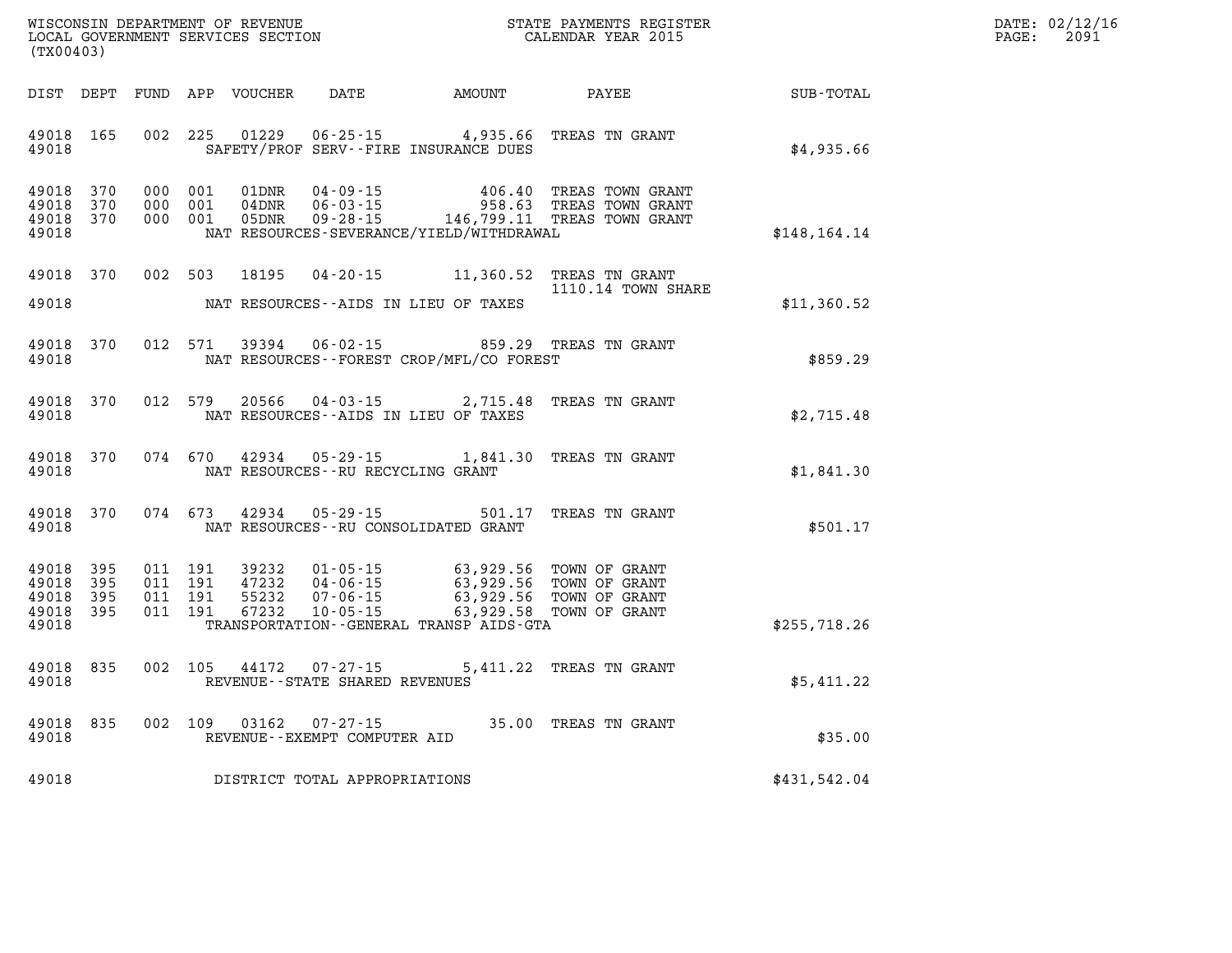| (TX00403)                                                 |                        |                                          |                            | WISCONSIN DEPARTMENT OF REVENUE<br>LOCAL GOVERNMENT SERVICES SECTION |                                                                                                                                                                                                                         | STATE PAYMENTS REGISTER<br>CALENDAR YEAR 2015     |              | DATE: 02/12/16<br>$\mathtt{PAGE:}$<br>2092 |
|-----------------------------------------------------------|------------------------|------------------------------------------|----------------------------|----------------------------------------------------------------------|-------------------------------------------------------------------------------------------------------------------------------------------------------------------------------------------------------------------------|---------------------------------------------------|--------------|--------------------------------------------|
|                                                           |                        |                                          | DIST DEPT FUND APP VOUCHER | DATE                                                                 | AMOUNT                                                                                                                                                                                                                  | PAYEE                                             | SUB-TOTAL    |                                            |
| 49020                                                     | 49020 165              |                                          |                            |                                                                      | 002 225 01230 06-25-15 16,314.47 TREAS TN HULL<br>SAFETY/PROF SERV--FIRE INSURANCE DUES                                                                                                                                 |                                                   | \$16,314.47  |                                            |
| 49020                                                     | 49020 370<br>49020 370 | 000 001                                  |                            | 000 001 04DNR 06-03-15                                               | NAT RESOURCES-SEVERANCE/YIELD/WITHDRAWAL                                                                                                                                                                                | 5,609.10 TREAS TOWN HULL<br>60.20 TREAS TOWN HULL | \$5,669.30   |                                            |
| 49020                                                     | 49020 370              |                                          |                            |                                                                      | 012 571 39395 06-02-15 421.16 TREAS TN HULL<br>NAT RESOURCES--FOREST CROP/MFL/CO FOREST                                                                                                                                 |                                                   | \$421.16     |                                            |
| 49020 395<br>49020 395<br>49020 395<br>49020 395<br>49020 |                        | 011 191<br>011 191<br>011 191<br>011 191 |                            |                                                                      | 39233  01-05-15  44,596.00  TOWN OF HULL<br>47233  04-06-15  44,596.00  TOWN OF HULL<br>55233  07-06-15  44,596.00  TOWN OF HULL<br>67233  10-05-15  44,596.02  TOWN OF HULL<br>TRANSPORTATION--GENERAL TRANSP AIDS-GTA |                                                   | \$178,384.02 |                                            |
|                                                           |                        |                                          |                            |                                                                      |                                                                                                                                                                                                                         |                                                   |              |                                            |
| 49020                                                     | 49020 835              |                                          |                            | REVENUE - - STATE SHARED REVENUES                                    | 002 105 44173 07-27-15 23,533.39 TREAS TN HULL                                                                                                                                                                          |                                                   | \$23,533.39  |                                            |
| 49020                                                     | 49020 835              | 002 109                                  |                            | REVENUE--EXEMPT COMPUTER AID                                         |                                                                                                                                                                                                                         |                                                   | \$821.00     |                                            |
| 49020                                                     | 49020 835              |                                          |                            | REVENUE - - LOTTERY CREDIT -                                         | 021 363 35817 03-23-15 7,255.08 TREAS TN HULL                                                                                                                                                                           |                                                   | \$7,255.08   |                                            |
| 49020                                                     |                        |                                          |                            | DISTRICT TOTAL APPROPRIATIONS                                        |                                                                                                                                                                                                                         |                                                   | \$232,398.42 |                                            |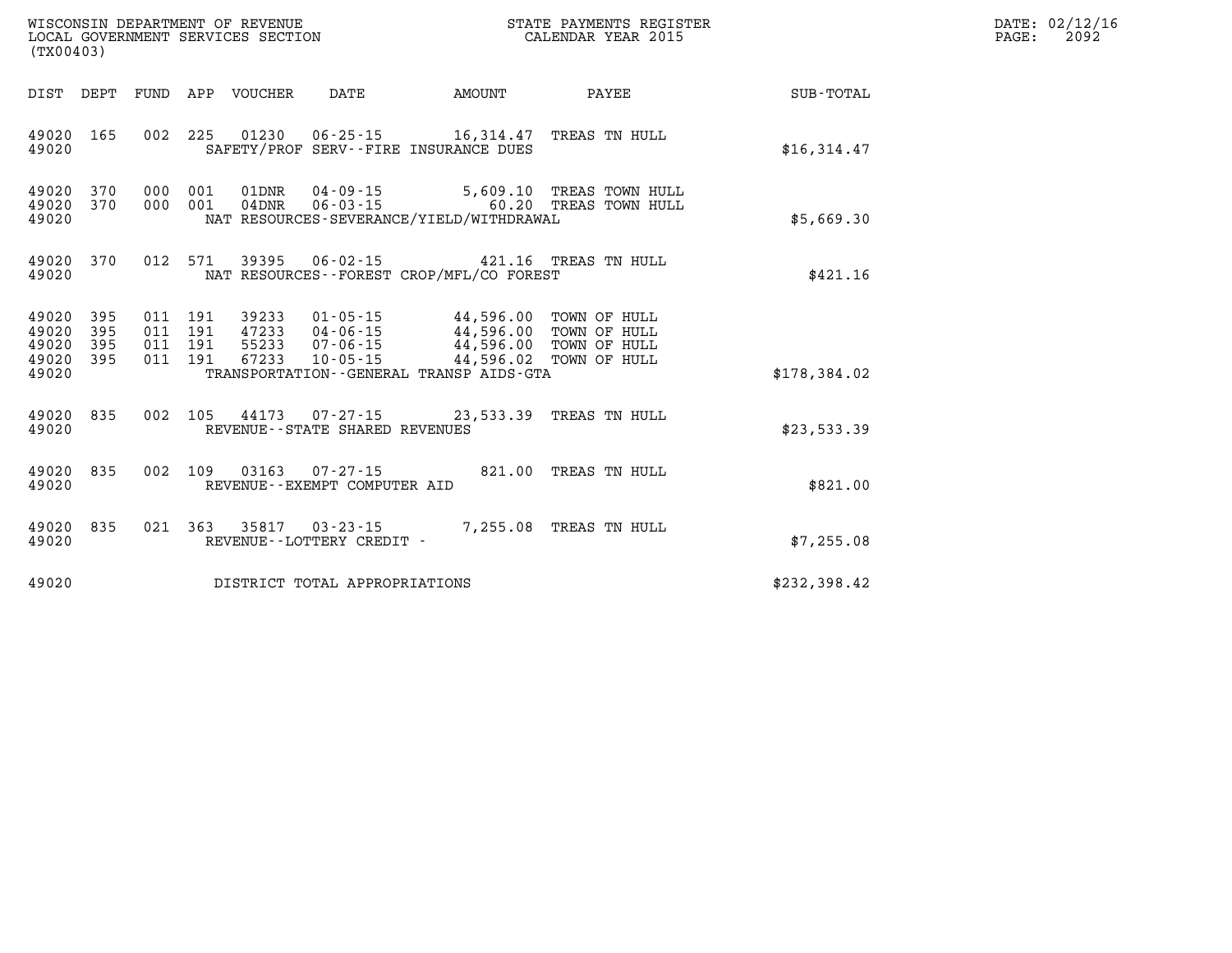| (TX00403)                                     |                   |                                          |                            | WISCONSIN DEPARTMENT OF REVENUE<br>LOCAL GOVERNMENT SERVICES SECTION<br>(TYO0403) |                                              | STATE PAYMENTS REGISTER<br>CALENDAR YEAR 2015                                                                                                                            |             | DATE: 02/12/16<br>PAGE:<br>2093 |
|-----------------------------------------------|-------------------|------------------------------------------|----------------------------|-----------------------------------------------------------------------------------|----------------------------------------------|--------------------------------------------------------------------------------------------------------------------------------------------------------------------------|-------------|---------------------------------|
|                                               |                   |                                          | DIST DEPT FUND APP VOUCHER |                                                                                   | DATE AMOUNT                                  | <b>PAYEE</b>                                                                                                                                                             | SUB-TOTAL   |                                 |
| 49022 165<br>49022                            |                   |                                          |                            |                                                                                   | SAFETY/PROF SERV--FIRE INSURANCE DUES        | 002 225 01231 06-25-15 4,293.81 TREAS TN LANARK                                                                                                                          | \$4,293.81  |                                 |
| 49022 370<br>49022 370<br>49022               |                   | 000 001<br>000 001                       | 01DNR<br>05DNR             |                                                                                   | NAT RESOURCES-SEVERANCE/YIELD/WITHDRAWAL     | 04-09-15 4,483.87 TREAS TOWN LANARK<br>09-28-15 975.00 TREAS TOWN LANARK                                                                                                 | \$5,458.87  |                                 |
| 49022 370                                     |                   |                                          |                            |                                                                                   |                                              | 002 503 18011 01-30-15 2,938.18 TREAS TN LANARK<br>346.63 TOWN SHARE                                                                                                     |             |                                 |
| 49022                                         |                   |                                          |                            |                                                                                   | NAT RESOURCES--AIDS IN LIEU OF TAXES         |                                                                                                                                                                          | \$2,938.18  |                                 |
| 49022 370<br>49022                            |                   |                                          |                            |                                                                                   | NAT RESOURCES--FOREST CROP/MFL/CO FOREST     | 012 571 39396 06-02-15 977.70 TREAS TN LANARK                                                                                                                            | \$977.70    |                                 |
| 49022<br>49022 370<br>49022 370<br>49022      | 370               |                                          |                            | NAT RESOURCES--AIDS IN LIEU OF TAXES                                              |                                              | 012 579 20567 04-03-15 3.20 TREAS TN LANARK<br>012 579 20567 04-03-15 69.81 TREAS TN LANARK<br>012 579 20567 04-03-15 20.00 TREAS TN LANARK                              | \$93.01     |                                 |
| 49022<br>49022<br>49022<br>49022 395<br>49022 | 395<br>395<br>395 | 011 191<br>011 191<br>011 191<br>011 191 |                            |                                                                                   | TRANSPORTATION - - GENERAL TRANSP AIDS - GTA | 39234 01-05-15 18,964.72 TOWN OF LANARK<br>47234 04-06-15 18,964.72 TOWN OF LANARK<br>55234 07-06-15 18,964.72 TOWN OF LANARK<br>67234 10-05-15 18,964.74 TOWN OF LANARK | \$75,858.90 |                                 |
| 49022<br>49022                                | 835               |                                          |                            | 002 105 44174 07-27-15<br>REVENUE - - STATE SHARED REVENUES                       |                                              | 3,251.95 TREAS TN LANARK                                                                                                                                                 | \$3,251.95  |                                 |
| 49022<br>49022                                | 835               |                                          | 002 109 03164              | REVENUE--EXEMPT COMPUTER AID                                                      |                                              | 07-27-15 7.00 TREAS TN LANARK                                                                                                                                            | \$7.00      |                                 |
| 49022                                         |                   |                                          |                            | DISTRICT TOTAL APPROPRIATIONS                                                     |                                              |                                                                                                                                                                          | \$92,879.42 |                                 |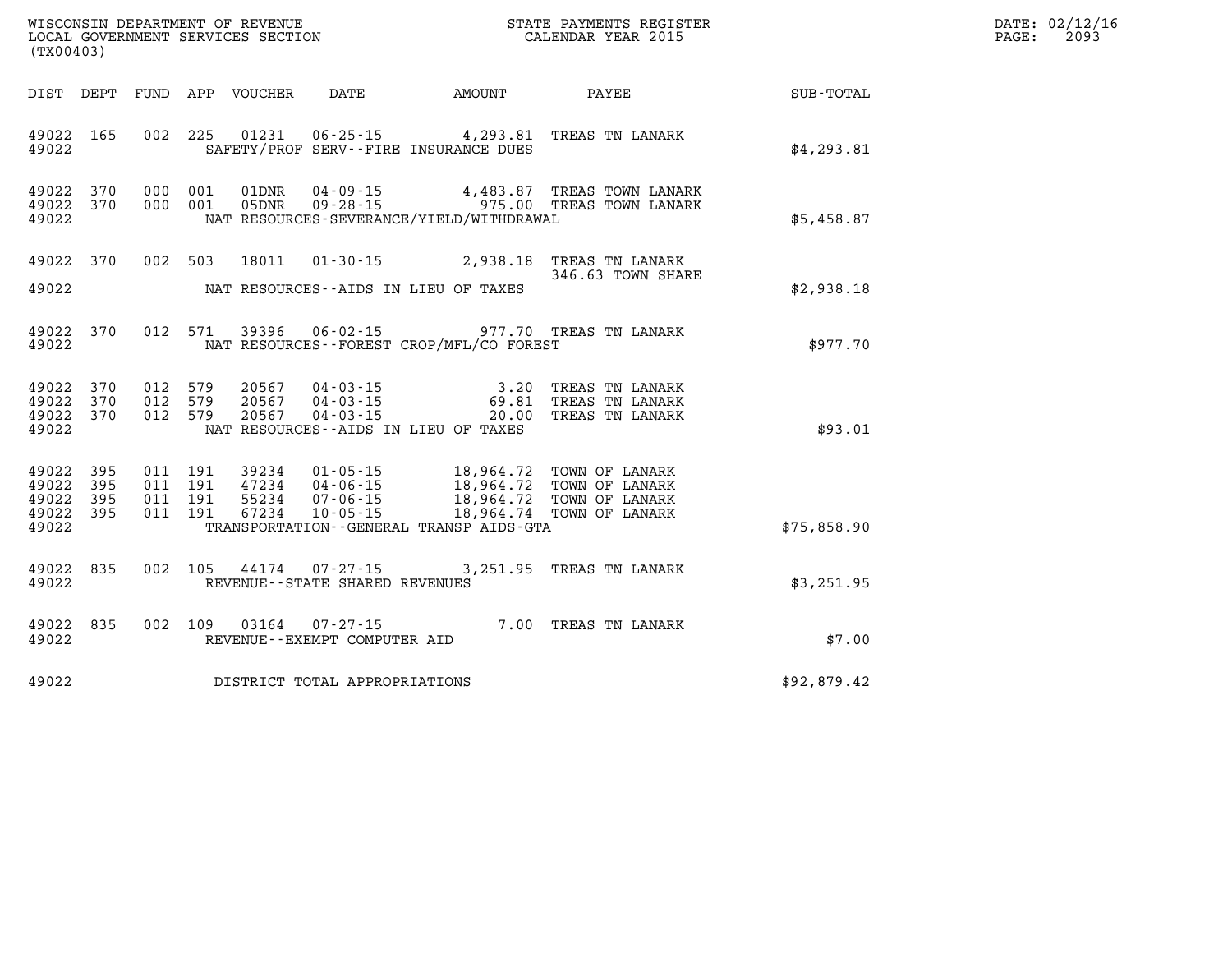| (TX00403)               |                   |                   |                   | WISCONSIN DEPARTMENT OF REVENUE<br>LOCAL GOVERNMENT SERVICES SECTION |                                                   | STATE PAYMENTS REGISTER<br>CALENDAR YEAR 2015        |                                                       |             |  |
|-------------------------|-------------------|-------------------|-------------------|----------------------------------------------------------------------|---------------------------------------------------|------------------------------------------------------|-------------------------------------------------------|-------------|--|
| DIST                    | DEPT              | FUND              | APP               | VOUCHER                                                              | DATE                                              | AMOUNT                                               | PAYEE                                                 | SUB-TOTAL   |  |
| 49024<br>49024          | 165               | 002               | 225               |                                                                      |                                                   | SAFETY/PROF SERV--FIRE INSURANCE DUES                | 01232   06-25-15   3,329.71   TREAS TN LINWOOD        | \$3,329.71  |  |
| 49024<br>49024          | 370               | 000               | 001               | 01DNR                                                                |                                                   | NAT RESOURCES-SEVERANCE/YIELD/WITHDRAWAL             | 04-09-15 830.49 TREAS TOWN LINWOOD                    | \$830.49    |  |
| 49024<br>49024          | 370               | 012               | 571               | 39397                                                                |                                                   | NAT RESOURCES - - FOREST CROP/MFL/CO FOREST          | 06-02-15 650.99 TREAS TN LINWOOD                      | \$650.99    |  |
| 49024<br>49024<br>49024 | 395<br>395<br>395 | 011<br>011<br>011 | 191<br>191<br>191 | 39235<br>47235<br>55235                                              | $01 - 05 - 15$<br>04-06-15<br>$07 - 06 - 15$      | 22,405.35<br>22,405.35<br>22,405.35                  | TOWN OF LINWOOD<br>TOWN OF LINWOOD<br>TOWN OF LINWOOD |             |  |
| 49024<br>49024          | 395               | 011               | 191               | 67235                                                                | $10 - 05 - 15$                                    | 22,405.35<br>TRANSPORTATION--GENERAL TRANSP AIDS-GTA | TOWN OF LINWOOD                                       | \$89,621.40 |  |
| 49024<br>49024          | 835               | 002               | 105               | 44175                                                                | $07 - 27 - 15$<br>REVENUE--STATE SHARED REVENUES  | 3,102.70                                             | TREAS TN LINWOOD                                      | \$3,102.70  |  |
| 49024<br>49024          | 835               | 002               | 109               | 03165                                                                | $07 - 27 - 15$<br>REVENUE - - EXEMPT COMPUTER AID | 48.00                                                | TREAS TN LINWOOD                                      | \$48.00     |  |
| 49024                   |                   |                   |                   |                                                                      | DISTRICT TOTAL APPROPRIATIONS                     |                                                      |                                                       | \$97,583.29 |  |

**DATE: 02/12/16<br>PAGE: 2094**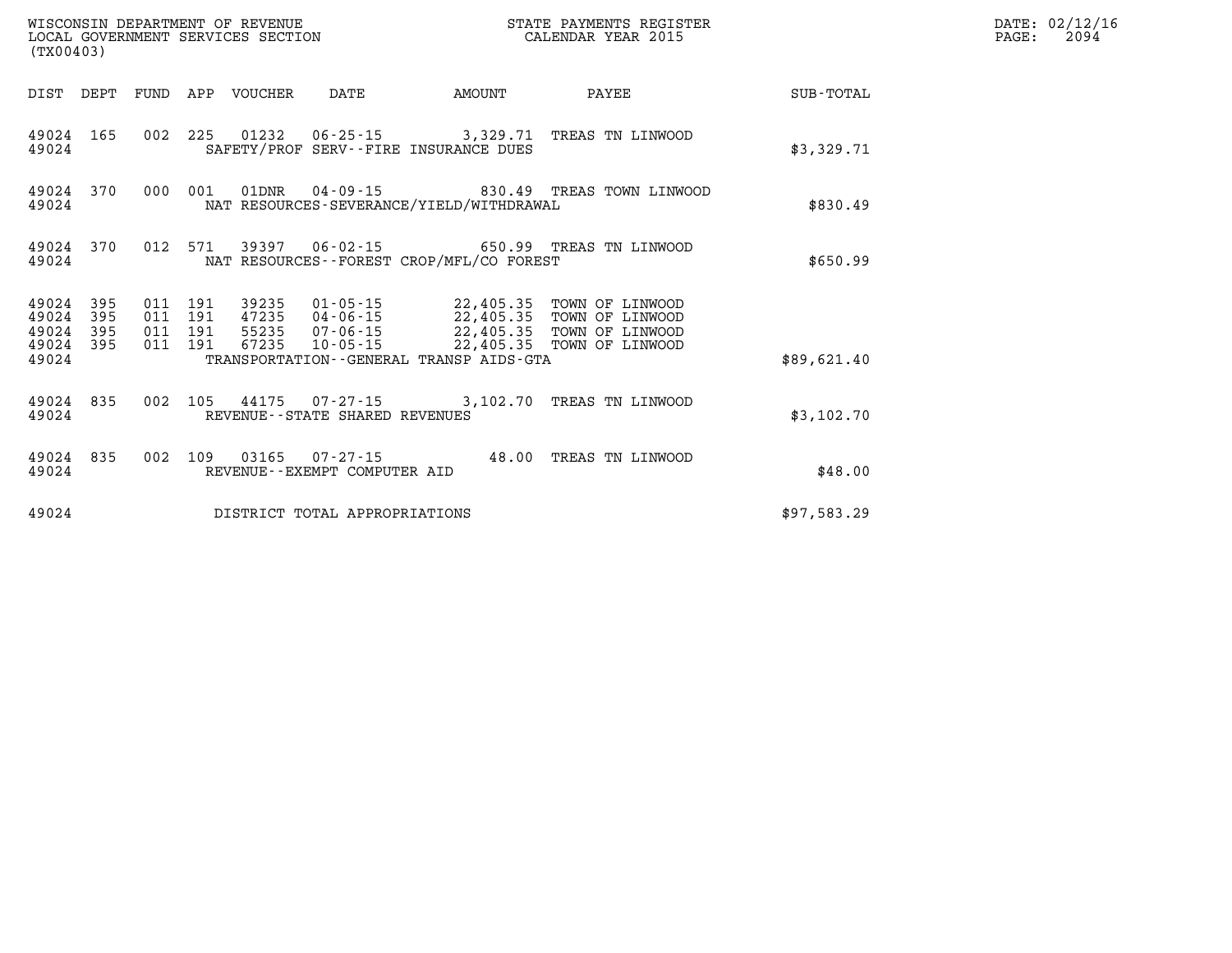| (TX00403)                                 |                          |                                          | WISCONSIN DEPARTMENT OF REVENUE<br>LOCAL GOVERNMENT SERVICES SECTION |                                        |                                              | STATE PAYMENTS REGISTER<br>CALENDAR YEAR 2015                                                                                                                                                                                       |                  | DATE: 02/12/16<br>$\mathtt{PAGE:}$<br>2095 |
|-------------------------------------------|--------------------------|------------------------------------------|----------------------------------------------------------------------|----------------------------------------|----------------------------------------------|-------------------------------------------------------------------------------------------------------------------------------------------------------------------------------------------------------------------------------------|------------------|--------------------------------------------|
|                                           |                          |                                          |                                                                      |                                        |                                              |                                                                                                                                                                                                                                     | <b>SUB-TOTAL</b> |                                            |
| 49026 165<br>49026                        |                          |                                          |                                                                      |                                        | SAFETY/PROF SERV--FIRE INSURANCE DUES        | 002 225 01233 06-25-15 2,725.02 TREAS TN NEW HOPE                                                                                                                                                                                   | \$2,725.02       |                                            |
| 49026 370<br>49026<br>49026               | 370                      | 000 001<br>000 001                       |                                                                      |                                        | NAT RESOURCES-SEVERANCE/YIELD/WITHDRAWAL     | $\begin{array}{cccc} \texttt{01DNR} & \texttt{04-09-15} & \texttt{4,663.47} & \texttt{TREAS} & \texttt{TOWN NEW HOPE} \\ \texttt{05DNR} & \texttt{09-28-15} & \texttt{83.99} & \texttt{TREAS} & \texttt{TOWN NEW HOPE} \end{array}$ | \$4,747.46       |                                            |
| 49026 370                                 |                          |                                          |                                                                      |                                        |                                              | 002 503 17725 01-12-15 1,643.07 TREAS TN NEW HOPE<br>90.48 TOWN SHARE                                                                                                                                                               |                  |                                            |
| 49026                                     |                          |                                          |                                                                      | NAT RESOURCES--AIDS IN LIEU OF TAXES   |                                              |                                                                                                                                                                                                                                     | \$1,643.07       |                                            |
| 49026                                     | 49026 370                |                                          |                                                                      |                                        | NAT RESOURCES--FOREST CROP/MFL/CO FOREST     | 012 571 39398 06-02-15 564.18 TREAS TN NEW HOPE                                                                                                                                                                                     | \$564.18         |                                            |
| 49026 370<br>49026<br>49026<br>49026      | 370<br>370               | 012 579<br>012 579<br>012 579            |                                                                      | NAT RESOURCES -- AIDS IN LIEU OF TAXES |                                              | 20568  04-03-15   453.29 TREAS TN NEW HOPE<br>20568  04-03-15   502.19 TREAS TN NEW HOPE<br>20568  04-03-15   222.56 TREAS TN NEW HOPE                                                                                              | \$1,178.04       |                                            |
| 49026                                     | 49026 370                |                                          |                                                                      | NAT RESOURCES--RU RECYCLING GRANT      |                                              | 074 670 42935 05-29-15 929.77 TREAS TN NEW HOPE                                                                                                                                                                                     | \$929.77         |                                            |
| 49026<br>49026<br>49026<br>49026<br>49026 | 395<br>395<br>395<br>395 | 011 191<br>011 191<br>011 191<br>011 191 |                                                                      |                                        | TRANSPORTATION - - GENERAL TRANSP AIDS - GTA | 39236 01-05-15 19,695.98 TOWN OF NEW HOPE<br>47236 04-06-15 19,695.98 TOWN OF NEW HOPE<br>55236 07-06-15 19,695.98 TOWN OF NEW HOPE<br>67236 10-05-15 19,696.01 TOWN OF NEW HOPE                                                    | \$78,783.95      |                                            |
| 49026 835<br>49026                        |                          |                                          |                                                                      | REVENUE - - STATE SHARED REVENUES      |                                              | 002 105 44176 07-27-15 1,545.25 TREAS TN NEW HOPE                                                                                                                                                                                   | \$1,545.25       |                                            |
| 49026                                     |                          |                                          |                                                                      |                                        | DOA-PAYMENT FOR MUNICIPAL SERVICES AID       | 49026 835 002 501 00003 02-02-15 625.28 TREAS TN NEW HOPE                                                                                                                                                                           | \$625.28         |                                            |
| 49026                                     |                          |                                          |                                                                      | DISTRICT TOTAL APPROPRIATIONS          |                                              |                                                                                                                                                                                                                                     | \$92,742.02      |                                            |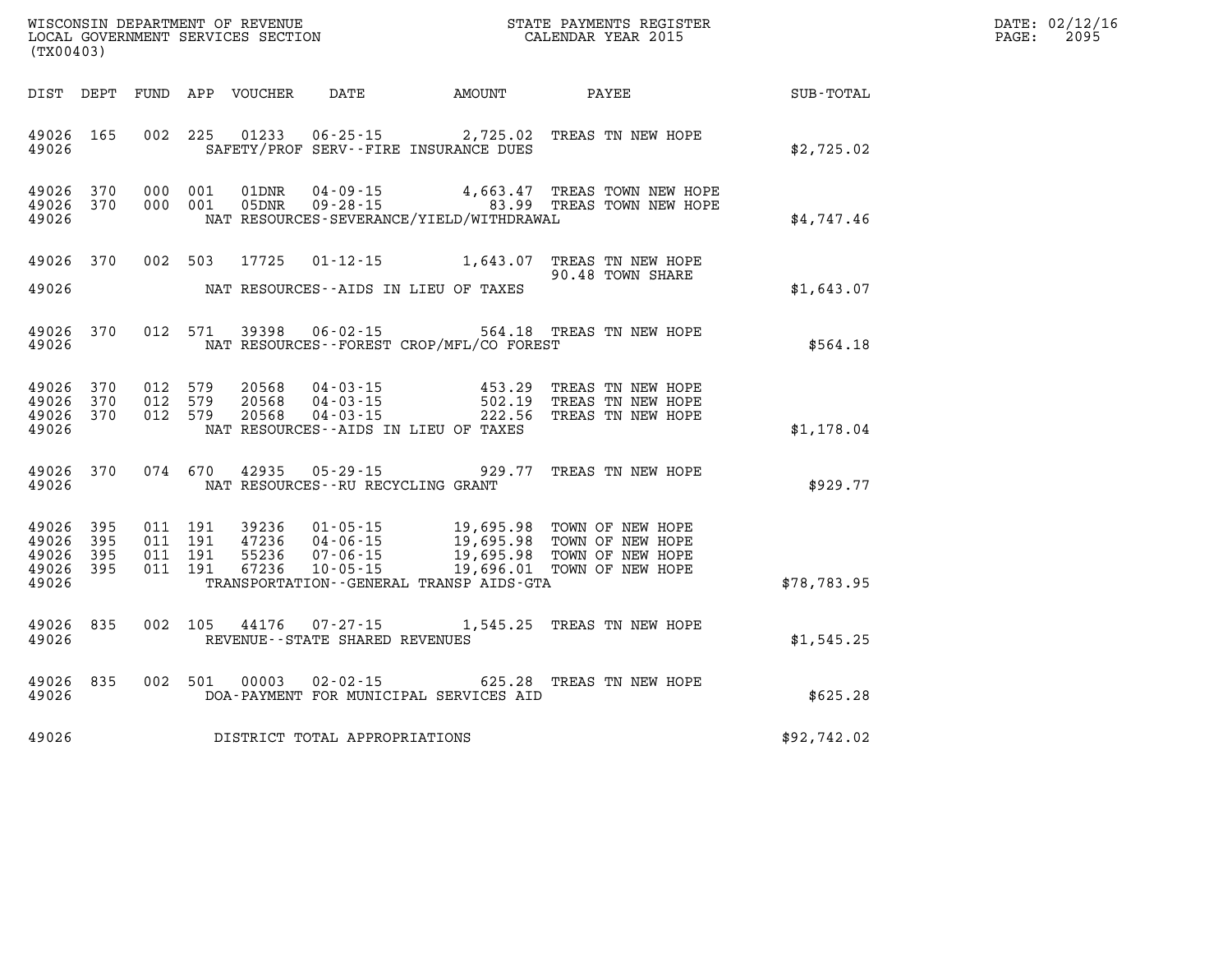|                                                   | WISCONSIN DEPARTMENT OF REVENUE<br>LOCAL GOVERNMENT SERVICES SECTION<br>(TX00403) |                                          |         |                            |                                                          |                                                                          | STATE PAYMENTS REGISTER<br>CALENDAR YEAR 2015                                                                                                                                                        |               | DATE: 02/12/16<br>$\mathtt{PAGE:}$<br>2096 |
|---------------------------------------------------|-----------------------------------------------------------------------------------|------------------------------------------|---------|----------------------------|----------------------------------------------------------|--------------------------------------------------------------------------|------------------------------------------------------------------------------------------------------------------------------------------------------------------------------------------------------|---------------|--------------------------------------------|
|                                                   |                                                                                   |                                          |         | DIST DEPT FUND APP VOUCHER | DATE                                                     | <b>AMOUNT</b>                                                            | PAYEE                                                                                                                                                                                                | SUB-TOTAL     |                                            |
| 49028 165<br>49028                                |                                                                                   |                                          |         |                            |                                                          | 002 225 01234 06-25-15 1,598.82<br>SAFETY/PROF SERV--FIRE INSURANCE DUES | TREAS TN PINE GROVE                                                                                                                                                                                  | \$1,598.82    |                                            |
| 49028                                             | 49028 370                                                                         | 000 001                                  |         | 05DNR                      |                                                          | NAT RESOURCES-SEVERANCE/YIELD/WITHDRAWAL                                 | 09-28-15 11,680.03 TREAS TOWN PINE GROVE                                                                                                                                                             | \$11,680.03   |                                            |
| 49028 370<br>49028 370                            |                                                                                   | 002 503<br>002 503                       |         | 17726<br>18136             |                                                          |                                                                          | 01-12-15 39,915.15 TREAS TN PINE GROVE<br>01-30-15 36,589.80 TREAS TN PINE GROVE<br>7897.75 TOWN SHARE                                                                                               |               |                                            |
| 49028                                             |                                                                                   |                                          |         |                            |                                                          | NAT RESOURCES--AIDS IN LIEU OF TAXES                                     |                                                                                                                                                                                                      | \$76,504.95   |                                            |
| 49028                                             | 49028 370                                                                         |                                          | 012 571 |                            |                                                          | NAT RESOURCES - - FOREST CROP/MFL/CO FOREST                              | 39399   06-02-15   80.80   TREAS TN PINE GROVE                                                                                                                                                       | \$80.80       |                                            |
| 49028 370<br>49028                                |                                                                                   | 49028 370 012 579<br>012 579             |         |                            |                                                          | NAT RESOURCES--AIDS IN LIEU OF TAXES                                     | 20569  04-03-15  50.11  TREAS TN PINE GROVE<br>20569  04-03-15   1,223.90  TREAS TN PINE GROVE                                                                                                       | \$1,274.01    |                                            |
| 49028 395<br>49028<br>49028<br>49028 395<br>49028 | 395<br>395                                                                        | 011 191<br>011 191<br>011 191<br>011 191 |         |                            |                                                          | TRANSPORTATION--GENERAL TRANSP AIDS-GTA                                  | 39237  01-05-15  35,033.82  TOWN OF PINE GROVE<br>47237  04-06-15  35,033.82  TOWN OF PINE GROVE<br>55237  07-06-15  35,033.82  TOWN OF PINE GROVE<br>67237  10-05-15  35,033.82  TOWN OF PINE GROVE | \$140, 135.28 |                                            |
| 49028 835<br>49028                                |                                                                                   |                                          |         |                            | 002 105 44177 07-27-15<br>REVENUE--STATE SHARED REVENUES |                                                                          | 7,022.25 TREAS TN PINE GROVE                                                                                                                                                                         | \$7,022.25    |                                            |
| 49028 835<br>49028                                |                                                                                   |                                          |         |                            | 002 109 03166 07-27-15<br>REVENUE--EXEMPT COMPUTER AID   |                                                                          | 1,801.00 TREAS TN PINE GROVE                                                                                                                                                                         | \$1,801.00    |                                            |
| 49028 835<br>49028                                |                                                                                   |                                          |         |                            | REVENUE--LOTTERY CREDIT -                                |                                                                          | 021 363 35818 03-23-15 322.56 TREAS TN PINE GROVE                                                                                                                                                    | \$322.56      |                                            |
| 49028                                             |                                                                                   |                                          |         |                            | DISTRICT TOTAL APPROPRIATIONS                            |                                                                          |                                                                                                                                                                                                      | \$240, 419.70 |                                            |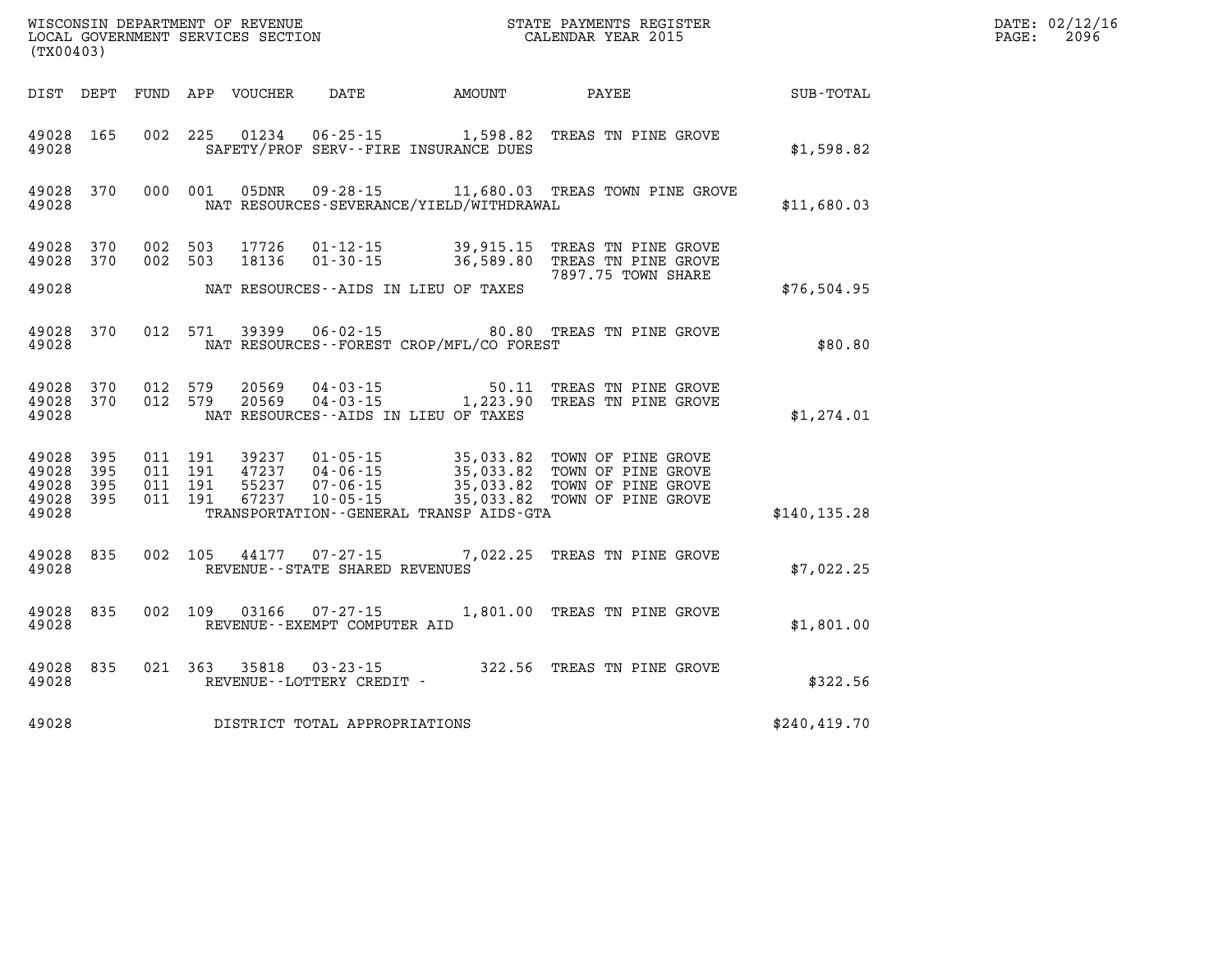| (TX00403)                                         |              |                                          |         |                         |                                                     |                                              |                                                                                                                                                                                      |               | DATE: 02/12/16<br>$\mathtt{PAGE:}$<br>2097 |
|---------------------------------------------------|--------------|------------------------------------------|---------|-------------------------|-----------------------------------------------------|----------------------------------------------|--------------------------------------------------------------------------------------------------------------------------------------------------------------------------------------|---------------|--------------------------------------------|
|                                                   |              |                                          |         |                         |                                                     | DIST DEPT FUND APP VOUCHER DATE AMOUNT PAYEE |                                                                                                                                                                                      | SUB-TOTAL     |                                            |
| 49030 165<br>49030                                |              | 002 225                                  |         |                         |                                                     | SAFETY/PROF SERV--FIRE INSURANCE DUES        | 01235  06-25-15  6,309.50  TREAS TN PLOVER                                                                                                                                           | \$6,309.50    |                                            |
| 49030                                             | 49030 370    |                                          |         |                         |                                                     | NAT RESOURCES-SEVERANCE/YIELD/WITHDRAWAL     | 000 001 04DNR 06-03-15 1,179.15 TREAS TOWN PLOVER                                                                                                                                    | \$1,179.15    |                                            |
| 49030 370<br>49030                                |              | 002 503                                  |         | 18012                   |                                                     | NAT RESOURCES--AIDS IN LIEU OF TAXES         | 01-30-15 431.41 TREAS TN PLOVER<br>58.50 TOWN SHARE                                                                                                                                  | \$431.41      |                                            |
|                                                   |              |                                          |         |                         |                                                     |                                              |                                                                                                                                                                                      |               |                                            |
| 49030 370<br>49030                                |              |                                          |         |                         |                                                     | NAT RESOURCES--FOREST CROP/MFL/CO FOREST     | 012 571 39400 06-02-15 191.30 TREAS TN PLOVER                                                                                                                                        | \$191.30      |                                            |
| 49030 370<br>49030<br>49030 370<br>49030          | 370          | 012 579<br>012 579<br>012 579            |         | 20570<br>20570<br>20570 |                                                     | NAT RESOURCES - AIDS IN LIEU OF TAXES        |                                                                                                                                                                                      | \$724.79      |                                            |
| 49030 395<br>49030<br>49030<br>49030 395<br>49030 | 395<br>- 395 | 011 191<br>011 191<br>011 191<br>011 191 |         |                         |                                                     | TRANSPORTATION - - GENERAL TRANSP AIDS - GTA | 99238  01-05-15  38,804.74  TOWN OF PLOVER<br>47238  04-06-15  38,804.74  TOWN OF PLOVER<br>55238  07-06-15  38,804.74  TOWN OF PLOVER<br>67238  10-05-15  38,804.76  TOWN OF PLOVER | \$155, 218.98 |                                            |
| 49030 835<br>49030                                |              |                                          |         | 002 105 44178           | $07 - 27 - 15$<br>REVENUE - - STATE SHARED REVENUES |                                              | 5,892.60 TREAS TN PLOVER                                                                                                                                                             | \$5,892.60    |                                            |
| 49030 835<br>49030                                |              |                                          | 002 109 |                         | 03167 07-27-15<br>REVENUE--EXEMPT COMPUTER AID      |                                              | 322.00 TREAS TN PLOVER                                                                                                                                                               | \$322.00      |                                            |
| 49030 835<br>49030                                |              | 002 501                                  |         | 00003                   |                                                     | DOA-PAYMENT FOR MUNICIPAL SERVICES AID       | 02-02-15    101.68    TREAS TN PLOVER                                                                                                                                                | \$101.68      |                                            |
| 49030 835<br>49030                                |              |                                          |         |                         | REVENUE--LOTTERY CREDIT -                           |                                              | 021 363 35819 03-23-15 1,459.44 TREAS TN PLOVER                                                                                                                                      | \$1,459.44    |                                            |
| 49030                                             |              |                                          |         |                         | DISTRICT TOTAL APPROPRIATIONS                       |                                              |                                                                                                                                                                                      | \$171,830.85  |                                            |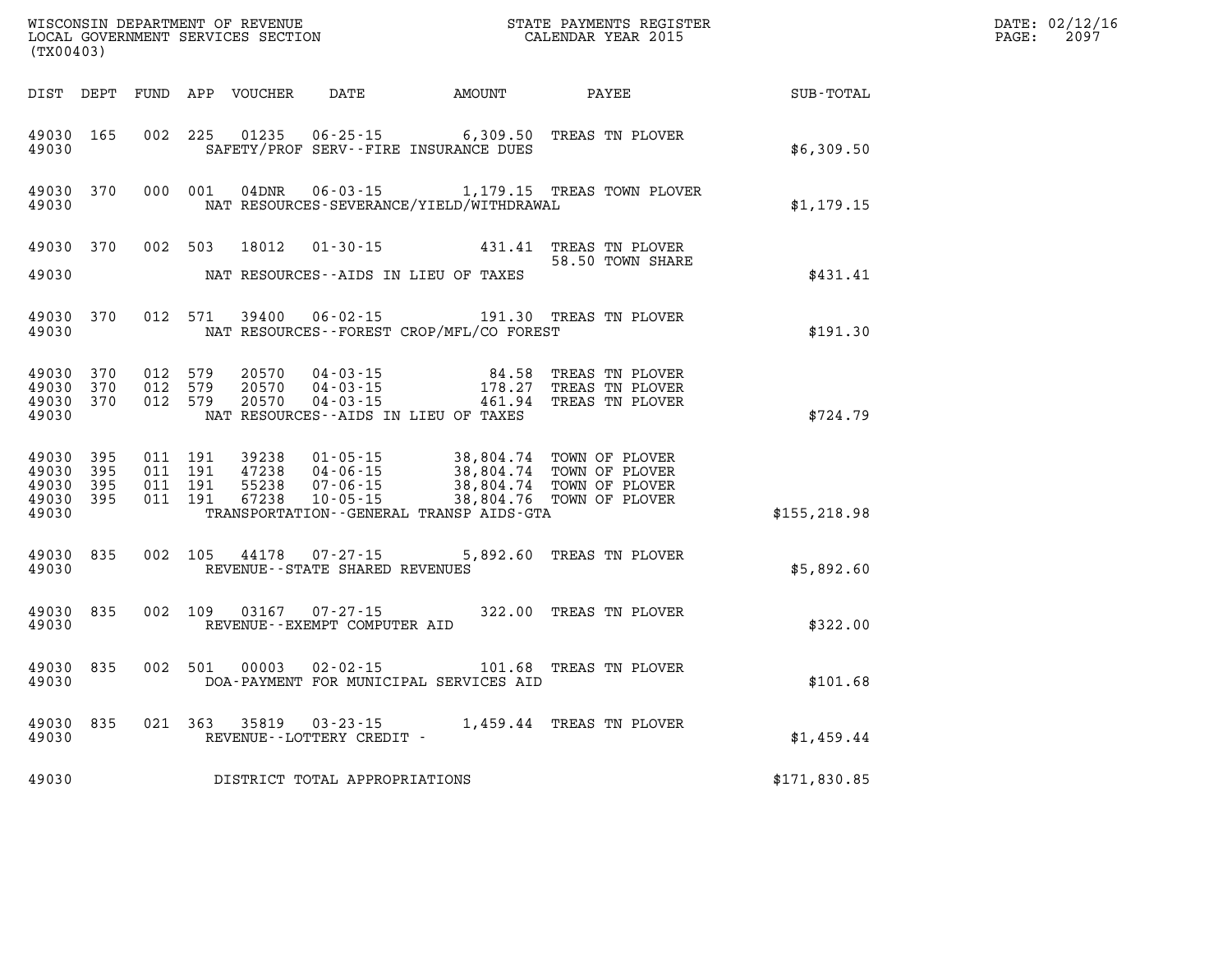| $\mathtt{DATE}$ : | 02/12/16 |
|-------------------|----------|
| $\mathtt{PAGE}$ : | 2098     |

| WISCONSIN DEPARTMENT OF REVENUE<br>(TX00403)                                                      | LOCAL GOVERNMENT SERVICES SECTION                                                                                                                                               | STATE PAYMENTS REGISTER<br>CALENDAR YEAR 2015                                                                            |                  |  |  |
|---------------------------------------------------------------------------------------------------|---------------------------------------------------------------------------------------------------------------------------------------------------------------------------------|--------------------------------------------------------------------------------------------------------------------------|------------------|--|--|
| DIST<br>DEPT<br>FUND                                                                              | APP<br>VOUCHER<br>DATE                                                                                                                                                          | <b>AMOUNT</b><br>PAYEE                                                                                                   | <b>SUB-TOTAL</b> |  |  |
| 165<br>002<br>49032<br>49032                                                                      | 225<br>01236<br>$06 - 25 - 15$<br>SAFETY/PROF SERV--FIRE INSURANCE DUES                                                                                                         | 6,395.56<br>TREAS TN SHARON                                                                                              | \$6,395.56       |  |  |
| 370<br>49032<br>000<br>370<br>49032<br>000<br>49032<br>370<br>000<br>49032                        | 001<br>01DNR<br>$04 - 09 - 15$<br>001<br>$04$ DNR<br>$06 - 03 - 15$<br>$09 - 28 - 15$<br>001<br>05DNR<br>NAT RESOURCES-SEVERANCE/YIELD/WITHDRAWAL                               | 6,454.11<br>TREAS TOWN SHARON<br>68.40<br>TREAS TOWN SHARON<br>1,196.06 TREAS TOWN SHARON                                | \$7,718.57       |  |  |
| 002<br>49032<br>370<br>49032                                                                      | 503<br>17727<br>$01 - 12 - 15$<br>NAT RESOURCES -- AIDS IN LIEU OF TAXES                                                                                                        | 2,299.78<br>TREAS TN SHARON<br>309.94 TOWN SHARE                                                                         | \$2,299.78       |  |  |
| 370<br>012<br>49032<br>49032                                                                      | 571<br>39401<br>$06 - 02 - 15$<br>NAT RESOURCES - - FOREST CROP/MFL/CO FOREST                                                                                                   | 1,163.28<br>TREAS TN SHARON                                                                                              | \$1,163.28       |  |  |
| 49032<br>370<br>012<br>49032<br>370<br>012<br>49032                                               | 579<br>20571<br>$04 - 03 - 15$<br>579<br>20571<br>$04 - 03 - 15$<br>NAT RESOURCES -- AIDS IN LIEU OF TAXES                                                                      | TREAS TN SHARON<br>16.49<br>141.96<br>TREAS TN SHARON                                                                    | \$158.45         |  |  |
| 49032<br>395<br>011<br>49032<br>395<br>011<br>49032<br>395<br>011<br>011<br>49032<br>395<br>49032 | 191<br>39239<br>$01 - 05 - 15$<br>191<br>$04 - 06 - 15$<br>47239<br>191<br>55239<br>$07 - 06 - 15$<br>$10 - 05 - 15$<br>191<br>67239<br>TRANSPORTATION--GENERAL TRANSP AIDS-GTA | 38,012.02<br>TOWN OF SHARON<br>38,012.02<br>TOWN OF SHARON<br>38,012.02<br>TOWN OF SHARON<br>38,012.04<br>TOWN OF SHARON | \$152,048.10     |  |  |
| 002<br>49032<br>835<br>49032                                                                      | 105<br>44179<br>$07 - 27 - 15$<br>REVENUE - - STATE SHARED REVENUES                                                                                                             | 5,566.46<br>TREAS TN SHARON                                                                                              | \$5,566.46       |  |  |
| 835<br>002<br>49032<br>49032                                                                      | 109<br>03168<br>$07 - 27 - 15$<br>REVENUE--EXEMPT COMPUTER AID                                                                                                                  | 66.00<br>TREAS TN SHARON                                                                                                 | \$66.00          |  |  |
| 49032                                                                                             | DISTRICT TOTAL APPROPRIATIONS                                                                                                                                                   |                                                                                                                          | \$175,416.20     |  |  |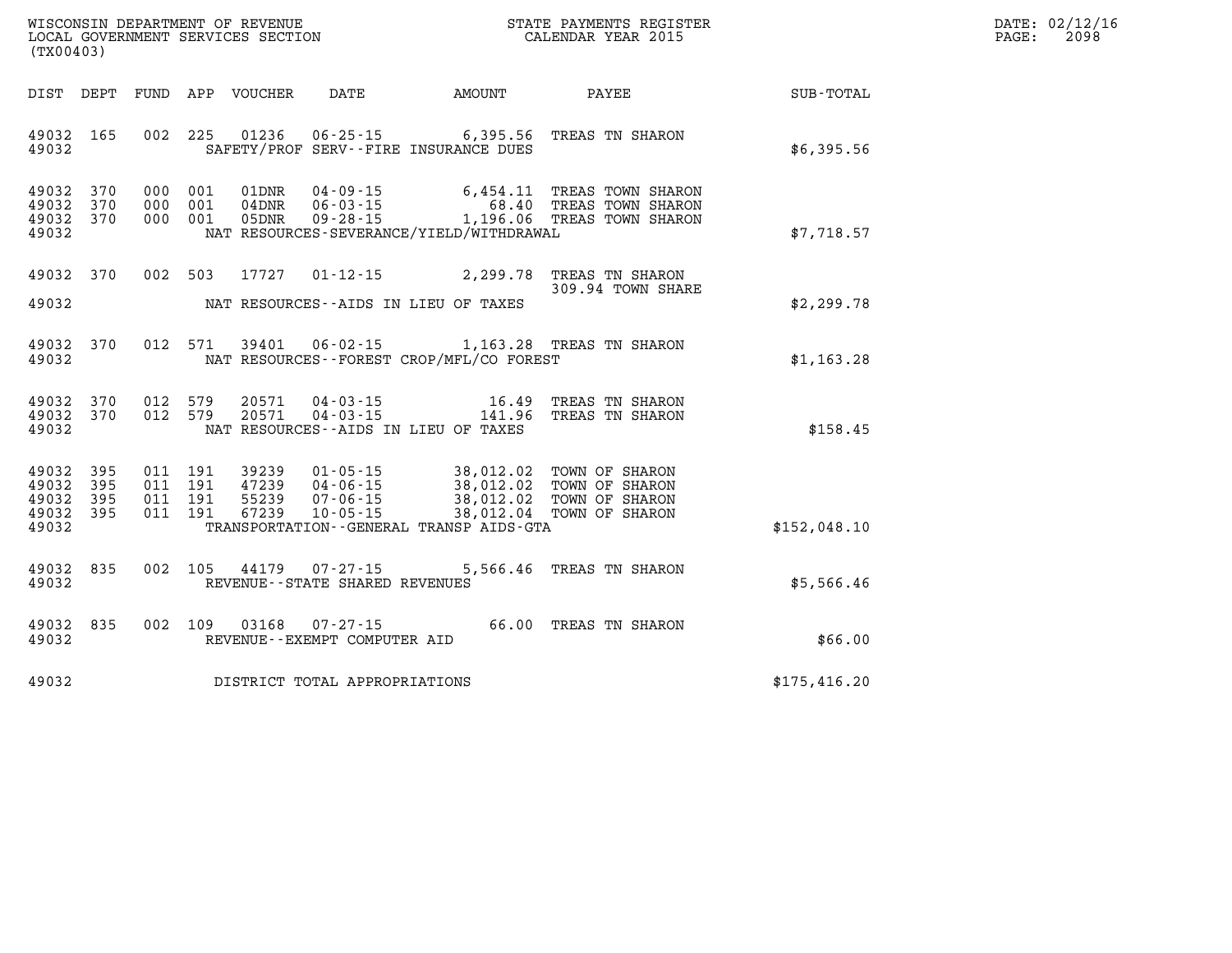| WISCONSIN DEPARTMENT OF REVENUE      | PAYMENTS REGISTER<br>3TATE | DATE: | 02/12/16 |
|--------------------------------------|----------------------------|-------|----------|
| GOVERNMENT SERVICES SECTION<br>LOCAL | CALENDAR YEAR 2015         | PAGE  | 2099     |

| (TX00403)                                             |           |                                          | LOCAL GOVERNMENT SERVICES SECTION |                                   |                                          | CALENDAR YEAR 2015                                                                                                                                                                           |               | PAGE: | 2099 |
|-------------------------------------------------------|-----------|------------------------------------------|-----------------------------------|-----------------------------------|------------------------------------------|----------------------------------------------------------------------------------------------------------------------------------------------------------------------------------------------|---------------|-------|------|
|                                                       |           |                                          |                                   |                                   |                                          | DIST DEPT FUND APP VOUCHER DATE AMOUNT PAYEE SUB-TOTAL                                                                                                                                       |               |       |      |
| 49034 165<br>49034                                    |           |                                          |                                   |                                   | SAFETY/PROF SERV--FIRE INSURANCE DUES    | 002 225 01237 06-25-15 9,225.55 TREAS TN STOCKTON                                                                                                                                            | \$9,225.55    |       |      |
| 49034 370<br>49034 370<br>49034 370<br>49034          |           | 000 001<br>000 001<br>000 001            |                                   |                                   | NAT RESOURCES-SEVERANCE/YIELD/WITHDRAWAL | 01DNR  04-09-15   17,530.18 TREAS TOWN STOCKTON<br>04DNR  06-03-15   181.17 TREAS TOWN STOCKTON<br>05DNR  09-28-15   193.45 TREAS TOWN STOCKTON                                              | \$18, 104.80  |       |      |
| 49034 370                                             |           |                                          |                                   |                                   |                                          | 002 503 17728 01-12-15 3,039.11 TREAS TN STOCKTON<br>401.05 TOWN SHARE                                                                                                                       |               |       |      |
| 49034                                                 |           |                                          |                                   |                                   | NAT RESOURCES--AIDS IN LIEU OF TAXES     |                                                                                                                                                                                              | \$3,039.11    |       |      |
| 49034 370<br>49034                                    |           |                                          | 012 571 39402                     |                                   | NAT RESOURCES--FOREST CROP/MFL/CO FOREST | 06-02-15 361.72 TREAS TN STOCKTON                                                                                                                                                            | \$361.72      |       |      |
| 49034 370<br>49034 370<br>49034                       |           | 012 579<br>012 579                       |                                   |                                   | NAT RESOURCES--AIDS IN LIEU OF TAXES     | $20572$ 04-03-15<br>$20572$ 04-03-15<br>$37.05$ TREAS TN STOCKTON                                                                                                                            | \$63.89       |       |      |
| 49034                                                 | 49034 370 |                                          |                                   |                                   | NAT RESOURCES--RU RECYCLING GRANT        | 074 670 42936 05-29-15 5,274.22 TREAS TN STOCKTON                                                                                                                                            | \$5,274.22    |       |      |
| 49034<br>49034 395<br>49034 395<br>49034 395<br>49034 | 395       | 011 191<br>011 191<br>011 191<br>011 191 |                                   |                                   | TRANSPORTATION--GENERAL TRANSP AIDS-GTA  | 39240  01-05-15  47,987.08  TOWN OF STOCKTON<br>47240  04-06-15  47,987.08  TOWN OF STOCKTON<br>55240  07-06-15  47,987.08  TOWN OF STOCKTON<br>67240  10-05-15  47,987.10  TOWN OF STOCKTON | \$191, 948.34 |       |      |
| 49034<br>49034                                        | 835       |                                          |                                   | REVENUE - - STATE SHARED REVENUES |                                          | 002 105 44180 07-27-15 7,188.38 TREAS TN STOCKTON                                                                                                                                            | \$7,188.38    |       |      |
| 49034 835<br>49034                                    |           |                                          |                                   | REVENUE--EXEMPT COMPUTER AID      |                                          | 002 109 03169 07-27-15 342.00 TREAS TN STOCKTON                                                                                                                                              | \$342.00      |       |      |
| 49034<br>49034                                        | 835       | 021 363                                  |                                   | REVENUE--LOTTERY CREDIT -         |                                          | 35820 03-23-15 2,130.36 TREAS TN STOCKTON                                                                                                                                                    | \$2,130.36    |       |      |
| 49034                                                 |           |                                          |                                   | DISTRICT TOTAL APPROPRIATIONS     |                                          |                                                                                                                                                                                              | \$237,678.37  |       |      |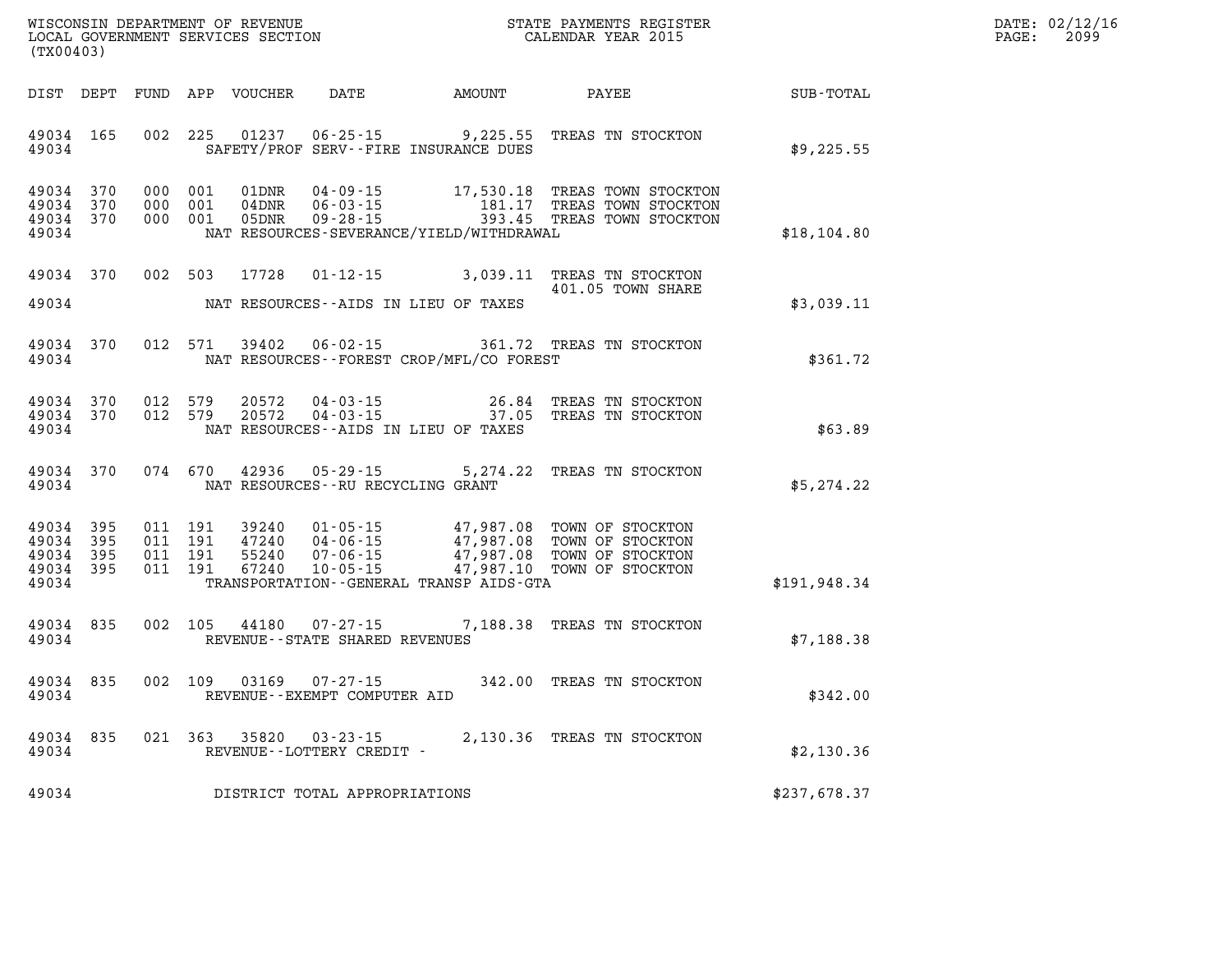| $\mathtt{DATE}$ : | 02/12/16 |
|-------------------|----------|
| $\mathtt{PAGE}$ : | 2100     |

| (TX00403)                                 |                                                      |                          | LOCAL GOVERNMENT SERVICES SECTION |                                                          | CALENDAR YEAR 2015                           |                                                                                                                      | PAGE:       | 2100 |  |
|-------------------------------------------|------------------------------------------------------|--------------------------|-----------------------------------|----------------------------------------------------------|----------------------------------------------|----------------------------------------------------------------------------------------------------------------------|-------------|------|--|
| DIST                                      | DEPT<br>FUND                                         | APP                      | VOUCHER                           | DATE                                                     | AMOUNT                                       | PAYEE                                                                                                                | SUB-TOTAL   |      |  |
| 49101<br>49101                            | 165<br>002                                           | 225                      | 01238                             |                                                          | SAFETY/PROF SERV--FIRE INSURANCE DUES        | 06-25-15 859.94 TREAS VIL ALMOND                                                                                     | \$859.94    |      |  |
| 49101<br>49101<br>49101<br>49101<br>49101 | 395<br>011<br>395<br>011<br>395<br>011<br>395<br>011 | 191<br>191<br>191<br>191 | 39241<br>47241<br>55241<br>67241  | $01 - 05 - 15$<br>04-06-15<br>07-06-15<br>$10 - 05 - 15$ | TRANSPORTATION - - GENERAL TRANSP AIDS - GTA | 3,601.30 VILLAGE OF ALMOND<br>3,601.30 VILLAGE OF ALMOND<br>3,601.30 VILLAGE OF ALMOND<br>3,601.30 VILLAGE OF ALMOND | \$14,405.20 |      |  |
| 49101<br>49101                            | 835<br>002                                           | 105                      | 44181                             | 07-27-15<br>REVENUE - - STATE SHARED REVENUES            |                                              | 15,383.76 TREAS VIL ALMOND                                                                                           | \$15,383.76 |      |  |
| 49101<br>49101                            | 835<br>002                                           | 109                      | 03170                             | 07-27-15<br>REVENUE--EXEMPT COMPUTER AID                 |                                              | 461.00 TREAS VIL ALMOND                                                                                              | \$461.00    |      |  |
| 49101                                     |                                                      |                          |                                   | DISTRICT TOTAL APPROPRIATIONS                            |                                              |                                                                                                                      | \$31,109.90 |      |  |

WISCONSIN DEPARTMENT OF REVENUE **STATE PAYMENTS REGISTER**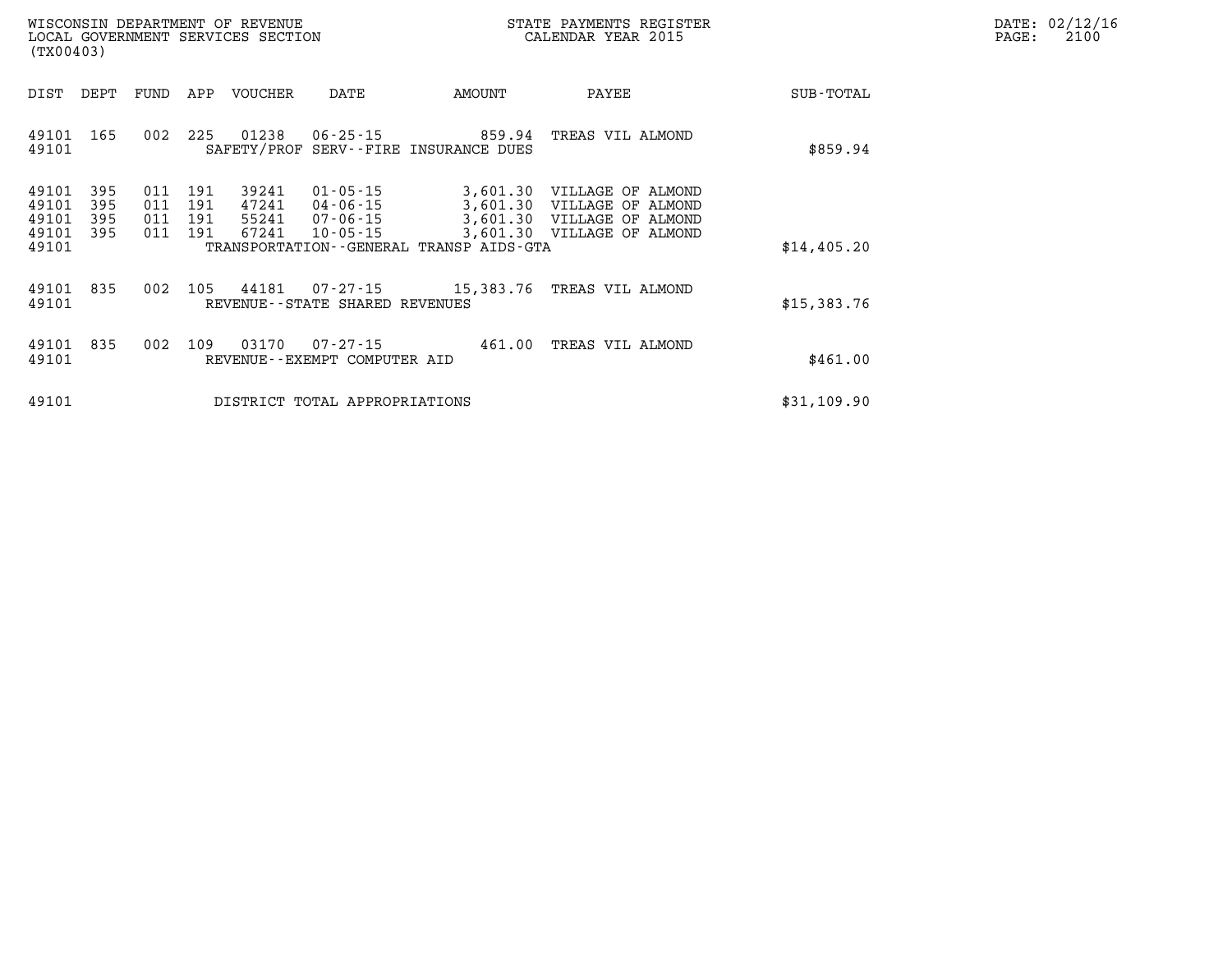| (TX00403) |                        |  | WISCONSIN DEPARTMENT OF REVENUE<br>LOCAL GOVERNMENT SERVICES SECTION | STATE PAYMENTS REGISTER<br>CALENDAR YEAR 2015                                                                                                                                                                                                                                                                                               |             | DATE: 02/12/16<br>PAGE: 2101 |
|-----------|------------------------|--|----------------------------------------------------------------------|---------------------------------------------------------------------------------------------------------------------------------------------------------------------------------------------------------------------------------------------------------------------------------------------------------------------------------------------|-------------|------------------------------|
|           |                        |  | DIST DEPT FUND APP VOUCHER DATE AMOUNT                               | <b>PAYEE</b> PAYEE                                                                                                                                                                                                                                                                                                                          | SUB-TOTAL   |                              |
| 49102     |                        |  | SAFETY/PROF SERV--FIRE INSURANCE DUES                                | 49102 165 002 225 01239 06-25-15 2,508.90 TREAS VIL AMHERST                                                                                                                                                                                                                                                                                 | \$2,508.90  |                              |
| 49102     |                        |  | NAT RESOURCES-SEVERANCE/YIELD/WITHDRAWAL                             | 49102 370 000 001 01DNR 04-09-15 354.38 TREAS VILL AMHERST                                                                                                                                                                                                                                                                                  | \$354.38    |                              |
| 49102     |                        |  | NAT RESOURCES--FOREST CROP/MFL/CO FOREST                             | 49102 370 012 571 39403 06-02-15 3.90 TREAS VIL AMHERST                                                                                                                                                                                                                                                                                     | \$3.90      |                              |
| 49102     |                        |  | TRANSPORTATION--GENERAL TRANSP AIDS-GTA                              | $\begin{array}{cccccccc} 49102 & 395 & 011 & 191 & 39242 & 01\cdot 05\cdot 15 & & 8\,295.91 & \text{VILLAGE OF AMHERST} \\ 49102 & 395 & 011 & 191 & 47242 & 04\cdot 06\cdot 15 & & 8\,295.91 & \text{VILLAGE OF AMHERST} \\ 49102 & 395 & 011 & 191 & 55242 & 07\cdot 06\cdot 15 & & 8\,295.91 & \text{VILLAGE OF AMHERST} \\ 49102 & 395$ | \$33,183.66 |                              |
| 49102     |                        |  | HS--AMBULANCE FUNDING ASSISTANCE GRANTS                              | 49102 435 005 162 01DHS 09-11-15 3,805.98 AMHERST FIRE DISTRICT                                                                                                                                                                                                                                                                             | \$3,805.98  |                              |
| 49102     |                        |  | REVENUE--STATE SHARED REVENUES                                       | 49102 835 002 105 44182 07-27-15 23,913.13 TREAS VIL AMHERST                                                                                                                                                                                                                                                                                | \$23,913.13 |                              |
| 49102     | 49102 835<br>49102 835 |  | REVENUE--EXEMPT COMPUTER AID                                         | 002 109 03171 07-27-15 549.00 TREAS VIL AMHERST<br>002 109 05262 07-27-15 1,072.00 TREAS VIL AMHERST                                                                                                                                                                                                                                        | \$1,621.00  |                              |
| 49102     |                        |  | DISTRICT TOTAL APPROPRIATIONS                                        |                                                                                                                                                                                                                                                                                                                                             | \$65,390.95 |                              |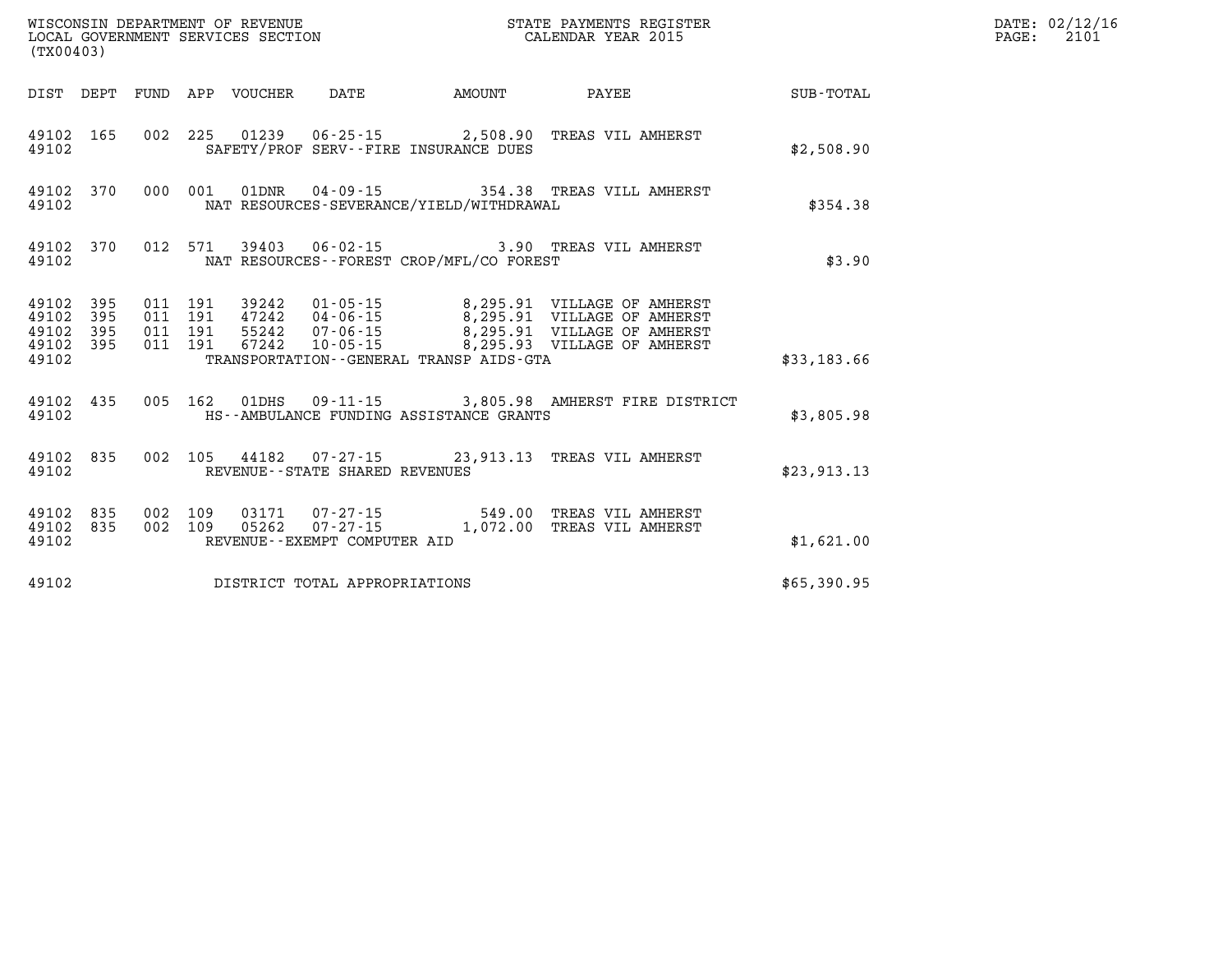| DATE: | 02/12/16 |
|-------|----------|
| PAGE: | 2102     |

| (TX00403)          |            |            |                    | LOCAL GOVERNMENT SERVICES SECTION |                                                |                                              | CALENDAR YEAR 2015                                               |             | PAGE: | 2102 |
|--------------------|------------|------------|--------------------|-----------------------------------|------------------------------------------------|----------------------------------------------|------------------------------------------------------------------|-------------|-------|------|
| DIST               | DEPT       |            |                    | FUND APP VOUCHER                  | DATE                                           | AMOUNT                                       | PAYEE                                                            | SUB-TOTAL   |       |      |
| 49103 165<br>49103 |            |            |                    |                                   |                                                | SAFETY/PROF SERV--FIRE INSURANCE DUES        | 002 225 01240 06-25-15 1,205.64 TREAS VIL AMHERST JUNCTIO        | \$1,205.64  |       |      |
| 49103              | 370        |            | 002 503            | 17729                             |                                                |                                              | 01-12-15 1,260.85 TREAS VIL AMHERST JUNCTIO<br>172.92 VILL SHARE |             |       |      |
| 49103              |            |            |                    |                                   |                                                | NAT RESOURCES--AIDS IN LIEU OF TAXES         |                                                                  | \$1,260.85  |       |      |
| 49103<br>49103     | 395<br>395 | 011<br>011 | 191<br>191         | 39243<br>47243                    |                                                |                                              | 01-05-15 3,399.70 VILLAGE OF AMHERST JUNCTI                      |             |       |      |
| 49103<br>49103     | 395<br>395 |            | 011 191<br>011 191 | 55243<br>67243                    | 10-05-15                                       |                                              | 3,399.72 VILLAGE OF AMHERST JUNCTI                               |             |       |      |
| 49103              |            |            |                    |                                   |                                                | TRANSPORTATION - - GENERAL TRANSP AIDS - GTA |                                                                  | \$13,598.82 |       |      |
| 49103<br>49103     | 835        |            |                    |                                   | REVENUE--STATE SHARED REVENUES                 |                                              | 002 105 44183 07-27-15 3,178.67 TREAS VIL AMHERST JUNCTIO        | \$3,178.67  |       |      |
| 49103 835<br>49103 |            | 002        | 109                | 03172                             | $07 - 27 - 15$<br>REVENUE--EXEMPT COMPUTER AID |                                              | 5.00 TREAS VIL AMHERST JUNCTIO                                   | \$5.00      |       |      |
| 49103              |            |            |                    |                                   | DISTRICT TOTAL APPROPRIATIONS                  |                                              |                                                                  | \$19,248.98 |       |      |

WISCONSIN DEPARTMENT OF REVENUE **STATE PAYMENTS REGISTER**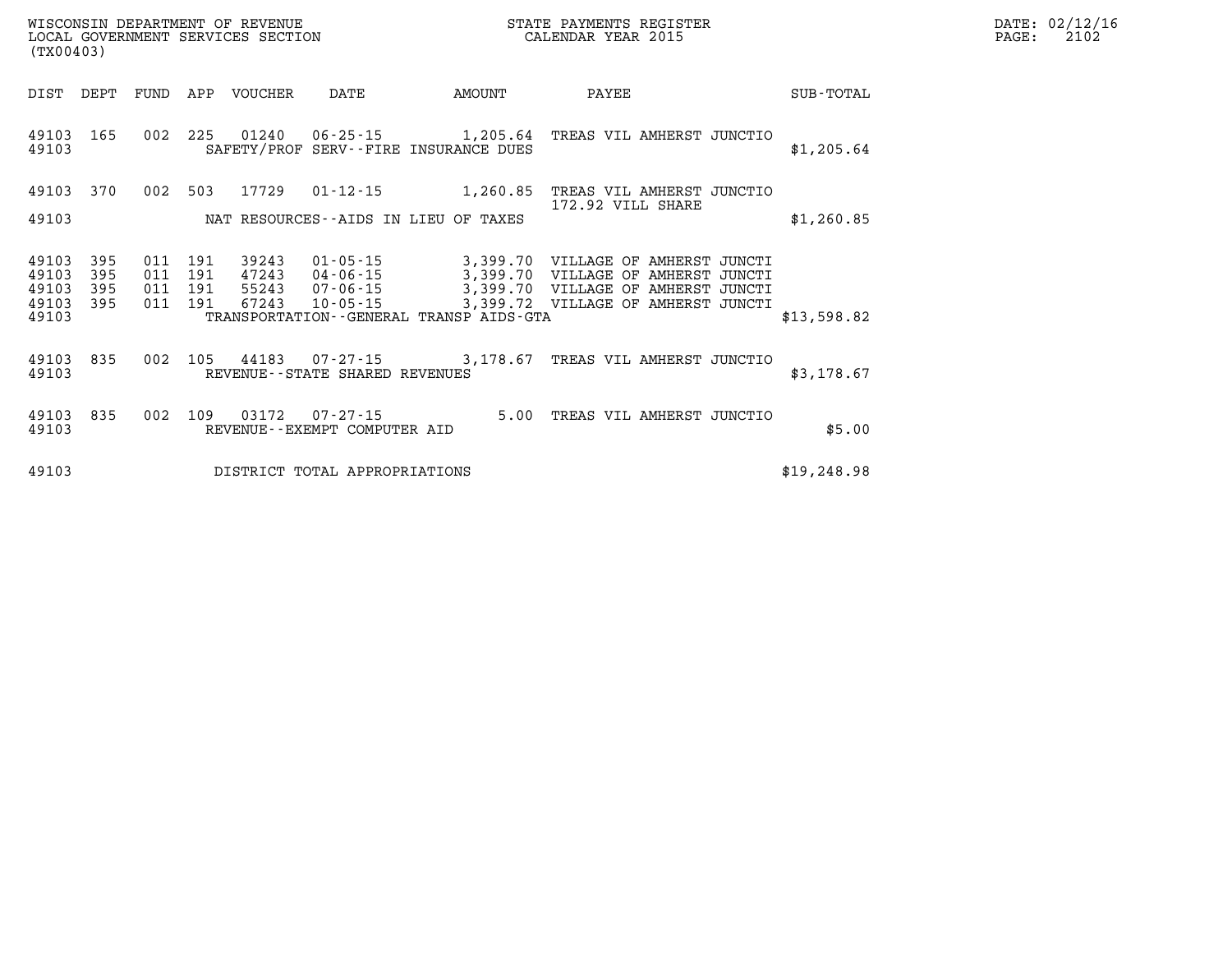| WISCONSIN DEPARTMENT OF REVENUE   | ' PAYMENTS REGISTER<br>STATE | 02/12/16<br>DATE: |  |
|-----------------------------------|------------------------------|-------------------|--|
| LOCAL GOVERNMENT SERVICES SECTION | CALENDAR YEAR 2015           | 210<br>PAGE:      |  |

| (TX00403)                                 |                          |                          |                          |                |                                                                                                                                   |        |                                                                                                                                                  |                  |
|-------------------------------------------|--------------------------|--------------------------|--------------------------|----------------|-----------------------------------------------------------------------------------------------------------------------------------|--------|--------------------------------------------------------------------------------------------------------------------------------------------------|------------------|
| DIST                                      | DEPT                     | FUND                     | APP                      | <b>VOUCHER</b> | DATE                                                                                                                              | AMOUNT | <b>PAYEE</b> PAYEE                                                                                                                               | <b>SUB-TOTAL</b> |
| 49141<br>49141                            | 165                      | 002                      | 225                      | 01241          | $06 - 25 - 15$ 653.57<br>SAFETY/PROF SERV--FIRE INSURANCE DUES                                                                    |        | TREAS VIL JUNCTION CITY                                                                                                                          | \$653.57         |
| 49141<br>49141                            | 370                      | 074                      | 670                      |                | 42937 05-29-15 1,798.50<br>NAT RESOURCES - - RU RECYCLING GRANT                                                                   |        | TREAS VIL JUNCTION CITY                                                                                                                          | \$1,798.50       |
| 49141<br>49141<br>49141                   | 370<br>370               | 095<br>095               | 512<br>512               | 01684          | $01 - 28 - 15$ 11,401.00<br>NAT RESOURCES - - STEWARDSHIP 2000                                                                    |        | 00004  07-13-15  11,401.00 TREAS VIL JUNCTION CITY<br>TREAS VIL JUNCTION CITY                                                                    | \$22,802.00      |
| 49141<br>49141<br>49141<br>49141<br>49141 | 395<br>395<br>395<br>395 | 011<br>011<br>011<br>011 | 191<br>191<br>191<br>191 | 55244<br>67244 | $39244 \t\t 01 - 05 - 15$ $17244 \t\t 04 - 06 - 15$ $-224 - 06 - 15$<br>$10 - 05 - 15$<br>TRANSPORTATION--GENERAL TRANSP AIDS-GTA |        | 4,484.36 VILLAGE OF JUNCTION CITY<br>4,484.36 VILLAGE OF JUNCTION CITY<br>4,484.36 VILLAGE OF JUNCTION CITY<br>4,484.38 VILLAGE OF JUNCTION CITY | \$17,937.46      |
| 49141<br>49141                            | 505                      | 002                      | 743                      |                | $07052$ $04-02-15$ 25,865.00<br>DOA--HOUSING ASSISTANCE GRANTS                                                                    |        | TREAS VIL JUNCTION CITY                                                                                                                          | \$25,865.00      |
| 49141<br>49141                            | 835                      | 002                      | 105                      |                | 44184 07-27-15 22,036.15<br>REVENUE - - STATE SHARED REVENUES                                                                     |        | TREAS VIL JUNCTION CITY                                                                                                                          | \$22,036.15      |
| 49141<br>49141                            | 835                      | 002                      | 109                      | 03173          | $07 - 27 - 15$<br>REVENUE--EXEMPT COMPUTER AID                                                                                    | 77.00  | TREAS VIL JUNCTION CITY                                                                                                                          | \$77.00          |
| 49141                                     |                          |                          |                          |                | DISTRICT TOTAL APPROPRIATIONS                                                                                                     |        |                                                                                                                                                  | \$91,169.68      |

WISCONSIN DEPARTMENT OF REVENUE **STATE PAYMENTS REGISTER**<br>LOCAL GOVERNMENT SERVICES SECTION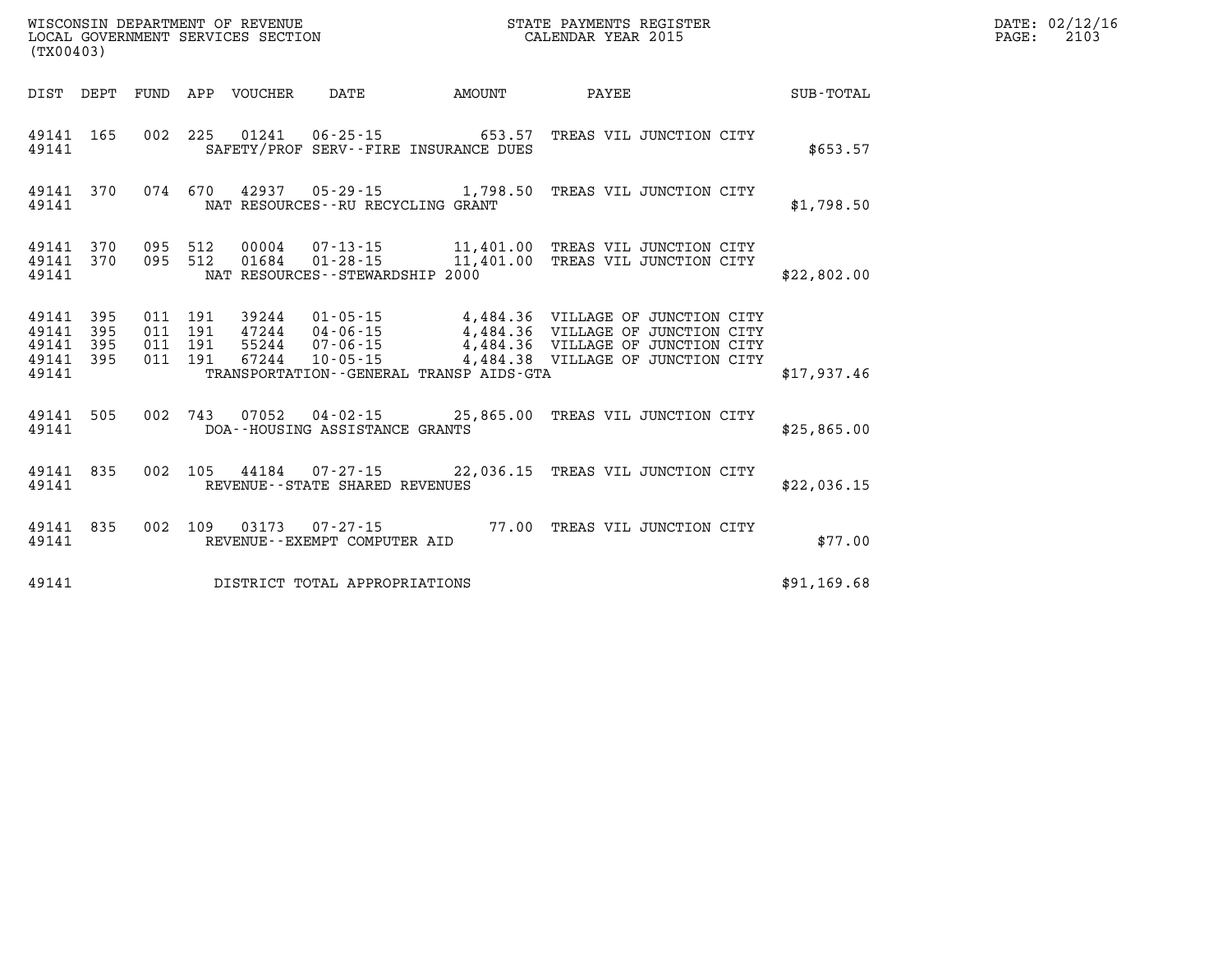| (TX00403)               |                   |                               |         | LOCAL GOVERNMENT SERVICES SECTION |                                                                         |        | CALENDAR YEAR 2015                                                         |            | PAGE: | 2104 |
|-------------------------|-------------------|-------------------------------|---------|-----------------------------------|-------------------------------------------------------------------------|--------|----------------------------------------------------------------------------|------------|-------|------|
|                         |                   |                               |         | DIST DEPT FUND APP VOUCHER        | DATE                                                                    | AMOUNT | PAYEE SUB-TOTAL                                                            |            |       |      |
| 49161                   |                   |                               |         |                                   | SAFETY/PROF SERV--FIRE INSURANCE DUES                                   |        | 49161 165 002 225 01242 06-25-15 385.72 TREAS VIL NELSONVILLE              | \$385.72   |       |      |
|                         | 49161 370         |                               |         |                                   |                                                                         |        | 002 503 17730 01-12-15 602.74 TREAS VIL NELSONVILLE<br>52.45 VILL SHARE    |            |       |      |
| 49161                   |                   |                               |         |                                   | NAT RESOURCES--AIDS IN LIEU OF TAXES                                    |        |                                                                            | \$802.74   |       |      |
| 49161                   | 49161 370         |                               | 012 579 |                                   | NAT RESOURCES--AIDS IN LIEU OF TAXES                                    |        | 20573  04-03-15  65.60  TREAS VIL NELSONVILLE                              | \$65.60    |       |      |
| 49161<br>49161<br>49161 | 395<br>395<br>395 | 011 191<br>011 191<br>011 191 |         | 39245                             | $01 - 05 - 15$ 875.29<br>47245 04-06-15 875.29<br>55245 07-06-15 875.29 |        | VILLAGE OF NELSONVILLE<br>VILLAGE OF NELSONVILLE<br>VILLAGE OF NELSONVILLE |            |       |      |
| 49161 395<br>49161      |                   | 011 191                       |         | 67245                             | $10 - 05 - 15$<br>TRANSPORTATION--GENERAL TRANSP AIDS-GTA               |        | 875.31 VILLAGE OF NELSONVILLE                                              | \$3,501.18 |       |      |
| 49161                   |                   |                               |         |                                   | REVENUE--STATE SHARED REVENUES                                          |        | 49161 835 002 105 44185 07-27-15 3,652.27 TREAS VIL NELSONVILLE            | \$3,652.27 |       |      |
| 49161                   | 49161 835         |                               | 002 109 | 03174                             | REVENUE--EXEMPT COMPUTER AID                                            |        | 07-27-15 14.00 TREAS VIL NELSONVILLE                                       | \$14.00    |       |      |
| 49161                   |                   |                               |         |                                   | DISTRICT TOTAL APPROPRIATIONS                                           |        |                                                                            | \$8,421.51 |       |      |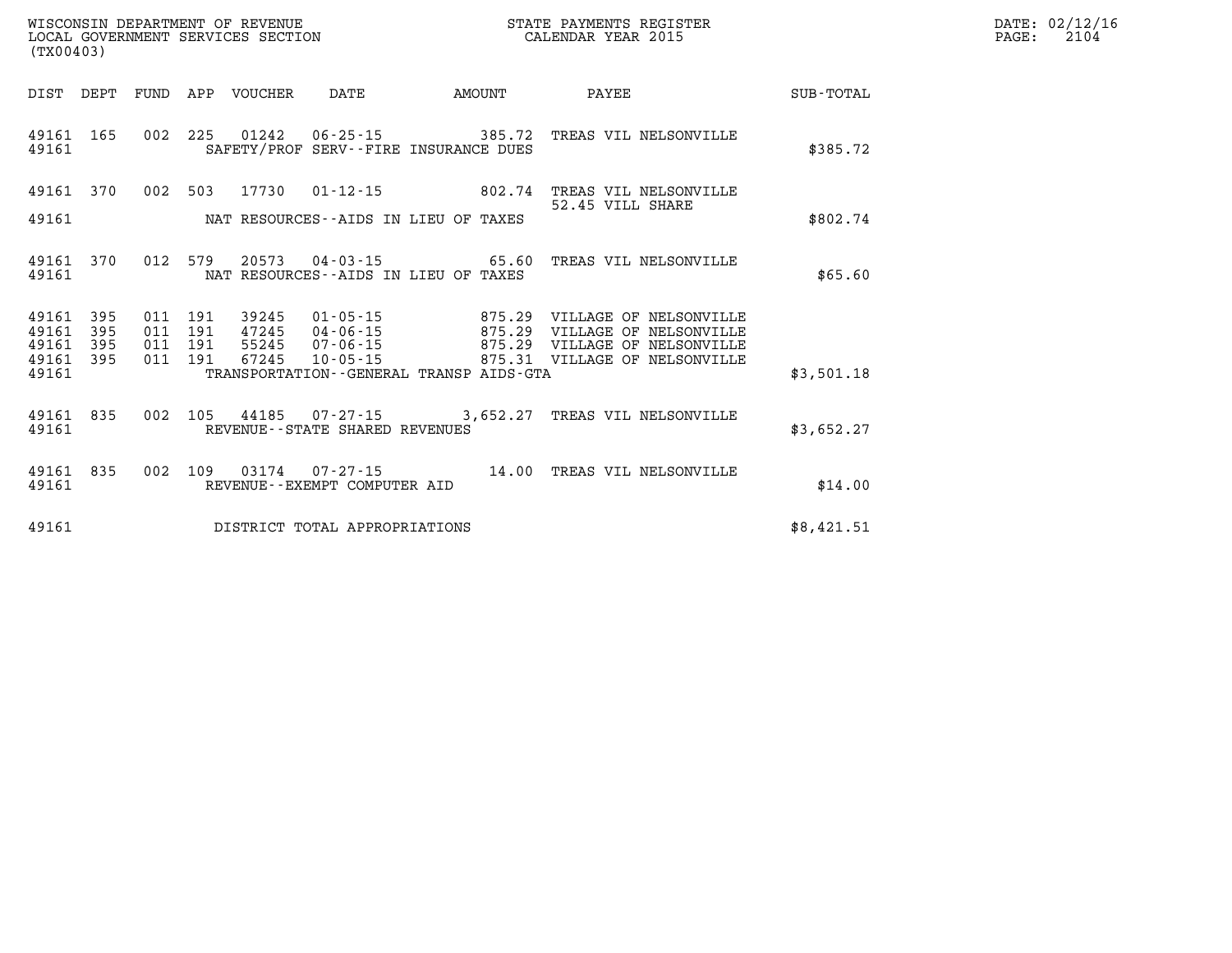| $\mathtt{DATE}$ : | 02/12/16 |
|-------------------|----------|
| PAGE:             | 2105     |

| WISCONSIN DEPARTMENT OF REVENUE<br>LOCAL GOVERNMENT SERVICES SECTION<br>(TX00403) |                   |                          |                          |                                  |                                          |                                              | STATE PAYMENTS REGISTER<br>CALENDAR YEAR 2015                                                                                                                   |             | DATE: 02/12/1<br>2105<br>PAGE: |
|-----------------------------------------------------------------------------------|-------------------|--------------------------|--------------------------|----------------------------------|------------------------------------------|----------------------------------------------|-----------------------------------------------------------------------------------------------------------------------------------------------------------------|-------------|--------------------------------|
| DIST                                                                              | DEPT              | FUND                     | APP                      | VOUCHER                          | DATE                                     | AMOUNT                                       | PAYEE                                                                                                                                                           | SUB-TOTAL   |                                |
| 49171<br>49171                                                                    | 165               | 002                      | 225                      |                                  |                                          | SAFETY/PROF SERV--FIRE INSURANCE DUES        | 01243   06-25-15   1,969.34   TREAS VIL PARK RIDGE                                                                                                              | \$1,969.34  |                                |
| 49171<br>49171<br>49171<br>49171 395<br>49171                                     | 395<br>395<br>395 | 011<br>011<br>011<br>011 | 191<br>191<br>191<br>191 | 39246<br>47246<br>55246<br>67246 | $10 - 05 - 15$                           | TRANSPORTATION - - GENERAL TRANSP AIDS - GTA | 01-05-15 2,581.84 VILLAGE OF PARK RIDGE<br>04-06-15 2,581.84 VILLAGE OF PARK RIDGE<br>07-06-15 2,581.84 VILLAGE OF PARK RIDGE<br>2,581.86 VILLAGE OF PARK RIDGE | \$10,327.38 |                                |
| 49171 835<br>49171                                                                |                   | 002                      |                          |                                  | REVENUE--STATE SHARED REVENUES           |                                              | 105 44186 07-27-15 1,901.48 TREAS VIL PARK RIDGE                                                                                                                | \$1,901.48  |                                |
| 49171 835<br>49171                                                                |                   | 002                      | 109                      | 03175                            | 07-27-15<br>REVENUE--EXEMPT COMPUTER AID |                                              | 197.00 TREAS VIL PARK RIDGE                                                                                                                                     | \$197.00    |                                |
| 49171                                                                             |                   |                          |                          |                                  | DISTRICT TOTAL APPROPRIATIONS            |                                              |                                                                                                                                                                 | \$14,395.20 |                                |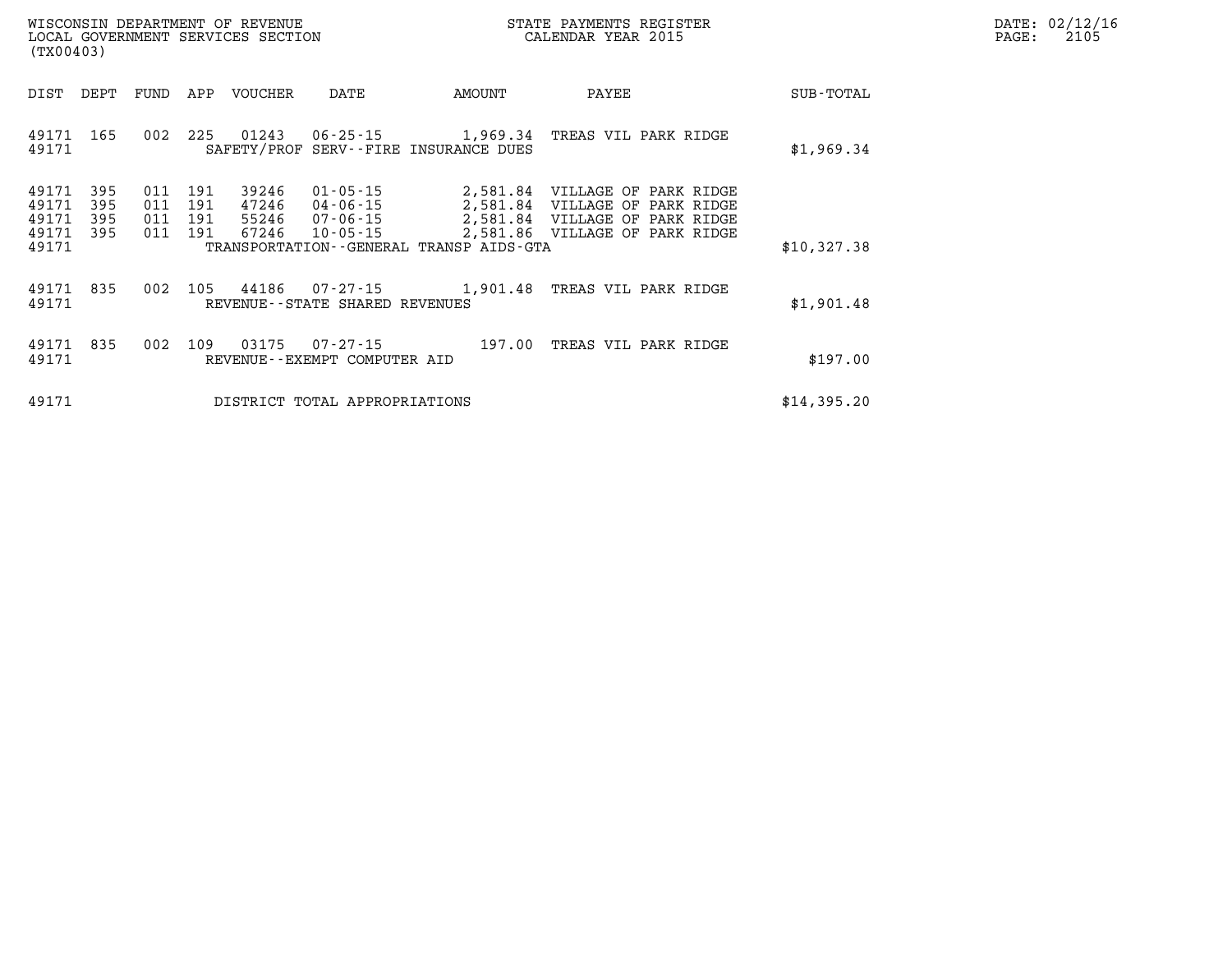| DATE: | 02/12/16 |
|-------|----------|
| PAGE: | 2106     |

| (TX00403)                                     |                          |                                          | LOCAL GOVERNMENT SERVICES SECTION |                                | CALENDAR YEAR 2015                           |                                                                                                                                                                  |                 | PAGE: | 2106 |
|-----------------------------------------------|--------------------------|------------------------------------------|-----------------------------------|--------------------------------|----------------------------------------------|------------------------------------------------------------------------------------------------------------------------------------------------------------------|-----------------|-------|------|
|                                               | DIST DEPT                |                                          | FUND APP VOUCHER                  |                                | DATE AMOUNT                                  |                                                                                                                                                                  | PAYEE SUB-TOTAL |       |      |
| 49173 165<br>49173                            |                          | 002 225                                  |                                   |                                | SAFETY/PROF SERV--FIRE INSURANCE DUES        | 01244  06-25-15  39,600.87  TREAS VIL PLOVER                                                                                                                     | \$39,600.87     |       |      |
| 49173                                         | 49173 370                | 000 001                                  | 01DNR                             | $04 - 09 - 15$                 | NAT RESOURCES-SEVERANCE/YIELD/WITHDRAWAL     | 904.80 TREAS VILL PLOVER                                                                                                                                         | \$904.80        |       |      |
| 49173<br>49173<br>49173<br>49173<br>49173     | 370<br>370<br>370<br>370 | 002 503<br>002 503<br>002 503<br>002 503 | 17731<br>17731<br>18137<br>18137  | $01 - 30 - 15$                 |                                              | 01-12-15 4,831.54 TREAS VIL PLOVER<br>01-12-15 35.00 TREAS VIL PLOVER<br>01-30-15 35.00 TREAS VIL PLOVER<br>4,831.54 TREAS VIL PLOVER<br>1441.57 VILL SHARE      |                 |       |      |
|                                               |                          |                                          |                                   |                                | NAT RESOURCES--AIDS IN LIEU OF TAXES         |                                                                                                                                                                  | \$9,733.08      |       |      |
| 49173<br>49173                                | 370                      | 012 571                                  | 39404                             | $06 - 02 - 15$                 | NAT RESOURCES--FOREST CROP/MFL/CO FOREST     | 14.55 TREAS VIL PLOVER                                                                                                                                           | \$14.55         |       |      |
| 49173<br>49173 395<br>49173 395<br>49173      | 395                      | 011 177<br>011 177<br>011 177            |                                   | TRANSPORTATION - - TRANSIT AID |                                              |                                                                                                                                                                  | \$35,259.00     |       |      |
| 49173<br>49173<br>49173<br>49173 395<br>49173 | 395<br>395<br>395        | 011 182<br>011 182<br>011 182<br>011 182 | 40087<br>64970<br>65097<br>68554  | $12 - 14 - 15$                 | TRANSPORTATION - - TRANSIT AIDS - FEDERAL    | 02-20-15 15,360.00 TREAS VIL PLOVER<br>11-05-15 14,529.00 TREAS VIL PLOVER<br>11-06-15 15,769.00 TREAS VIL PLOVER<br>16,630.00 TREAS VIL PLOVER                  | \$62, 288.00    |       |      |
| 49173<br>49173                                | 395                      | 011 185                                  |                                   | 50472 06-15-15                 | TRANSPORTATION - - HIGHWAY SAFETY - FEDERAL  | 4,000.00 TREAS VIL PLOVER                                                                                                                                        | \$4,000.00      |       |      |
| 49173<br>49173<br>49173<br>49173<br>49173     | 395<br>395<br>395<br>395 | 011 191<br>011 191<br>011 191<br>011 191 | 39247<br>47247<br>55247<br>67247  |                                | TRANSPORTATION - - GENERAL TRANSP AIDS - GTA | 01-05-15 149,886.60 VILLAGE OF PLOVER<br>04-06-15 149,886.60 VILLAGE OF PLOVER<br>07-06-15 149,886.60 VILLAGE OF PLOVER<br>10-05-15 149,886.63 VILLAGE OF PLOVER | \$599,546.43    |       |      |
| 49173                                         | 49173 455                |                                          |                                   |                                | JUSTICE - - LAW ENFORCEMENT TRAINING         | 002 231 13 03-30-15 3,200.00 TREAS VIL PLOVER                                                                                                                    | \$3,200.00      |       |      |
| 49173                                         | 49173 835                | 002 105                                  |                                   | REVENUE--STATE SHARED REVENUES |                                              | 44187 07-27-15 169,332.16 TREAS VIL PLOVER                                                                                                                       | \$169,332.16    |       |      |
|                                               | 49173 835                | 002 109                                  | 03176                             | 07-27-15                       |                                              | 16,336.00 TREAS VIL PLOVER                                                                                                                                       |                 |       |      |

WISCONSIN DEPARTMENT OF REVENUE **STATE PAYMENTS REGISTER**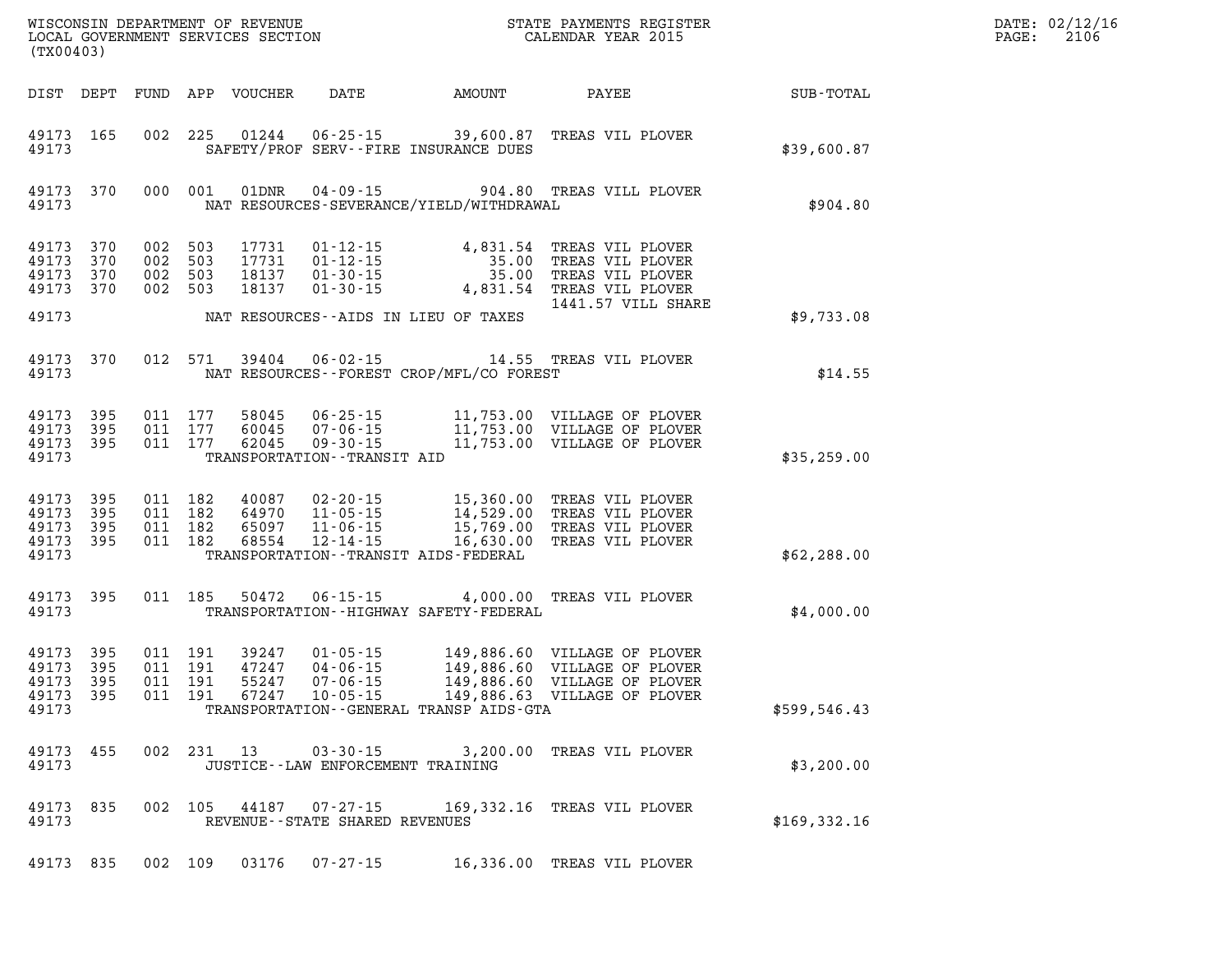| WISCONSIN DEPARTMENT OF REVENUE<br>LOCAL GOVERNMENT SERVICES SECTION<br>(TX00403) |      |      |     |                |                                                | STATE PAYMENTS REGISTER<br>CALENDAR YEAR 2015 |                  |              | PAGE: | DATE: 02/12/16<br>2107 |
|-----------------------------------------------------------------------------------|------|------|-----|----------------|------------------------------------------------|-----------------------------------------------|------------------|--------------|-------|------------------------|
| DIST                                                                              | DEPT | FUND | APP | <b>VOUCHER</b> | DATE                                           | AMOUNT                                        | PAYEE            | SUB-TOTAL    |       |                        |
| 49173<br>49173                                                                    | 835  | 002  | 109 | 05263          | $07 - 27 - 15$<br>REVENUE--EXEMPT COMPUTER AID | 10,727.00                                     | TREAS VIL PLOVER | \$27,063.00  |       |                        |
| 49173<br>49173                                                                    | 835  | 021  | 363 | 35821          | $03 - 23 - 15$<br>REVENUE - - LOTTERY CREDIT - | 7,978.68                                      | TREAS VIL PLOVER | \$7,978.68   |       |                        |
| 49173                                                                             |      |      |     |                | DISTRICT TOTAL APPROPRIATIONS                  |                                               |                  | \$958,920.57 |       |                        |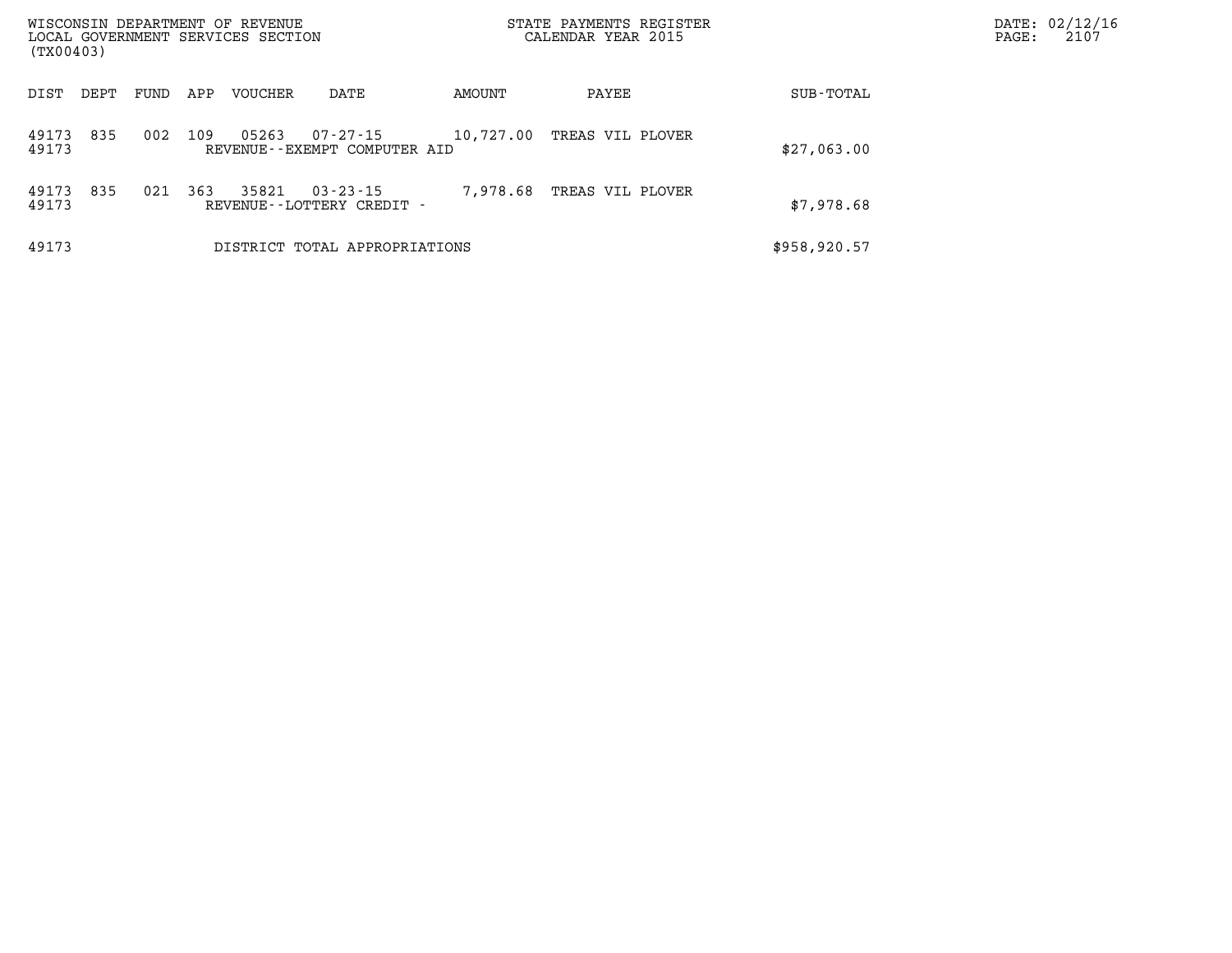| $\mathtt{DATE}$ : | 02/12/16 |
|-------------------|----------|
| PAGE:             | 2108     |

| WISCONSIN DEPARTMENT OF REVENUE<br>LOCAL GOVERNMENT SERVICES SECTION<br>(TX00403) |                          |                          |                          |                                  |                                                          |                                              | STATE PAYMENTS REGISTER<br>CALENDAR YEAR 2015                                                                            |             | DATE: 02/12/1<br>PAGE:<br>2108 |
|-----------------------------------------------------------------------------------|--------------------------|--------------------------|--------------------------|----------------------------------|----------------------------------------------------------|----------------------------------------------|--------------------------------------------------------------------------------------------------------------------------|-------------|--------------------------------|
| DIST                                                                              | DEPT                     | FUND                     | APP                      | VOUCHER                          | DATE                                                     | AMOUNT                                       | PAYEE                                                                                                                    | SUB-TOTAL   |                                |
| 49176<br>49176                                                                    | 165                      | 002                      | 225                      | 01245                            | 06-25-15                                                 | SAFETY/PROF SERV--FIRE INSURANCE DUES        | 869.49 TREAS VIL ROSHOLT                                                                                                 | \$869.49    |                                |
| 49176<br>49176<br>49176<br>49176<br>49176                                         | 395<br>395<br>395<br>395 | 011<br>011<br>011<br>011 | 191<br>191<br>191<br>191 | 39248<br>47248<br>55248<br>67248 | $01 - 05 - 15$<br>04-06-15<br>07-06-15<br>$10 - 05 - 15$ | TRANSPORTATION - - GENERAL TRANSP AIDS - GTA | 4,386.39 VILLAGE OF ROSHOLT<br>4,386.39 VILLAGE OF ROSHOLT<br>4,386.39 VILLAGE OF ROSHOLT<br>4,386.40 VILLAGE OF ROSHOLT | \$17,545.57 |                                |
| 49176<br>49176                                                                    | 835                      |                          | 002 105                  | 44188                            | REVENUE - - STATE SHARED REVENUES                        |                                              | 07-27-15 12,432.23 TREAS VIL ROSHOLT                                                                                     | \$12,432.23 |                                |
| 49176<br>49176                                                                    | 835                      | 002                      | 109                      | 03177                            | 07-27-15<br>REVENUE - - EXEMPT COMPUTER AID              |                                              | 727.00 TREAS VIL ROSHOLT                                                                                                 | \$727.00    |                                |
| 49176                                                                             |                          |                          |                          |                                  | DISTRICT TOTAL APPROPRIATIONS                            |                                              |                                                                                                                          | \$31,574.29 |                                |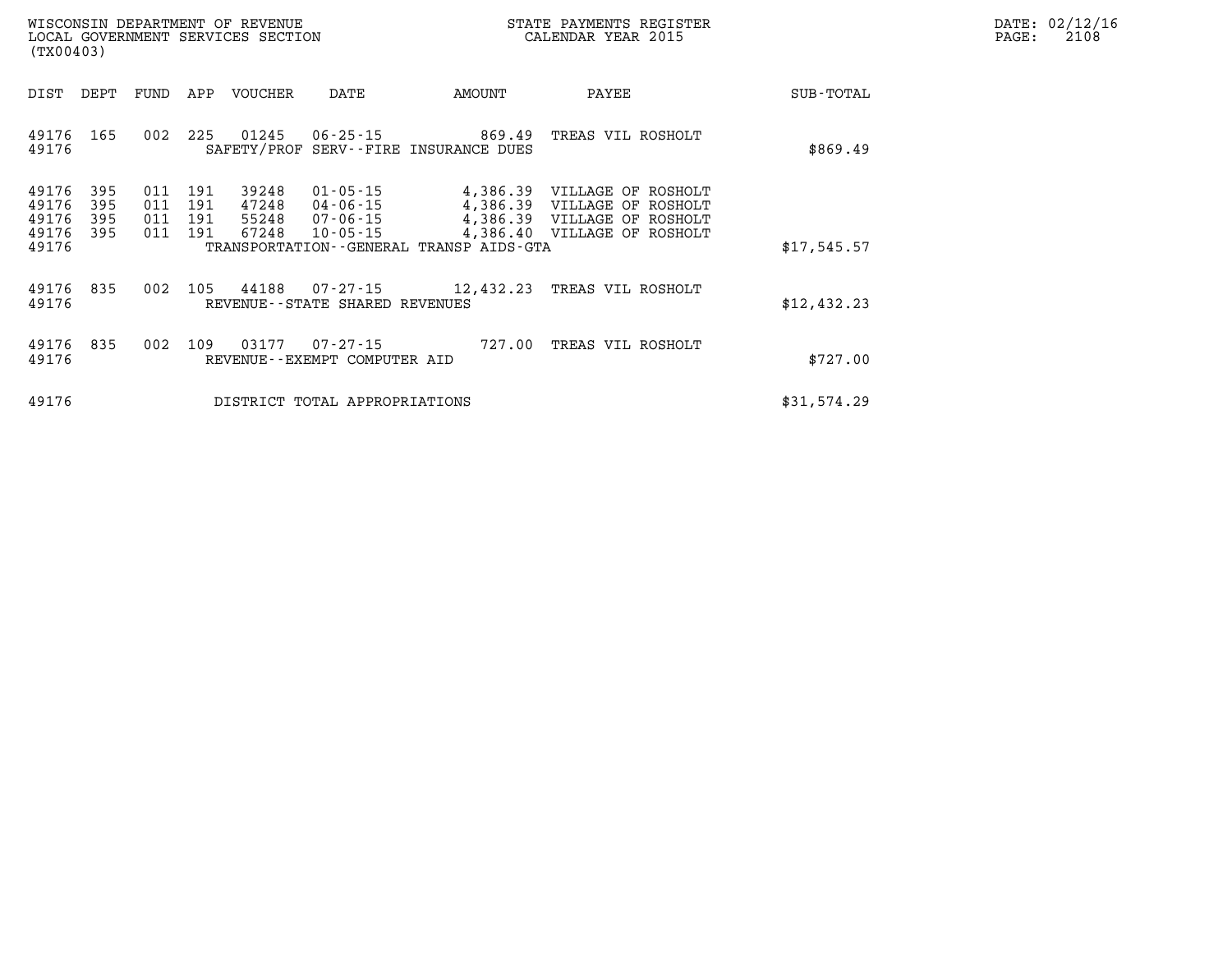| WISCONSIN DEPARTMENT OF REVENUE      | PAYMENTS REGISTER<br>3TATE | DATE: | 02/12/16 |
|--------------------------------------|----------------------------|-------|----------|
| GOVERNMENT SERVICES SECTION<br>LOCAL | CALENDAR YEAR 2015         | PAGE  | 2109     |

| LOCAL GOVERNMENT SERVICES SECTION<br>(TX00403) |                   |         |                    |                         |                                        |                                                                                              | CALENDAR YEAR 2015 |             | PAGE: | 2109 |
|------------------------------------------------|-------------------|---------|--------------------|-------------------------|----------------------------------------|----------------------------------------------------------------------------------------------|--------------------|-------------|-------|------|
| DIST                                           | DEPT              |         |                    | FUND APP VOUCHER        | DATE                                   | AMOUNT                                                                                       | PAYEE              | SUB-TOTAL   |       |      |
| 49191<br>49191                                 | 165               |         |                    |                         |                                        | 002 225 01246 06-25-15 4,572.63 TREAS VIL WHITING<br>SAFETY/PROF SERV--FIRE INSURANCE DUES   |                    | \$4,572.63  |       |      |
| 49191<br>49191<br>49191                        | 395<br>395<br>395 | 011 191 | 011 191<br>011 191 | 39249<br>47249<br>55249 | $01 - 05 - 15$<br>04-06-15<br>07-06-15 | 18,416.33 VILLAGE OF WHITING<br>18,416.33 VILLAGE OF WHITING<br>18,416.33 VILLAGE OF WHITING |                    |             |       |      |
| 49191 395<br>49191                             |                   |         | 011 191            |                         | 67249 10-05-15                         | 18,416.35 VILLAGE OF WHITING<br>TRANSPORTATION - - GENERAL TRANSP AIDS - GTA                 |                    | \$73,665.34 |       |      |
| 49191<br>49191                                 | 835               |         |                    |                         | REVENUE--STATE SHARED REVENUES         | 002 105 44189 07-27-15 13,393.27 TREAS VIL WHITING                                           |                    | \$13,393.27 |       |      |
| 49191<br>49191                                 | 835               |         |                    |                         | REVENUE--EXEMPT COMPUTER AID           | 002 109 03178 07-27-15 1,346.00 TREAS VIL WHITING                                            |                    | \$1,346.00  |       |      |
| 49191<br>49191                                 | 835               | 002     | 501                | 00003                   | 02-02-15                               | 151.86 TREAS VIL WHITING<br>DOA-PAYMENT FOR MUNICIPAL SERVICES AID                           |                    | \$151.86    |       |      |
| 49191                                          |                   |         |                    |                         | DISTRICT TOTAL APPROPRIATIONS          |                                                                                              |                    | \$93,129.10 |       |      |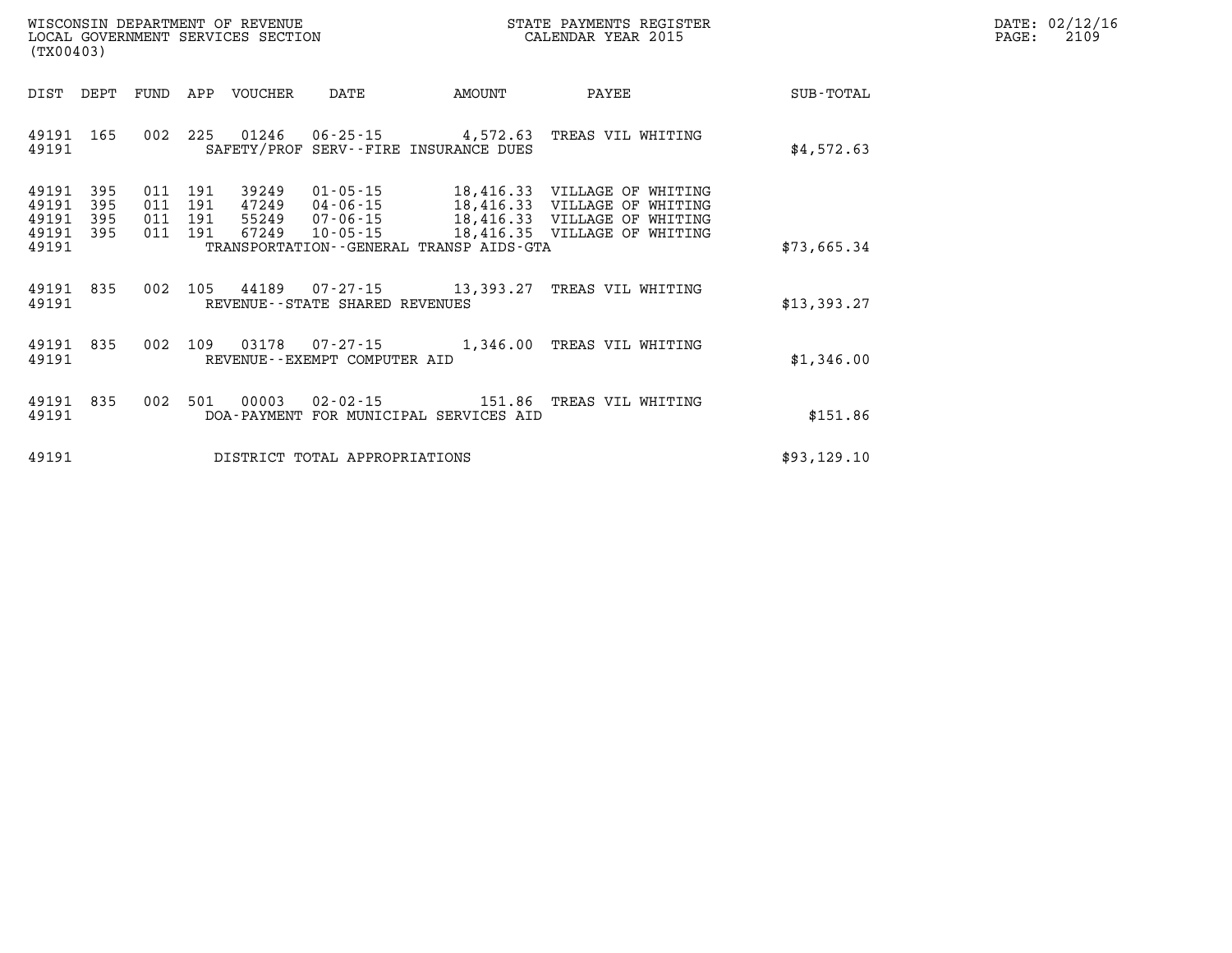| STATE PAYMENTS REGISTER<br>CALENDAR YEAR 2015<br>WISCONSIN DEPARTMENT OF REVENUE<br>LOCAL GOVERNMENT SERVICES SECTION<br>(TX00403) |                                 |                       |                                                     |                                                    |                                                                                              |                                                                                                                                      |                                                                                                                                                                      |                | DATE: 02/12/16<br>PAGE:<br>2110 |
|------------------------------------------------------------------------------------------------------------------------------------|---------------------------------|-----------------------|-----------------------------------------------------|----------------------------------------------------|----------------------------------------------------------------------------------------------|--------------------------------------------------------------------------------------------------------------------------------------|----------------------------------------------------------------------------------------------------------------------------------------------------------------------|----------------|---------------------------------|
| DIST DEPT                                                                                                                          |                                 | FUND                  |                                                     | APP VOUCHER                                        | DATE                                                                                         | AMOUNT                                                                                                                               | PAYEE                                                                                                                                                                | SUB-TOTAL      |                                 |
| 49281 165<br>49281                                                                                                                 |                                 | 002                   | 225                                                 | 01247                                              | $06 - 25 - 15$                                                                               | 67,406.99<br>SAFETY/PROF SERV--FIRE INSURANCE DUES                                                                                   | TREAS CITY STEVENS POINT                                                                                                                                             | \$67,406.99    |                                 |
| 49281                                                                                                                              | 49281 370                       |                       | 012 587                                             | 01876                                              | $02 - 25 - 15$                                                                               | 12,973.33<br>NAT RESOURCES--URBAN FORESTRY GRANTS                                                                                    | TREAS CITY STEVENS POINT                                                                                                                                             | \$12,973.33    |                                 |
| 49281<br>49281<br>49281<br>49281 395<br>49281                                                                                      | 395<br>395<br>395               |                       | 011 162<br>011 162<br>011 162<br>011 162            | 40077<br>48077<br>56077<br>68077                   | $01 - 05 - 15$<br>$04 - 06 - 15$<br>$07 - 06 - 15$<br>$10 - 05 - 15$                         | TRANSPORTATION - CONNECTING HIGHWAY AIDS                                                                                             | 25,713.11 CITY OF STEVENS POINT<br>25,713.11 CITY OF STEVENS POINT<br>25,713.11 CITY OF STEVENS POINT<br>25,713.13 CITY OF STEVENS POINT                             | \$102,852.46   |                                 |
| 49281<br>49281<br>49281<br>49281 395<br>49281                                                                                      | 395<br>395<br>395               |                       | 011 167<br>011 167<br>011 167<br>011 167            | 40462<br>51514<br>55966<br>63861                   | $02 - 24 - 15$<br>06-24-15<br>$08 - 06 - 15$<br>$10 - 26 - 15$                               | TRANSPORTATION - - ELDERLY/DISABLED CAPITAL                                                                                          | 21,695.20 TREAS CITY STEVENS POINT<br>15,424.80 TREAS CITY STEVENS POINT<br>18,990.40 TKEAS CITY STEVENS POINT<br>19,251.20 TREAS CITY STEVENS POINT                 | \$75,361.60    |                                 |
| 49281 395<br>49281                                                                                                                 |                                 |                       | 011 175                                             | 43704                                              | $03 - 31 - 15$                                                                               | TRANSPORTATION - - PARATRANSIT AIDS, STATE                                                                                           | 18,183.00 TREAS CITY STEVENS POINT                                                                                                                                   | \$18,183.00    |                                 |
| 49281 395<br>49281<br>49281 395<br>49281                                                                                           | 395                             | 011 177<br>011 177    | 011 177                                             | 58046<br>60046<br>62046                            | 06-25-15<br>$07 - 06 - 15$<br>$09 - 30 - 15$<br>TRANSPORTATION - - TRANSIT AID               | 52,980.00                                                                                                                            | 52,980.00 CITY OF STEVENS POINT<br>CITY OF STEVENS POINT<br>52,980.00 CITY OF STEVENS POINT                                                                          | \$158,940.00   |                                 |
| 49281<br>49281<br>49281<br>49281<br>49281<br>49281 395<br>49281                                                                    | 395<br>395<br>395<br>395<br>395 | 011 182               | 011 182<br>011 182<br>011 182<br>011 182<br>011 182 | 38721<br>40088<br>40089<br>64971<br>65098<br>68555 | 02-10-15<br>$02 - 20 - 15$<br>$02 - 20 - 15$<br>$11 - 05 - 15$<br>$11 - 06 - 15$<br>12-14-15 | 252,446.26<br>$16,688.00$<br>$244,381.00$<br>$165,082.00$<br>$180,269.00$<br>149,798.00<br>TRANSPORTATION - - TRANSIT AIDS - FEDERAL | TREAS CITY STEVENS POINT<br>TREAS CITY STEVENS POINT<br>TREAS CITY STEVENS POINT<br>TREAS CITY STEVENS POINT<br>TREAS CITY STEVENS POINT<br>TREAS CITY STEVENS POINT | \$1,008,664.26 |                                 |
| 49281 395<br>49281 395<br>49281<br>49281<br>49281                                                                                  | 395<br>- 395                    | 011<br>011<br>011 191 | 011 191<br>191<br>191                               | 39250<br>47250<br>55250<br>67250                   | $01 - 05 - 15$<br>$04 - 06 - 15$<br>$07 - 06 - 15$<br>$10 - 05 - 15$                         | 330,055.48<br>TRANSPORTATION--GENERAL TRANSP AIDS-GTA                                                                                | CITY OF STEVENS POINT<br>330,055.48 CITY OF STEVENS POINT<br>330,055.48 CITY OF STEVENS POINT<br>330,055.48 CITY OF STEVENS POINT                                    | \$1,320,221.92 |                                 |
| 49281 395<br>49281                                                                                                                 |                                 |                       | 011 278                                             | 66670                                              | $11 - 18 - 15$                                                                               | 65,170.13<br>TRANSPORTATION - - LRIP/TRIP/MSIP GRANTS                                                                                | TREAS CITY STEVENS POINT                                                                                                                                             | \$65,170.13    |                                 |
| 49281 435                                                                                                                          |                                 |                       | 005 162                                             | 01DHS                                              | $09 - 11 - 15$                                                                               |                                                                                                                                      | 9,910.56 STEVENS PT FIRE DEP/PORTAGE CO                                                                                                                              |                |                                 |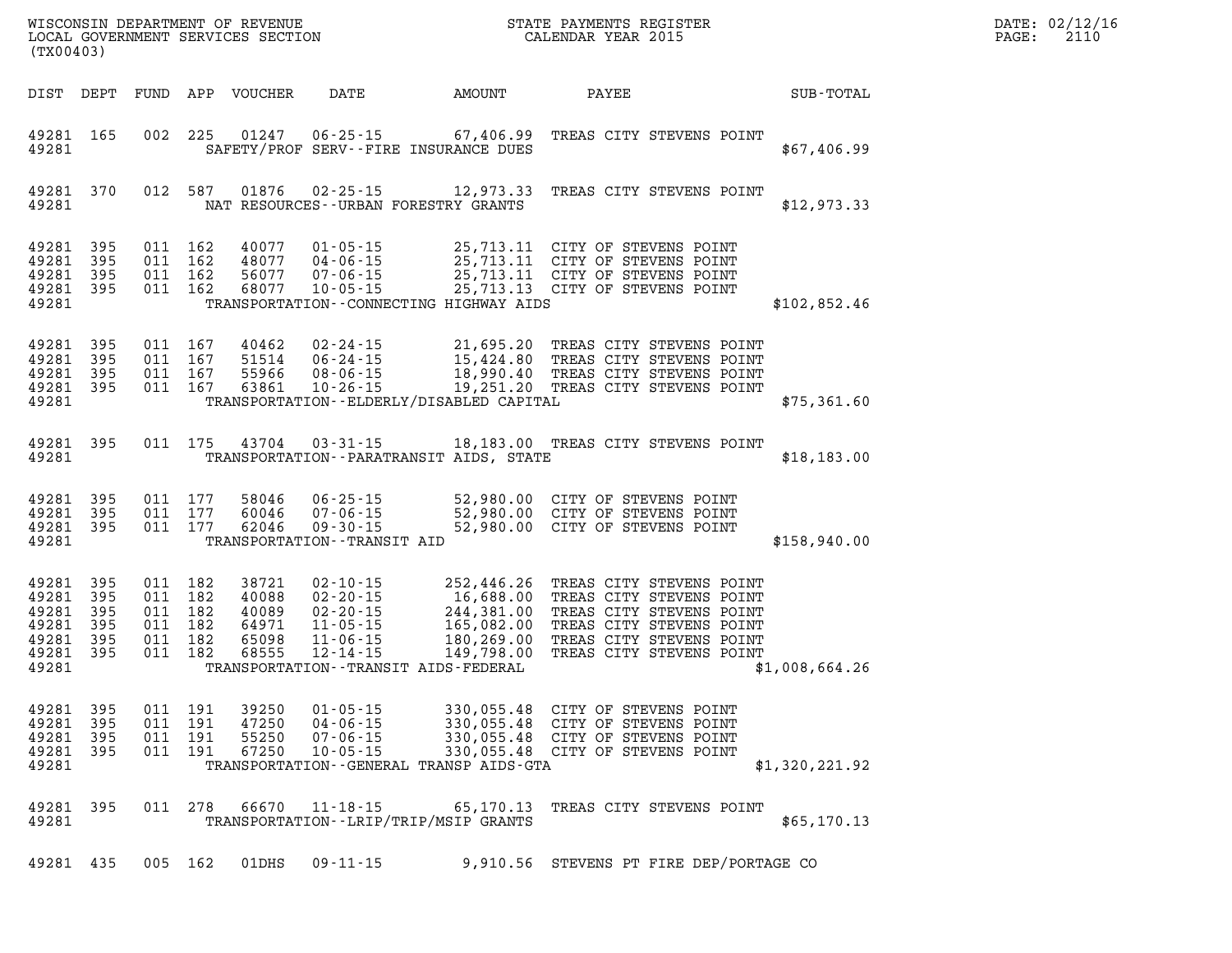| DIST                        | DEPT       | FUND APP   |            | VOUCHER        | DATE                                                             | <b>AMOUNT</b>                                                                                                             | PAYEE                    | SUB-TOTAL      |
|-----------------------------|------------|------------|------------|----------------|------------------------------------------------------------------|---------------------------------------------------------------------------------------------------------------------------|--------------------------|----------------|
| 49281                       |            |            |            |                |                                                                  | HS--AMBULANCE FUNDING ASSISTANCE GRANTS                                                                                   |                          | \$9,910.56     |
| 49281<br>49281              | 455        | 002        | 231        | 17             | JUSTICE - - LAW ENFORCEMENT TRAINING                             | $04 - 17 - 15$ 6,880.00                                                                                                   | TREAS CITY STEVENS POINT | \$6,880.00     |
| 49281<br>49281              | 505        | 002        | 743        |                | DOA--HOUSING ASSISTANCE GRANTS                                   | 04808  01-20-15  750,000.00                                                                                               | TREAS CITY STEVENS POINT | \$750,000.00   |
| 49281<br>49281              | 835        | 002        | 105        | 44190          | REVENUE - - STATE SHARED REVENUES                                | 07-27-15 977,120.46 TREAS CITY STEVENS POINT                                                                              |                          | \$977,120.46   |
| 49281<br>49281 835<br>49281 | 835        | 002<br>002 | 109<br>109 | 03179          | REVENUE--EXEMPT COMPUTER AID                                     | 07-27-15 695,102.00 TREAS CITY STEVENS POINT<br>05264 07-27-15 58,715.00                                                  | TREAS CITY STEVENS POINT | \$753,817.00   |
| 49281<br>49281<br>49281     | 835<br>835 | 002<br>002 | 302<br>302 | 11092          |                                                                  | 10092  07-27-15  2,032,229.69<br>07-27-15 402,144.07 TREAS CITY STEVENS POINT<br>REVENUE-FIRST DOLLAR/SCHOOL LEVY CREDITS | TREAS CITY STEVENS POINT | \$2,434,373.76 |
| 49281<br>49281              | 835        | 002        | 501        | 00003          |                                                                  | 02-02-15 505,813.23<br>DOA-PAYMENT FOR MUNICIPAL SERVICES AID                                                             | TREAS CITY STEVENS POINT | \$505, 813.23  |
| 49281<br>49281<br>49281     | 835<br>835 | 021<br>021 | 363<br>363 | 35822<br>37231 | $03 - 23 - 15$<br>$03 - 23 - 15$<br>REVENUE - - LOTTERY CREDIT - | 14,059.68 TREAS CITY STEVENS POINT<br>443,730.54                                                                          | TREAS CITY STEVENS POINT | \$457,790.22   |
| 49281<br>49281              | 855        | 011        | 461        | 01DOT          |                                                                  | 12-01-15 1,216.56 TREAS CITY STEVENS POINT<br>REVENUE - - RAIL TERMINAL TAX DISTRIBUTION                                  |                          | \$1,216.56     |
| 49281                       |            |            |            |                | DISTRICT TOTAL APPROPRIATIONS                                    |                                                                                                                           |                          | \$8,726,695.48 |

LOCAL GOVERNMENT SERVICES SECTION

**(TX00403)**